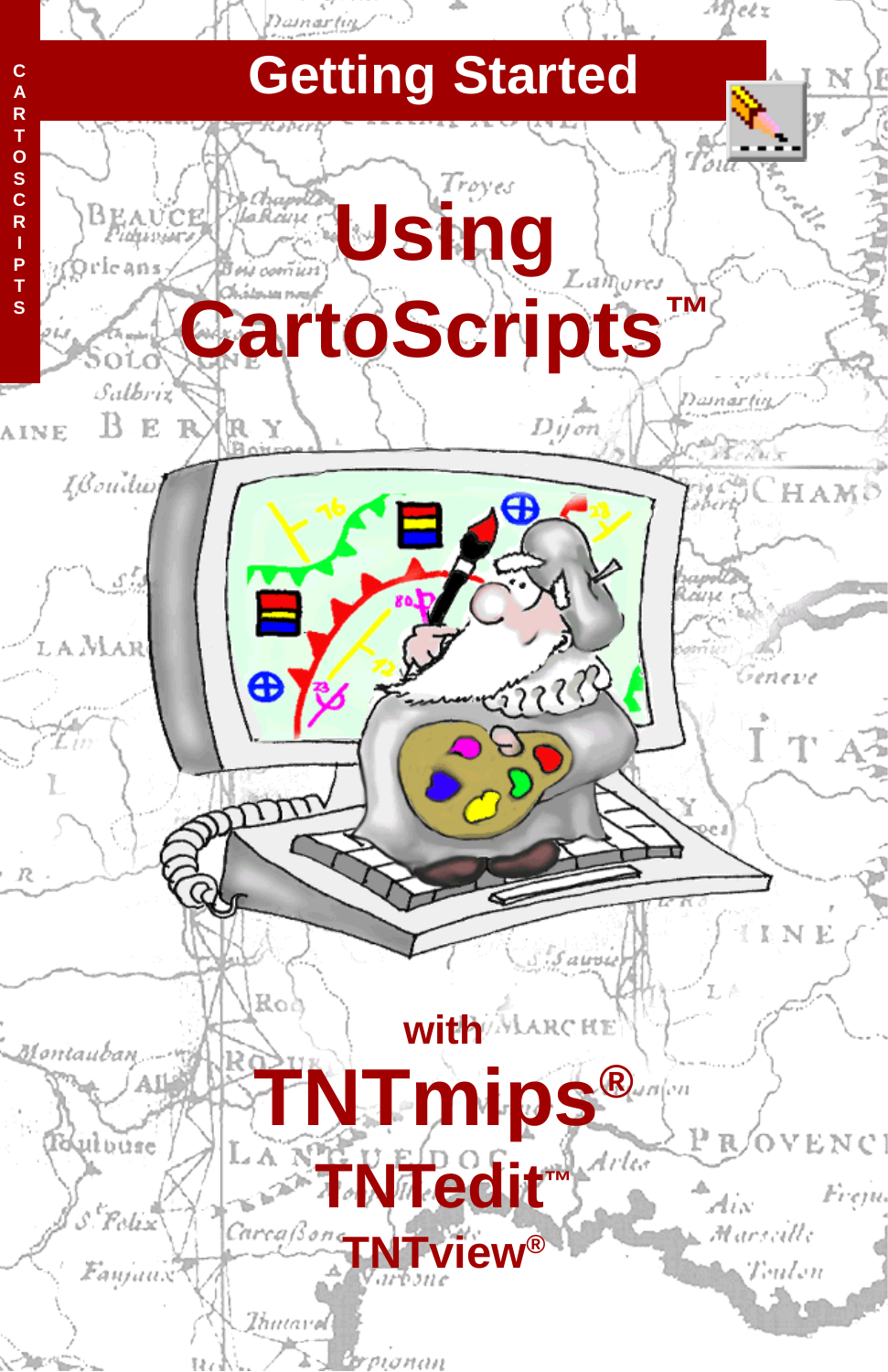## **Before Getting Started**

Some mapping projects may require the use of specialized symbols for lines and points in vector and CAD objects. The cartographic scripting language in TNTmips®, TNTview®, and TNTedit™ provides a complete and flexible set of drawing functions that allow you to design custom map symbols for many applications. CartoScripts extend the symbol-creation capabilities found in the standard point and line style editors in the TNT products. The exercises in this booklet introduce the most commonly-used CartoScript functions, and provide many sample CartoScripts for point and line symbols.

**Prerequisite Skills** This booklet assumes that you have completed the exercises in the following *Getting Started* booklets: *Displaying Geospatial Data*, *Navigating*, *Creating and Using Styles,* and *Building and Using Queries*. Those exercises introduce essential skills and basic techniques that are not covered again here. Please consult those booklets and the TNTmips reference manual for any review you need.

**Sample Data** The exercises presented in this booklet use sample data that is distributed with the TNT products. If you do not have access to a TNT products CD, you can download the data from MicroImages' web site. In particular, this booklet uses the CARTOSMP, TOWNS and GGMAP Project Files in the CARTOSCR data collection. Install the sample files on your hard drive so changes can be saved as you work with them.

**More Documentation** This booklet is intended only as an introduction to using CartoScripts to style vector or CAD elements. For more information consult the Display Volume of the TNTmips reference manual.

**TNTmips and TNTlite®** TNTmips comes in two versions: the professional version and the free TNTlite version. This booklet refers to both versions as "TNTmips." If you did not purchase the professional version (which requires a hardware key), TNTmips operates in TNTlite mode, which limits object size and does not allow export. All of the exercises can be completed in TNTlite using the sample geodata provided.

> *Randall B. Smith, Ph.D., 28 August 2002* ©*MicroImages, Inc., 1999*

It may be difficult to identify the important points in some illustrations without a color copy of this booklet. You can print or read this booklet in color from MicroImages' web site. The web site is also your source for the newest Getting Started booklets on other topics. You can download an installation guide, sample data, and the latest version of TNTlite.

**http://www.microimages.com**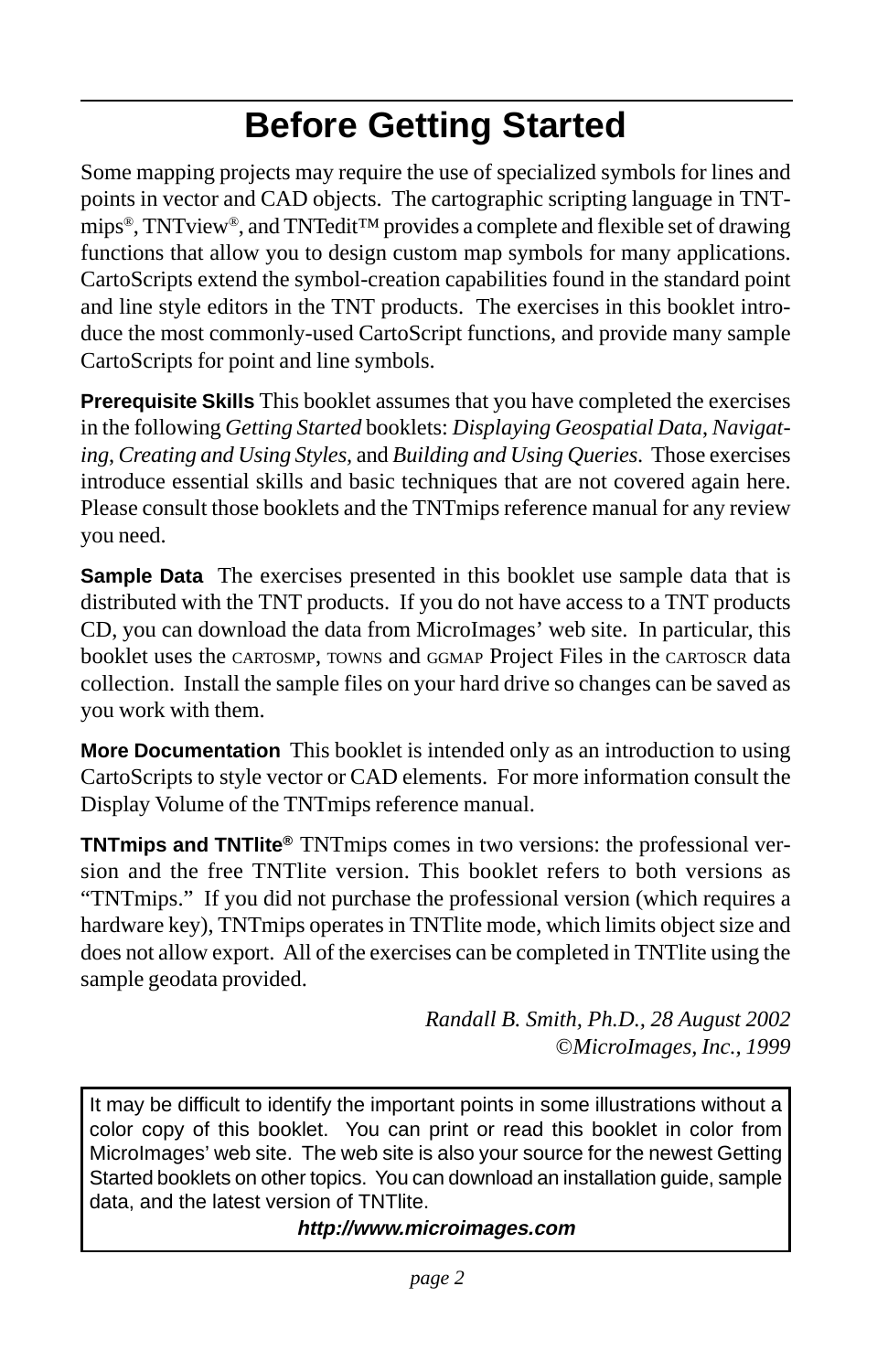## **Welcome to Using CartoScripts**

The style editors in TNTmips and TNTview allow you to select, modify, combine, or create a wide variety of standard point and line symbols, as described in *Getting Started: Creating and Using Styles*. For those instances in which the standard style editors cannot provide the appropriate symbol, you can use CartoScripts™ to design custom map symbols for points and lines.

CartoScripts are style scripts that utilize special functions in the TNTmips Query language (in the Cartoscripts function group). The CartoScript functions allow you to draw and navigate along line elements and to draw new lines and shapes to form symbols. Symbols can be repeated along line elements or drawn singly for point elements. You can add labels to the symbols using text from associated database tables and optimize label placement within a single drawing layer. You can also structure a script to use element attributes to vary the symbol styling.

The exercises in this booklet introduce and explain the most commonly-used CartoScript functions and show how you can structure scripts to produce various effects for point and line symbols. CartoScripts are subject to the same syntax rules as standard database queries and SML scripts. For a review of basic query syntax, consult *Getting Started: Building and Using Queries*.

Geologic maps are one example of maps requiring specialized point and line symbols that can be drawn using CartoScripts. Point symbols are used to indicate the orientation of outcrop-scale structures, while special line symbols are used to represent map-scale features. Several of the exercises in this booklet use geological examples to illustrate elements of CartoScript structure.



- $\boxtimes$  make sure the sample files mentioned on page 2 have been copied to your hard drive
- start TNTmips

**STEPS** 

 choose Display / Spatial Data from the main menu

The exercises on pages 4- 19 illustrate the use of CartoScript functions to create point symbols. Pages 4-8 introduce the basic functions used to draw lines and simple geometric shapes. Pages 9-19 lead you through adding text labels from database fields, drawing more complex symbols, varying symbol orientation by attribute, and optimizing label placement.

The exercises on pages 20- 33 show you how to use CartoScripts to create line symbols. Basic line navigation and drawing functions are introduced on pages 20-22. Script structures to create repeated symbols and placement of text labels for lines are explained on pages 23-33.

Use of CartoScripts with legends is discussed on pages 34-37, and pages 38- 39 provide a complete list of available CartoScript functions.

You can download additional sample CartoScripts for geological point and line symbols from the MicroImages web site:

**www.microimages.com / freestuf / cartoscripts**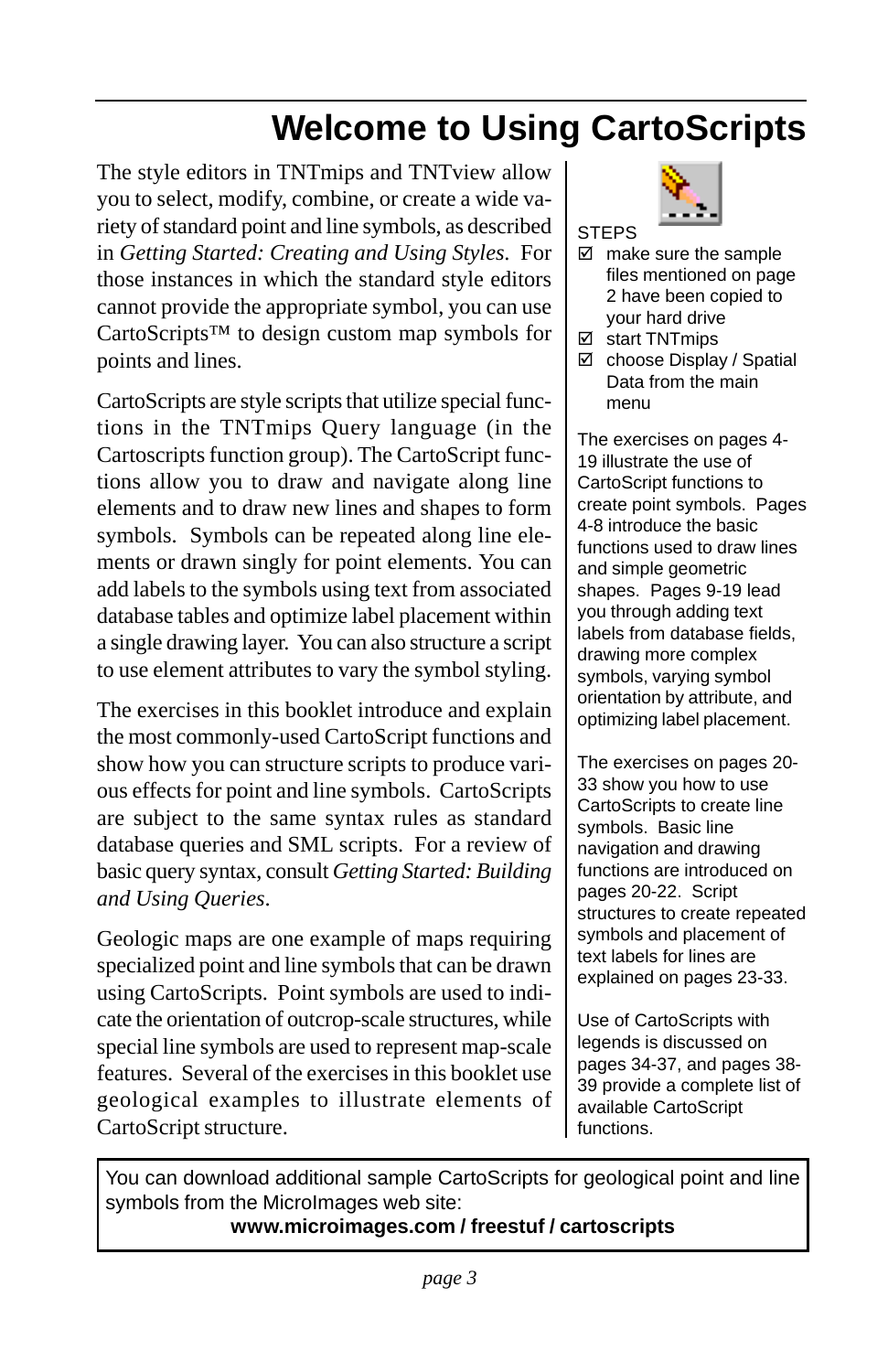## **Draw Simple Point Symbols**

**STEPS** 

**Ø** click the New 2D Group icon button on the Display toolbar



- □ click on the Add Vector icon button in the Group Controls window and choose Add Vector Layer
- navigate to the CARTOSMP Project File in the CARTOSCR data collection and select the SAMPLES vector object
- $\boxtimes$  click on the Points tab on the Vector Layer Controls window
- $\boxtimes$  select By Script from the Style option menu and click [Specify...]
- choose Open / RVC Object from the File menu in the Query Editor window
- **Ø** select object FLAGQRY from the CARTOSMP Project File
- $\boxtimes$  click [OK] in the Query Editor window and again in the Vector Layer Controls window

## FlagQry LineStyleSetColor(225,0,0); **2** LineStyleSetLineWidth(1); LineStyleLineTo(90,20); **4** LineStyleLineTo(-30,8); **5** LineStyleLineTo(-150,8); **6** LineStyleMoveTo(-90,12); LineStyleLineTo(0,8); **1 3 7 8**

The CartoScript you open in this exercise (shown in the box below) draws the flag symbol shown to the right. The first line in the script is a comment line with the script name (remember that comments are

preceded by the "#" character). The LineStyleSet-Color( ) function in Line 2 sets Red, Green, and Blue values (between 0 and 255) that determine the color of lines drawn by the drawing functions that follow (in this case, red lines). The function in Line 3 sets the line width for the drawing functions (more about this below).

The remaining script lines actually draw the symbol. The LineStyleLineTo( ) function draws a line to the point specified by a direction (first numeric parameter) and distance (second parameter). The LineStyleMoveTo( ) function uses the same sequence of parameters to move the "pen" location without drawing. Both functions reference a local coordinate system centered on the current point element (the script is read and evaluated once for each point element in the object). Directions for these functions are specified by angles (0 to 180 and 0 to -180) relative to the positive *x* axis of the object coordinate system. Object coordinates also provide the

> default units for the distance parameters in these functions, as well as for the width parameter in the LineStyleSetLineWidth( ) function. The sequence of drawing actions is illustrated below, with the dot indicating the pen position at the end of each action.

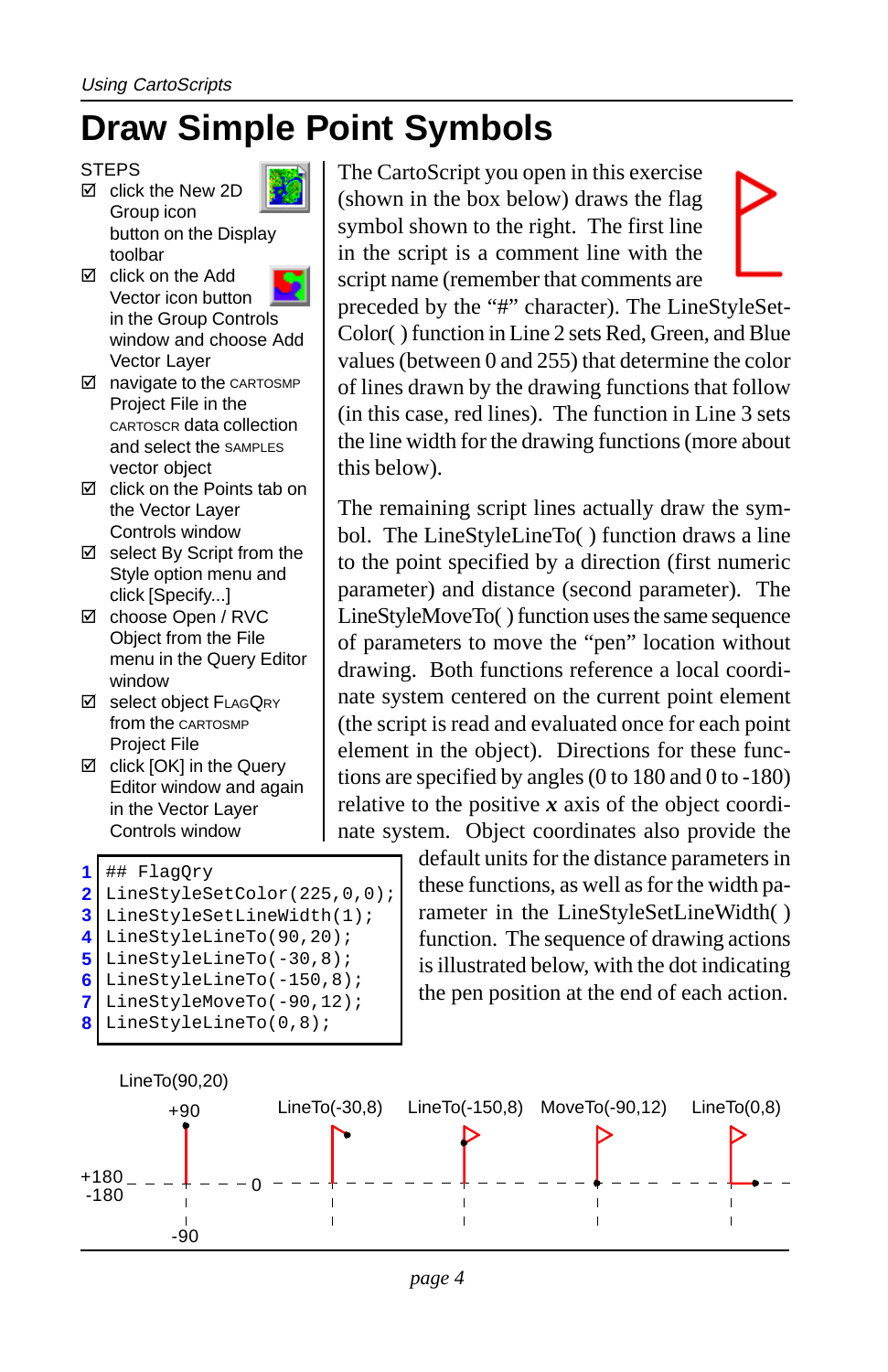## **Using Anchors**

**STEPS** 

- **☑** click the Vector icon button in the Layer icon row to open the Vector Layer Controls window
- **Ø** reopen the Query Editor window for point styles
- $\boxtimes$  delete the statement with the LineStyleMoveTo( ) function and insert the statements shown in bold text below
- $\boxtimes$  click [OK] in the Query Editor window and again in the Vector Layer Controls window

LineStyleSetColor(225,0,0); LineStyleSetLineWidth(1); **LineStyleDropAnchor(1)**; LineStyleLineTo(90,20); LineStyleLineTo(-30,8); LineStyleLineTo(-150,8); **LineStyleMoveToAnchor(1)**; LineStyleLineTo(0,8); **LineStyleMoveToAnchor(1)**; **LineStyleLineTo(-135,8)**;



In the sequence of drawing movements in the flag script in the previous exercise, the pen position returns to the origin of the local coordinate system before drawing the final line at the base of the flag. The simple geometry of the flag symbol makes it relatively easy to calculate the angle and distance for the LineStyleMoveTo( ) function in Line 7 that moves the pen to the origin. But you can avoid the need for such calculations by using **anchors**: positions you record for later use in a set of drawing actions. The LineStyleDropAnchor( ) function sets an anchor position and assigns it the number you enter as the numeric parameter for the function. The LineStyleMoveToAnchor( ) function moves the pen

to the specified anchor position. There is also a LineStyleLineToAnchor( ) function that draws a line from the current pen position to the specified anchor position. You can establish multiple anchor points to aid in drawing complex symbols, and use them in any order. In the script on this page, we place



an anchor at the origin before beginning to draw, and return to the anchor position twice more to draw lines from the base of the flag.



You can manually enter function names, database field names, symbol names, or operators, or use the options on the Insert menu to insert the required items into the script.

Choose Cartoscript from the Function Group menu to see a function list with only the CartoScript style functions.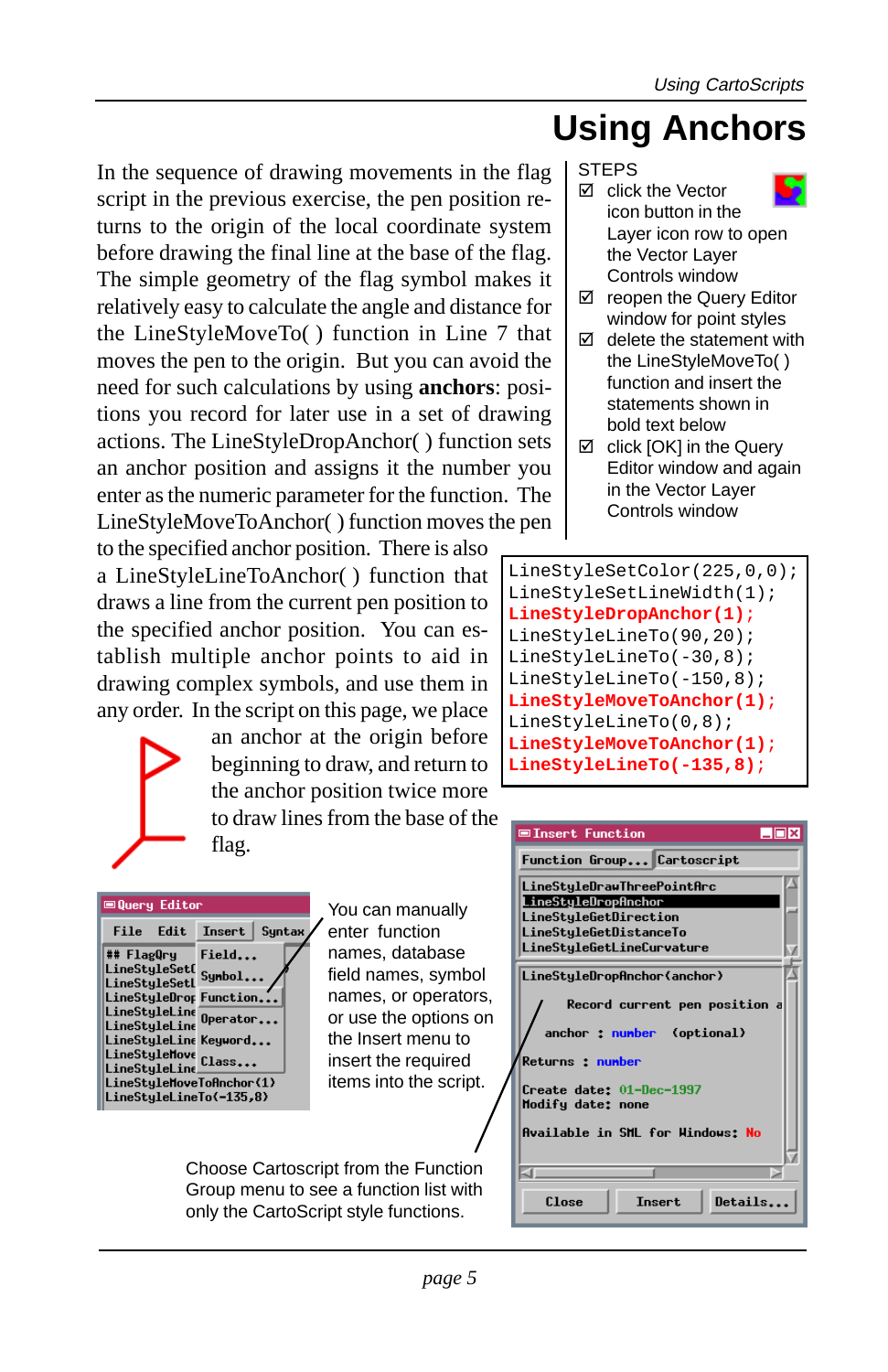# **Using Built-in Geometric Shapes**

#### **STEPS**

- reopen the Query Editor window for point styles
- $\boxtimes$  edit the script to duplicate the text below; the new statement is in bold type

```
LineStyleSetColor(225,0,0);
LineStyleSetLineWidth(1);
LineStyleDropAnchor(1);
LineStyleLineTo(90,20);
LineStyleLineTo(-30,8);
LineStyleLineTo(-150,8);
LineStyleMoveToAnchor(1);
LineStyleDrawRectangle(10,5,0,1);
```
 $\boxtimes$  click [OK] in the Query Editor window and again in the Vector Layer Controls window



- reopen the Query Editor window
- $\boxtimes$  replace the last line in the script with the statement shown below

**LineStyleDrawEllipse(0,0,8,3,30,0,0);**

 $\boxtimes$  click [OK] in the Query Editor window and again in the Vector Layer Controls window



Several functions that draw simple geometric shapes are included in the CartoScript function set. The LineStyleDrawRectangle( ) and LineStyleDrawCircle( ) functions draw their respective shape centered on the current pen position, which is left unchanged.

> The first script for this exercise draws a filled rectangle at the base of the flag symbol. Four numeric parameters are used in this instance to control the rectangle function: *width*, *height*, *angle*, and *dofill*. The first two parameters are required, and specify the width and height of the rectangle. The third

(optional) parameter specifies a rota-

tion angle, which in this example is equal to zero. The last parameter (also optional) determines whether the shape is filled with the current line color (1), or left unfilled (0).

The second example in this exercise draws an unfilled ellipse at the base of the flag symbol. The LineStyleDrawEllipse( ) function has up to 7 parameters: *angle*, *distance*, *radius\_x*, *radius\_y*, *rotangle*, *isAngleAbs*, and *dofill*; the first four are required. The initial *angle* and *distance* parameters allow you to automatically move the pen to a new position before drawing. In this example, both are set to zero, leaving the ellipse centered on the base of the flag. The pen returns to the ellipse center after drawing.

The ellipse dimensions are initially set parallel to the x and y

coordinate axes by the two radius parameters (in this example, 8 and 3 units, respectively). The value of 30 for the *angle* parameter rotates the ellipse 30 degrees counterclockwise. The *isAngleAbs* parameter determines whether the ellipse is drawn and rotated relative to the local coordinate system (0), or relative to global object coordinates (1). This distinction does not exist for point data, but becomes important when styling lines, as we will see later.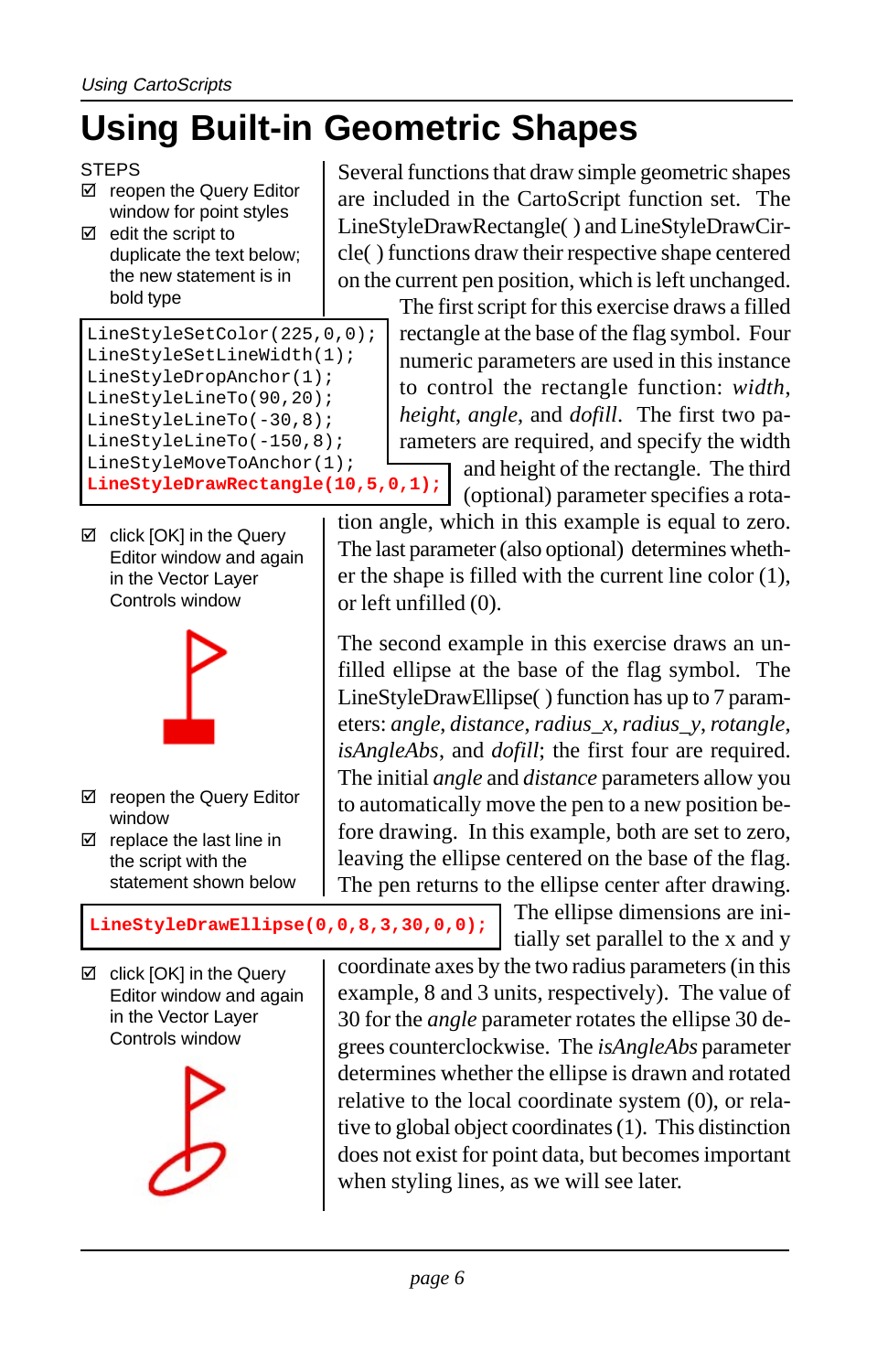## **Recording and Drawing Polygons**

Styling for the ends of lines is set using the Line-StyleSetCapJoinType( ) function, which has *capstype* and *jointype* parameters. The *capstype* parameter draws square line ends when set to 1, or rounded ends when set to 0. The *jointype* parameter uses the

same values to determine styling for the ends of segments of a polygon outline or polyline. The default value for both parameters is 0, so rounded ends are drawn if you do not include this statement in a script.

The script in the second half of this exercise draws a solid-color flag symbol by drawing the triangular flag element as a filled polygon. You can draw simple or complex polygon shapes by using functions to execute the following steps: 1) initiate recording of vertex locations; 2) move to or draw lines to each vertex location in turn; 3) connect the vertices to draw the polygon. The LineStyleRecordPolygon( ) function has a single *start\_stop* parameter; a value of 1 starts recording vertex locations specified by pen movements in subsequent statements. The Line-StyleDrawPolygon( ) function forms a polygon using the recorded vertices, and has a single *dofill* parameter (set to 1 in this example to fill the triangle). The LineStyleDrawPolygon( ) function also stops the re-

cording of vertex locations, so there is no need to explicitly stop recording with a LineStyleRecord-Polygon(0) statment following the vertex movement list. You can also use the same

| LineStyleSetColor(225,0,0);<br>LineStyleSetLineWidth(1);<br>LineStyleSetCapJoinType(0,0);<br>LineStyleLineTo(90,20); |
|----------------------------------------------------------------------------------------------------------------------|
| LineStyleDropAnchor(2);                                                                                              |
| LineStyleRecordPolygon(1);                                                                                           |
|                                                                                                                      |
| $LineStyleLineTo(-30,8);$                                                                                            |
| $LineStyleLineTo(-150,8);$<br>LineStyleMoveToAnchor(2);                                                              |
| LineStyleDrawPolygon(1);                                                                                             |
|                                                                                                                      |

structure to record vertex locations to connect as segments of a single line with the LineStyleDraw-Polyline( ) function.

#### STEPS

- reopen the Query Editor window for point styles
- $\boxtimes$  edit the script to duplicate the text below, adding the statement shown in bold type

```
LineStyleSetColor(225,0,0);
LineStyleSetLineWidth(1);
LineStyleSetCapJoinType(1,1);
LineStyleLineTo(90,20);
LineStyleLineTo(-30,8);
LineStyleLineTo(-150,8);
```
 $\boxtimes$  click [OK] in the Query Editor window and again in the Vector Layer Controls window



- reopen the Query Editor window
- $\boxtimes$  change the values for the cap and join parameters as shown, and add the statements shown in bold

 $\boxtimes$  click [OK] in the Query Editor window and again in the Vector Layer Controls window



 $\boxtimes$  select Close from the Group menu when you have completed this exercise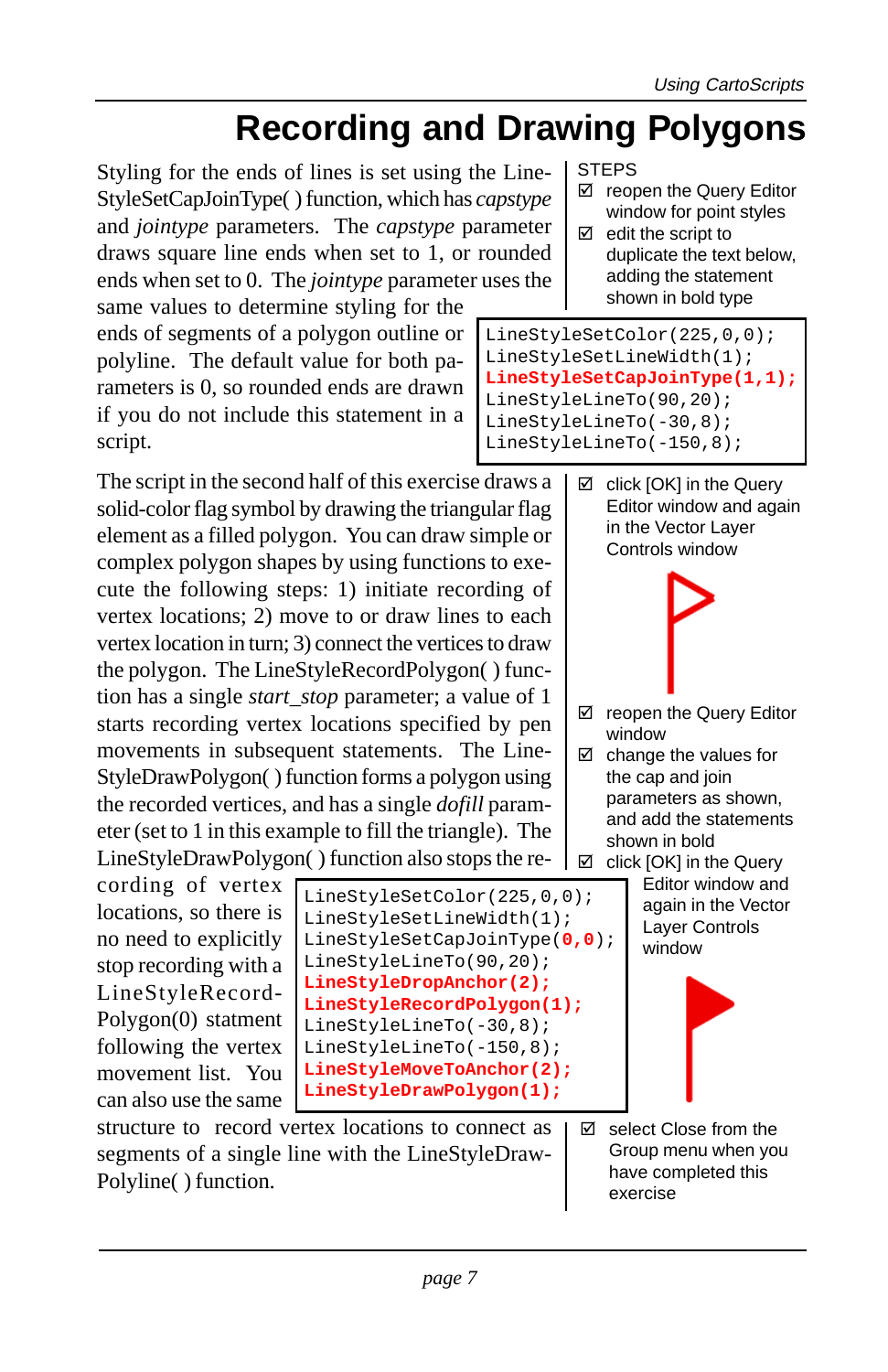### **Using 3D Shapes**

#### **STEPS**

- **Ø** click the Open icon button on the Spatial Data Display toolbar and choose Open Group from the menu
- select the CUBEGROUP object from the CARTOSMP Project File **Ø** click the Vector

icon button in the

- 
- Layer icon row for the SAMPLES layer to open the Vector Layer Controls window
- $\boxtimes$  open the Query Editor window for point styles and examine the script CUBEQRY1
- $\boxtimes$  click [OK] in the Query Editor window and again in the Vector Layer Controls window



CartoScript functions are also available to draw perspective renderings of simple three-dimensional shapes: a rectangular solid, vertical cylinder, and vertical cone. Edge lines in each symbol are drawn using the color specified by the LineStyleSetColor( ) function. Three color parameters for each function set the red, green, and blue values for the fill color. The cube symbol is drawn with the base of the front face centered on the current pen position. The cylinder and cone symbols are drawn so that the center of the basal ellipse coincides with the current pen position.

The *width*, *depth*, and *height* parameters for the Line-StyleDrawCube( ) function specify the lengths of the corresponding edges of the rectangular solid. If you want the symbol to appear in perspective as a true cube, as in this exercise, the *width* and *height* should be equal and the *depth* value should be about half the length of the other dimensions.

You can define numeric or string variables in a script for later use as function parameters. Defining variables (with comments) at the beginning of a script makes it easier to find and edit necessary parameter values when you are reusing and modifying a script.



LineStyleDrawCube( )

```
# CubeQry1
# Set dimensions of cube symbol
width = 15;depth = 0.5 * width;height = width;
```

```
# Set color for cube faces
red = 255; green= 0; blue = 0;
```
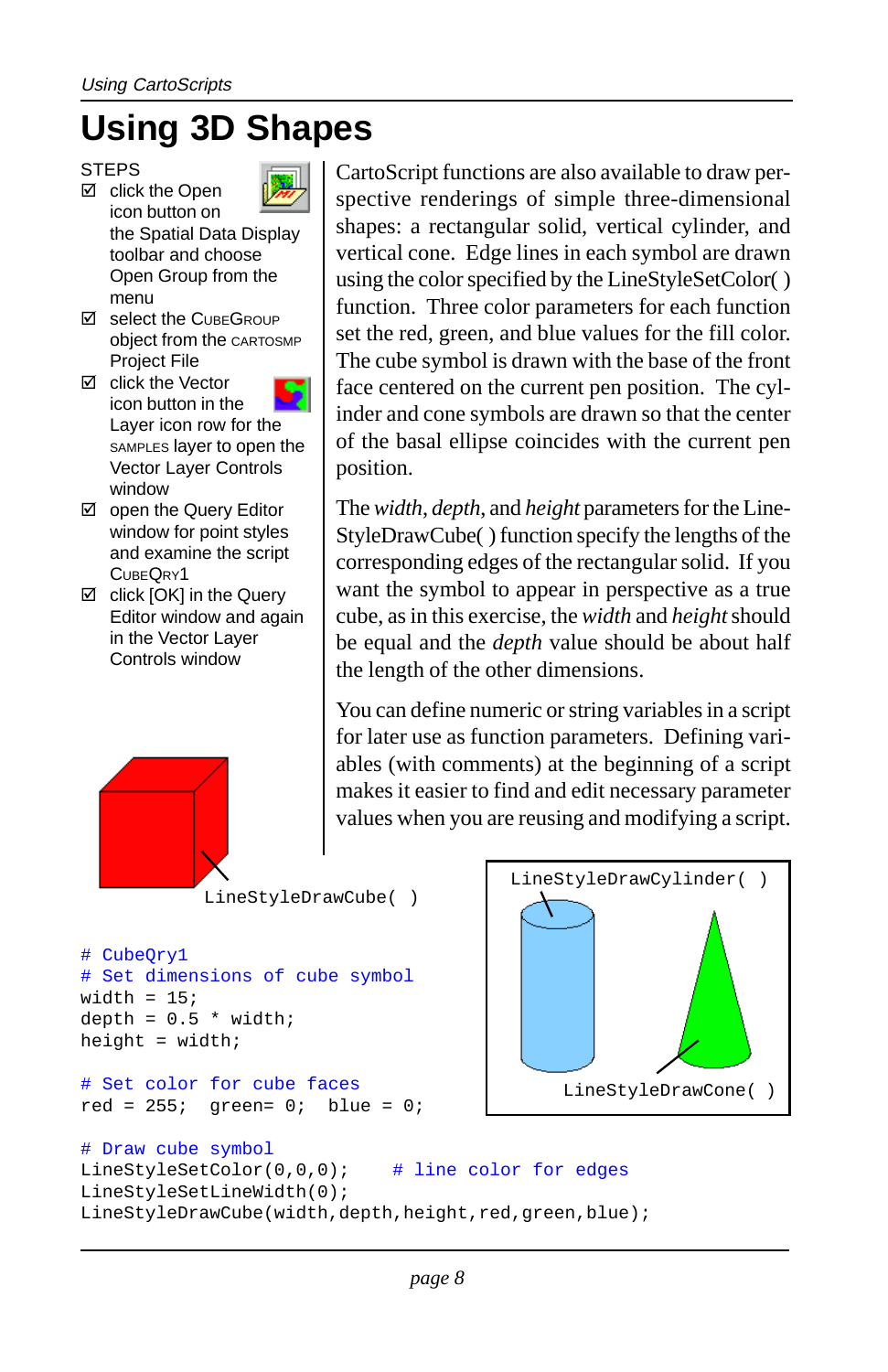## **Text Labels from Database Fields**

The script in this exercise adds a boxed text label to the cube symbol. The additional statements needed to format and draw the label are shown below. The label is a sample number stored as a numeric value in a database field. In order to use it as a label, the number must first be converted to a text string and assigned to a string variable using the sprintf( ) function. The first parameter in this function is a string (in quotes) with formatting information; "%d" indicates an integer value. The second parameter in this case is the location of the numeric value, specified in the form TableName.FieldName.

Text labels are drawn with the lower left corner corresponding to the pen position. The orientation of a label is set by the *angle* parameter. The *border* parameter specifies the width of the border between the text label and its surrounding box. The last parameter shown here, *isAbs*(0), indicates the reference frame of the *angle* parameter.

```
# Read sample number from database field and
# convert to text string for use as a label
label$ = sprintf("%d",Samples.Number);
```

```
# String variable for label text font
fontS = "ARIALBD.TTF";
```

```
# Define color variables for text
tred = 0; tgreen = 0; tblue = 0;
```

```
# Define fill color variables for text box
fillred = 255; fillgreen = 255; fillblue = 170;
```

```
# Define height, angle, and border width of text box
t_{\text{height}} = 10; angle = 0; border = 2;
```

```
# Set color and font for text label
LineStyleSetTextColor(tred,tgreen,tblue,fillred,
       fillgreen,fillblue);
LineStyleSetFont(font$);
```

```
# Move pen to right of symbol and draw label
LineStyleMoveTo(0, width * 1.2);
LineStyleDrawTextBox(label$,t_height,angle,border,0);
```
#### **STEPS**



- open the Query Editor window for point styles
- choose Open / RVC Object from the File menu
- select object CUBEQRY2 in the CARTOSMP Project File
- $\boxtimes$  click [OK] in the Query Editor window and again in the Vector Layer Controls window

You should get in the habit of terminating each statement in a script with a semicolon (;). This helps the syntax checker pinpoint the location of syntax errors.

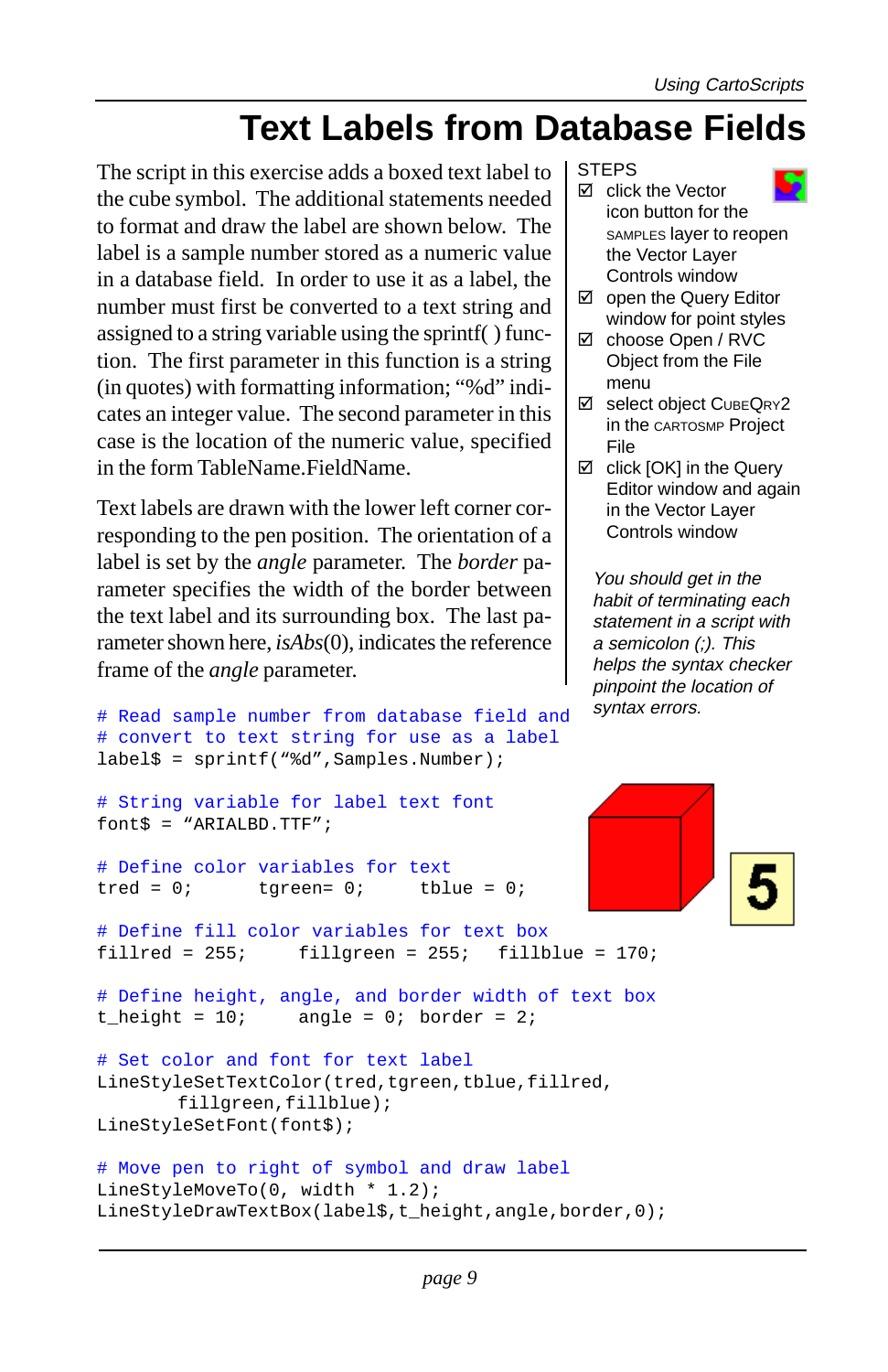## **Setting Coordinate Type Options**

#### **STEPS**

- zoom in and out and note the effect on the relative sizes of point symbols and contours
- **Ø** reopen the Vector Layer Controls window for the SAMPLES layer and Query Editor window for point styles
- choose Open / RVC Object from the File menu
- select object CUBEQRY3 from the CARTOSMP Project File

# CubeQry3

```
# Set dimensions of cube symbol
LineStyleSetCoordType(1);
width = 4;
depth = 0.5 * width;height = width;
```
- $\boxtimes$  click [OK] in the Query Editor window and again in the Vector Layer Controls window
- $\boxtimes$  zoom in and out and note the effect on the relative sizes of the symbols and contour lines
- select Close from the Group menu when you have completed this exercise, and click [No] on the dialog when you

are asked whether to to the group The default units for the size and distance values you use in CartoScripts are in internal object coordinates (meters for the objects you have used in these exercises). Thus as you change zoom levels, the size of the symbols on the screen change as the display scale changes, maintaining a constant size in object coordinates. The script in this exercise adds the statement shown in bold type to the previous CubeQry2 (along with changes in the symbol and label size values). A parameter value of 1 for the LineStyleSetCoord-Type( ) function changes the size and distance units to millimeters at the current display scale or print

scale. When you change zoom levels or print scales, symbols maintain a constant display size in millimeters. This setting works best with layouts designed only for display (A value of 0 for this parameter is equivalent to the default condition).

If you are using CartoScripts to draw map elements designed for printing at a particular scale (such as 1:24,000), you can use the default coordinate setting to maintain the relative sizes of different elements at different zoom levels for screen display, but use the map scale to compute the element sizes needed to produce the desired sizes on the final printed map. See the script on pages 14-15 for an example of this scaling approach.



Different zoom levels with default scaling to object coordinates. The point symbol has a constant size in object coordinates.



to millimeters. The point symbol maintains a constant size in screen (or print) coordinates.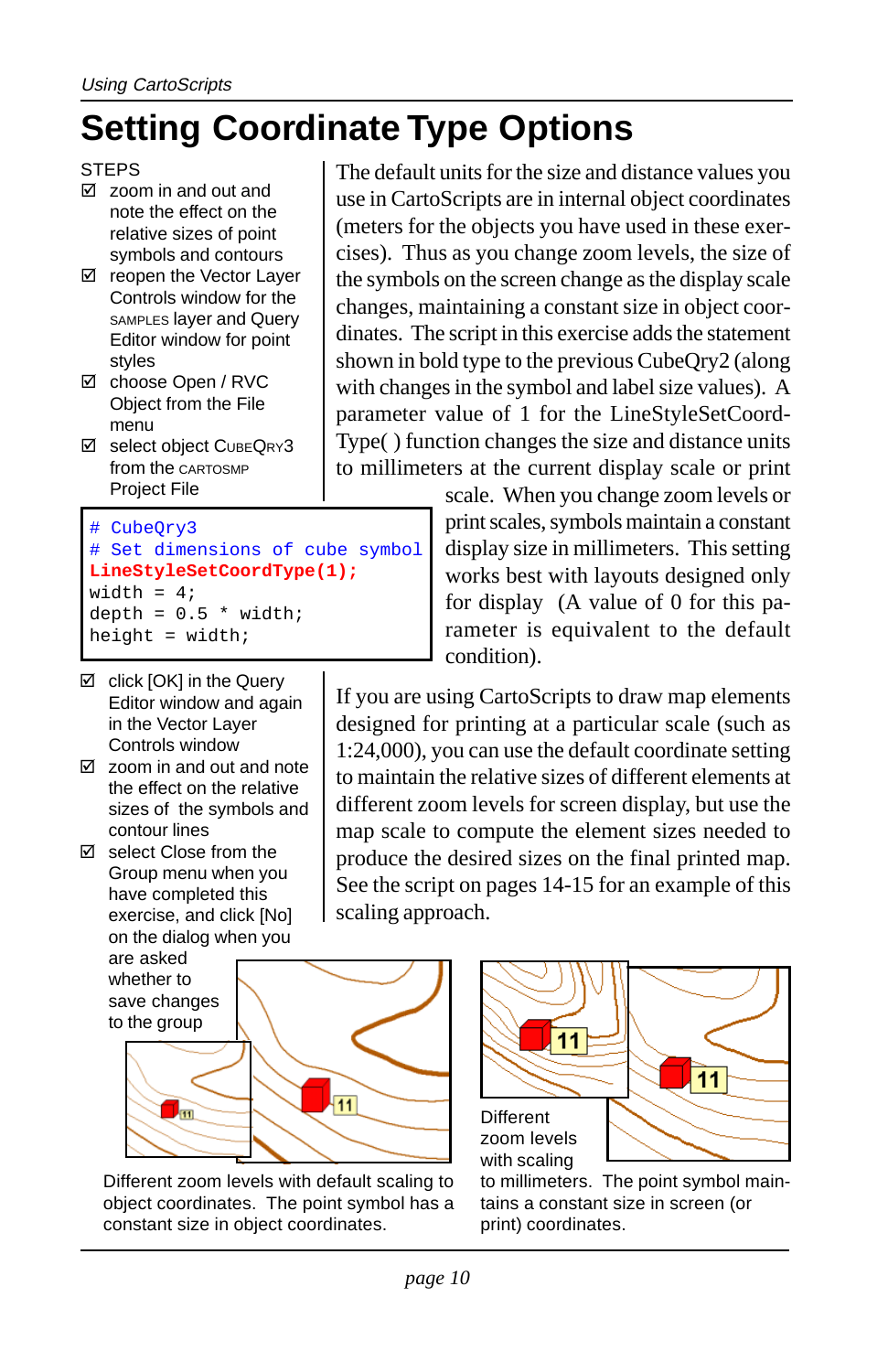### **3D Cylinder Bar Graph STEPS**

The 3D symbols can be combined together to form 3D bar graphs, with the height of each bar determined by the value in a database field. You can change the perspective of the cylinder and cone symbols by varying the relative lengths of the long and short axes of the cylinder and cone base.

The LineStyleTextNextPosition( ) function is used in this script to approximately center the "Cu" element label below its cylinder. The first four parameters of this function specify the string, its height, angle, and local or absolute coordinate reference. The last three parameters, *next\_x*, *next\_y*, and *length*, are variables which the function creates to hold the x-coordinate, y-coordinate, and length of the label string. These values can be used in subsequent statements to guide positioning.

#### $\boxtimes$  click [OK] in the Query # Read values for element abundances from # database and assign to variables to use in the Vector Layer # for cylinder heights Controls windowcuVal = Geochemistry.Cu; pbVal = Geochemistry.Pb; znVal = Geochemistry.Zn; # Set edge line color and cylinder dimensions LineStyleSetColor(0,0,0);  $longAxis = 120;$  shortAxis = 50; # Set text color and font LineStyleSetTextColor(0,0,0); LineStyleSetFont("ARIALBD.TTF"); # Draw three cylinders side by side Cu Pb Zn LineStyleDropAnchor(1); LineStyleDrawCylinder(longAxis,shortAxis,cuVal,255,0,0); LineStyleMoveTo(0,longAxis); # move right by width of cylinder LineStyleDrawCylinder(longAxis,shortAxis,pbVal,0,255,0); LineStyleMoveTo(0,longAxis); LineStyleDrawCylinder(longAxis,shortAxis,znVal,0,0,255); # Draw label centered below each cylinder LineStyleMoveToAnchor(1);  $\#$  move to base of first cylinder LineStyleMoveTo(-90,100); # move down to make room for label LineStyleTextNextPosition("Cu",70,0,0,next\_x,next\_y,length); LineStyleMoveTo(180, length  $*$  0.4); # move label point to left LineStyleDrawText("Cu",70,0,0); # to center first label LineStyleMoveTo(0,longAxis); # move right by width of cylinder LineStyleDrawText("Pb",70,0,0);  $\boxtimes$  remove the GEOCHEMVEC layer when LineStyleMoveTo(0,longAxis); you have completed this exercise LineStyleDrawText("Zn",70,0,0);



**Ø** click the New 2D

- □ click on the Add Vector icon button and choose Add Vector Layer
- **⊠** select the GEOCHEMVEC object from the CARTOSMP Project File
- $\boxtimes$  set point styling to By Script and open the Query Editor window
- choose Open / RVC Object from the File menu
- **E select object CYLINGRAPH** in the CARTOSMP Project File
- Editor window and again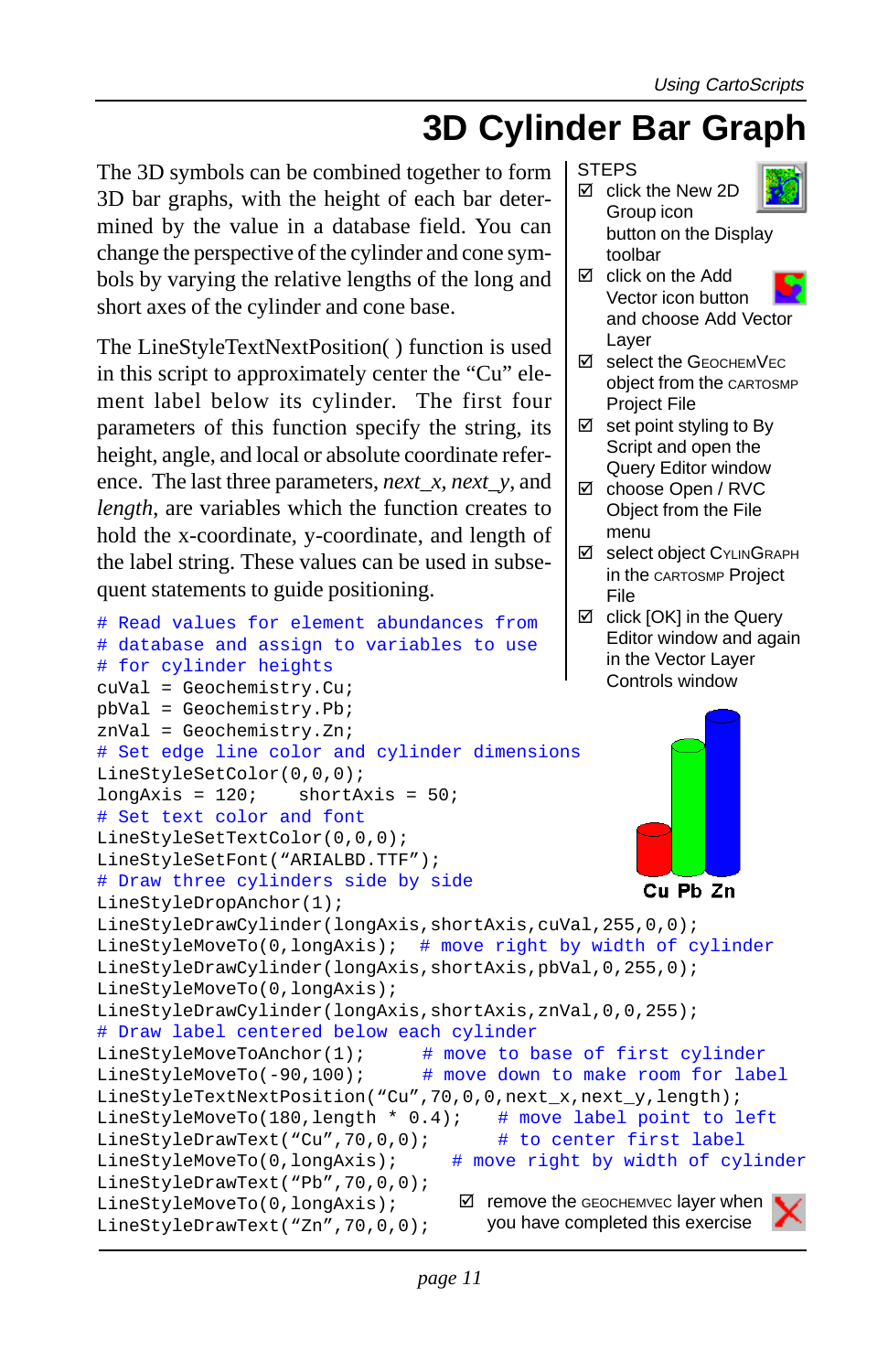### **Orienting Symbols by Attribute**

#### **STEPS**

- **☑** click on the Add Vector icon button and choose Add Vector Layer
- select the ARROWPTS object from the CARTOSMP Project File
- $\boxtimes$  set point styling to By Script and open the Query Editor window
- choose Open / RVC Object from the File menu
- select object ARROWQRY1 in the CARTOSMP Project File
- $\boxtimes$  click [OK] in the Query Editor window and again in the Vector Layer Controls window

headSize sweepAngle

You can use a script to draw symbols that vary in orientation depending on a direction value read from a database field. In this instance the arrow directions are in azimuth form (0 to 360° angle measured clockwise from north), and must be converted to the internal coordinate system used by the drawing functions. This script also converts all negative direction values to the corresponding positive values, but this conversion is not required.

The LineStyleDrawArrow( ) function draws arrowheads bounded by straight lines whose length is defined by the *headSize* variable in this script. The angle between these bounding lines is set by the *sweepAngle* parameter. If the *dofill* parameter is set to 1, the head is filled to form a solid triangle. The function updates the pen position to the tip of the arrow head. Arrow heads do not render well with a line width larger than 0, so this script draws the arrow with 0 line width, then redraws the arrow stem with a wider line.

```
# Read azimuth from database table
azim = Direct.Azimuth;
# Convert azimuth to internal coordinate system
direction = -(azim - 90);
   if (direction < 0) then direction = direction + 360;
# Set color values for symbol
red = 0; green = 0; blue = 0;LineStyleSetColor(red,green,blue);
# Set dimensions for arrow
arrowLength = 30;
headSize = 0.4 * arrowLength;
sweepAngle = 40; dofill = 1;
# Draw arrow with zero line width, tip of stem at point
LineStyleDropAnchor(0); # anchor at point
LineStyleSetLineWidth(0);
LineStyleDrawArrow(direction,arrowLength,headSize,sweepAngle,dofill);
LineStyleDropAnother(1); # anchor at tip of arrow
# Redraw arrow stem with wider line
stemLength = arrowLength - headSize * cosd(sweepAngle);
LineStyleMoveToAnchor(0);
LineStyleSetLineWidth(1.5);
LineStyleLineTo(direction,stemLength);
LineStyleMoveToAnchor(1); # pen to arrow tip in prep for label
```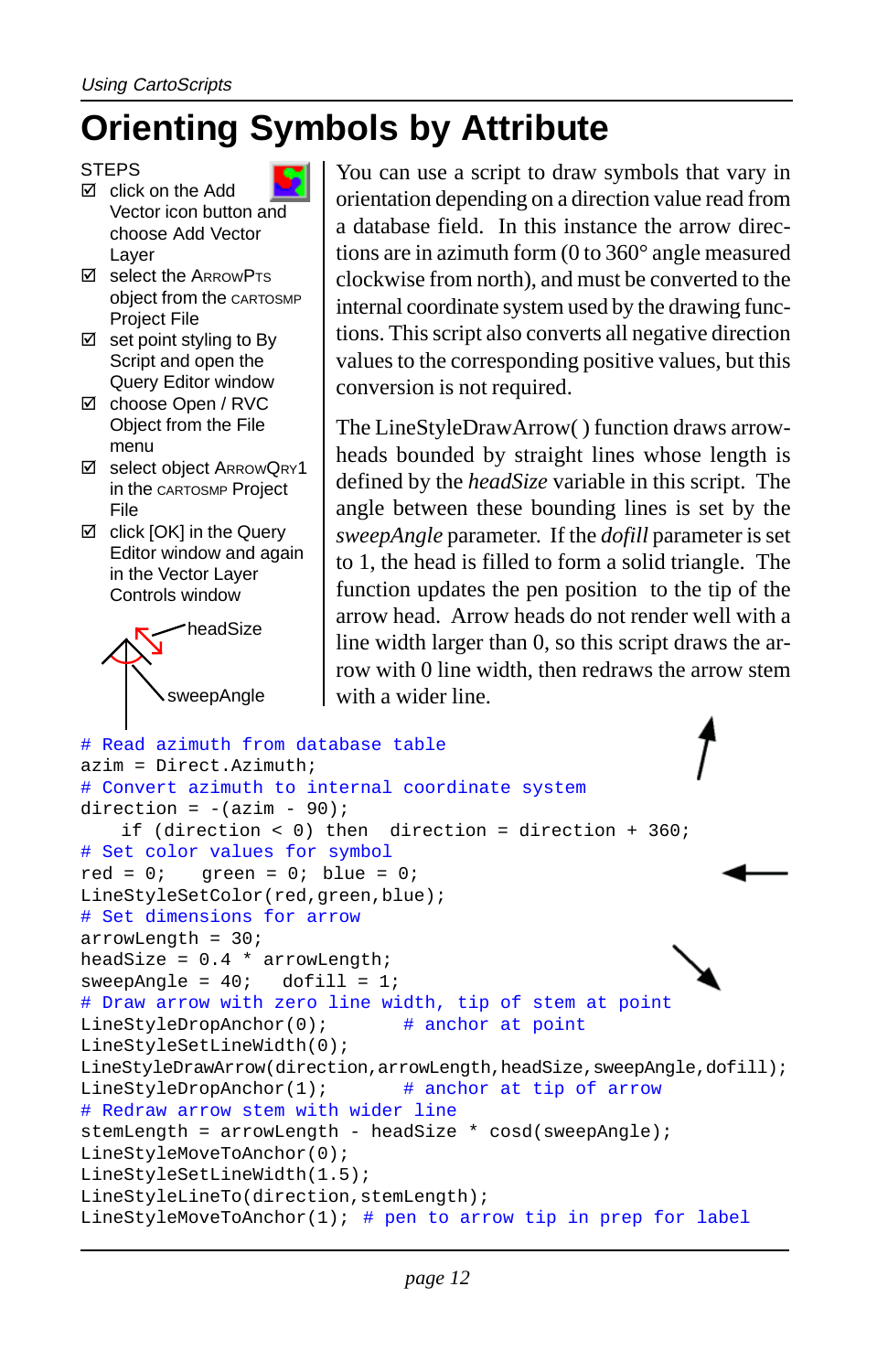## **Calculating Label Positions**

The script in this exercise adds a label with the azimuth to each arrow symbol from the previous exercise. The additional statements needed to format and draw the labels are shown below. The tricky part is varying the label position based on the arrow orientation to avoid overlap between the arrow and its label. The script computes two pen shifts which are applied before the label is drawn, as explained in the comments. Each is computed as a function of the direction angle and the height and length of the label string. The second shift must be computed separately for each quadrant, being careful that the resulting distance is a positive value (values for distance parameters of drawing functions must be positive; a negative value is interpreted as equal to 0).

#### **STEPS**

- $✓$  reopen the Query Editor window for point styles
- choose Open / RVC Object from the File menu
- select object ARROWQRY2 in the CARTOSMP Project File
- $\boxtimes$  click [OK] in the Query Editor window and again in the Vector Layer Controls window
- $\boxtimes$  remove the ARROWPTS layer when you have completed this exercise

```
# Convert azimuth value to text string for use as a label
label$ = sprintf("%d", azim);
# Find length of label text for label positioning
height = 10iLineStyleTextNextPosition(label$,height,0,0,next_x,next_y,length);
# Set font name and color
LineStyleSetFont("ARIALBD.TTF");
LineStyleSetTextColor(red,green,blue);
# Compute label shift perpendicular to arrow to center label
shift1 = 0.5 * (height * cosd(direction) - length * sind(direction));
# Compute label shift parallel to arrow to avoid overwriting arrow
offset = arrowLength * 0.1;
if (direction >= 0 and direction < 90) then
                                                            12shift2 = offset;else if ( direction >= 90 and direction < 180 ) then
   shift2 = offset - length * cosd(direction);
else if ( direction >= 180 and direction < 270 ) then
   shift2 = offset - length * cosd(direction)
       - height * sind(direction);
else if ( direction >= 270 and direction <= 360 ) then
   shift2 = offset - height * sind(direction);270 -# shift pen position and draw label
if (shift1 < 0 ) { # MoveTo distances can't be less than 0
   shift1 = abs(shift1); \# absolute value
   LineStyleMoveTo(direction + 90,shift1); }
   else LineStyleMoveTo(direction - 90, shift1);
LineStyleMoveTo(direction,shift2)
                                                             134
LineStyleDrawText(label$,height,0,0)
```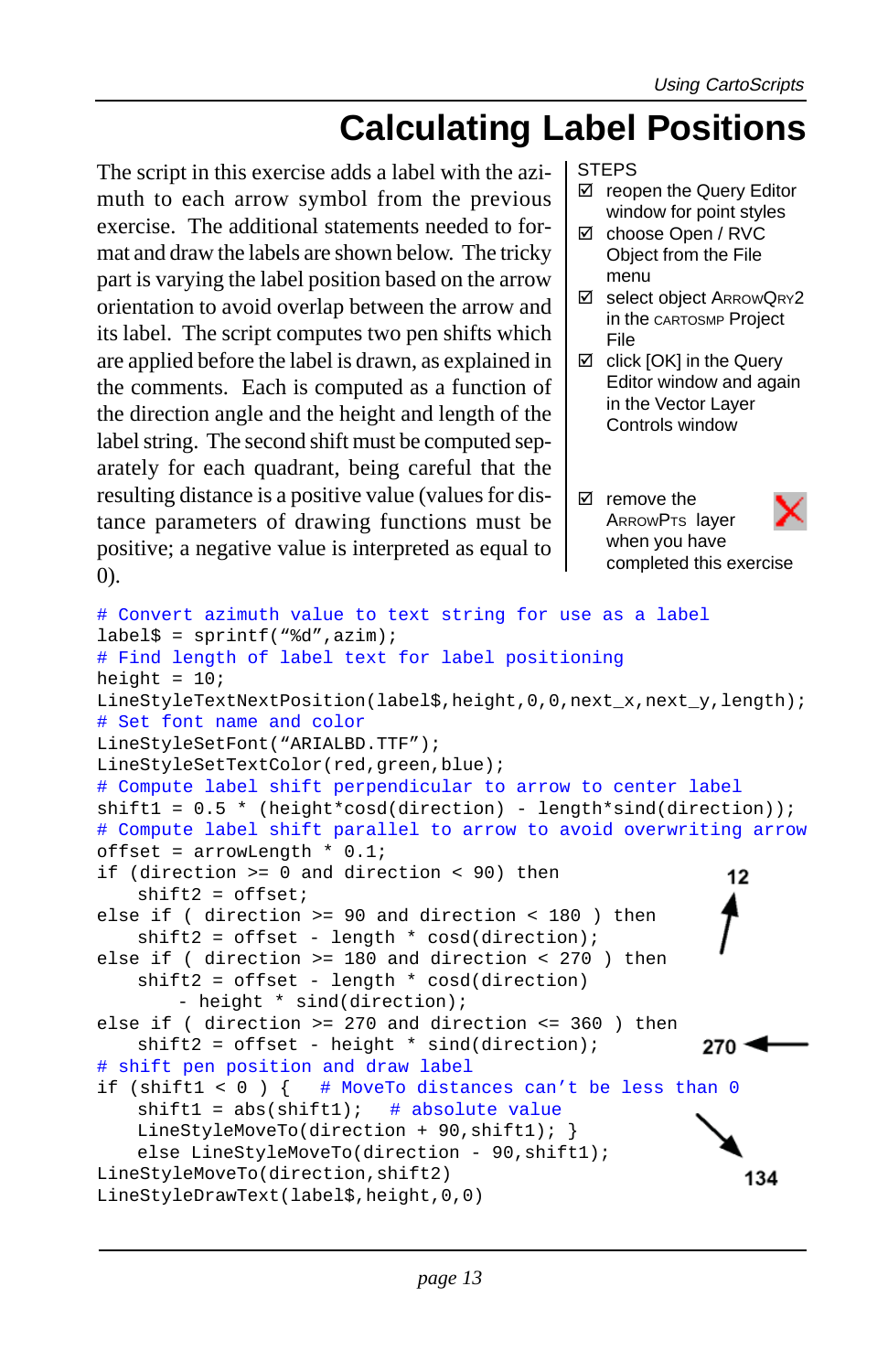### **Drawing Strike and Dip Symbols**

#### STEPS

- □ click on the Add Vector icon button and choose Add Vector Layer
- select the BEDDING object from the CARTOSMP Project File
- $\boxtimes$  set point styling to By Script and open the Query Editor window
- $\boxtimes$  choose Open / RVC Object from the File menu
- **Ø select object BEDDINGQRY** in the CARTOSMP Project File
- $\boxtimes$  click [OK] in the Query Editor window and again in the Vector Layer Controls window
- select Close from the Group menu when you have completed this exercise

```
Geologic maps use special point symbols to indicate
the orientation of planar or linear structures in rock
outcrops. The script in this exercise draws standard
symbols showing the strike and dip of layering (bed-
ding) in sedimentary rocks, as shown below. It uses
many of the functions and concepts introduced pre-
viously. The dip and strike are read from an
associated database table. (The strike angle must be
specified as an azimuth using the so-called right-hand
rule: the strike line points toward the azimuth for
which the dip direction is to the right.) The symbol
is oriented so that the long (strike) line is parallel to
the strike direction, and the symbol is labeled with
the value of the dip angle. Special symbols are drawn
for horizontal and vertical beds (special values of
the dip angle), and for overturned beds (indicated by
a logical field in the database). The second half of
the script, which labels the symbols with the dip val-
ue, resembles the script on the previous page, and is
not shown here.
```

```
# BeddingQry
# Read strike azimuth and dip value from table.field
azStrike = Bedding.Strike; dip1 = Bedding.Dip;
# Check logical field for overturned bedding. Variable is set
# to 1 if Yes, 0 if No
overturned = Bedding.Overturned;
# Variables define the color of the symbols and label
red = 0; green = 0; blue = 0;# This variable defines the denominator of the intended map scale.
scale = 5000;
# These variables define the dimensions and line widths of the
# symbol. strikeLengthMap is the desired length of the symbol
# strike line in mm, assuming vector coordinates are in meters.
# lineWidthMap is the desired line width in mm.
\text{strikelengthMap} = 6; \quad \text{lineWidthMap} = 0.3;strikeLength = strikeLengthMap * scale / 1000;
halfLength = 0.5 * strikeLength;
tickLength = halfLength / 3;
doubTick = tickLength * 2;
lineWidth = lineWidthMap * scale / 1000;
      Inclined X Overturned \leftarrow Horizontal X Vertical
```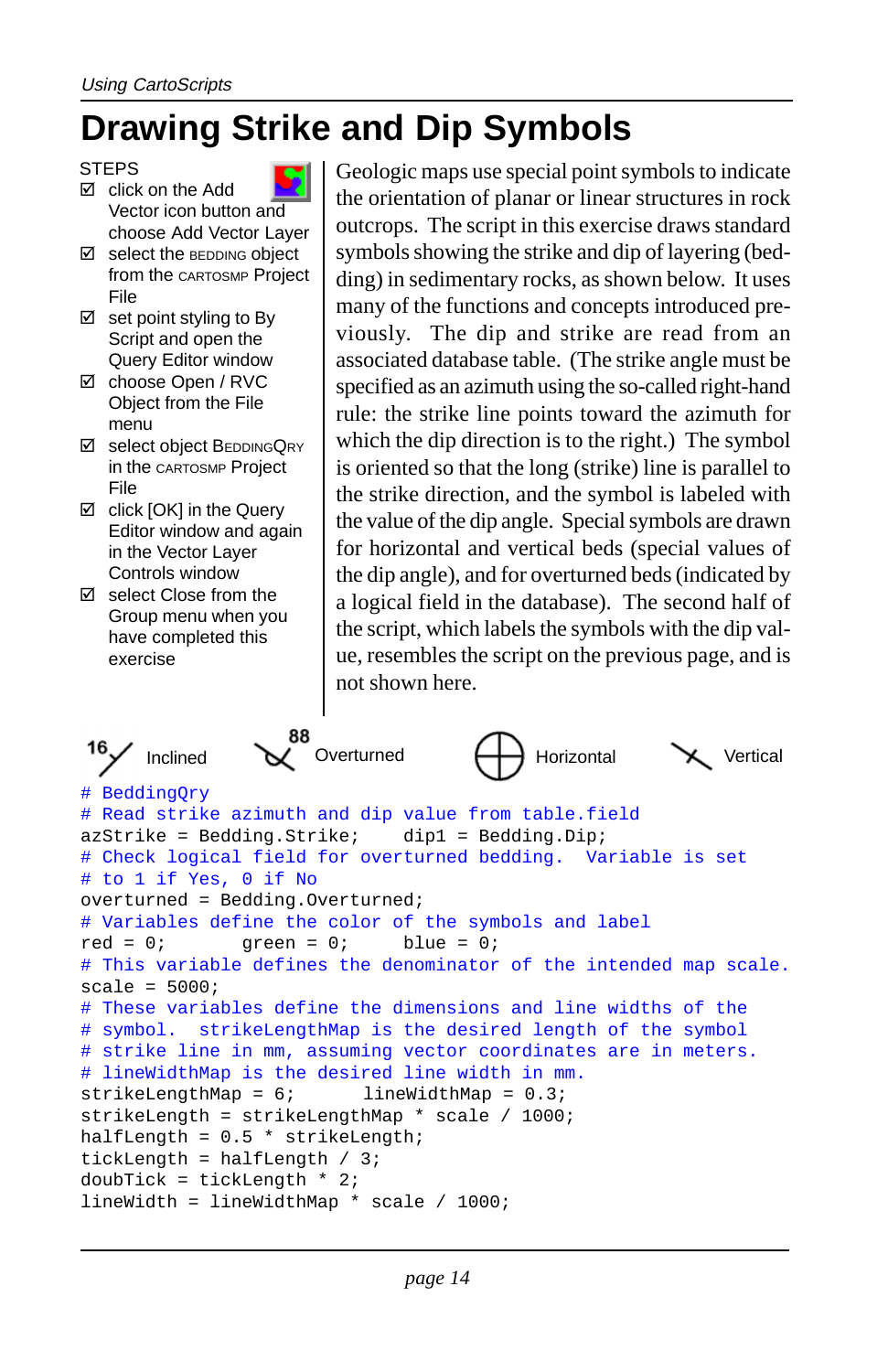### **Strike and Dip Script (continued)**

```
###### Process
# Convert strike azimuth to internal coordinate system.
direction = -(azStrike - 90);
if (direction < 0) then
   direction = direction + 360;
oppStrike = direction -180;
dipDir = direction - 90;
oppDip = dipDir - 180;# Set line color, width, and end type
LineStyleSetColor(red, green, blue); # set symbol color
LineStyleSetLineWidth(lineWidth);
LineStyleSetCapJoinType(1,1); \# square ends of lines
########### Draw symbol
# Special symbol for horizontal bedding (cross in circle)
if (dip1 == 0)LineStyleDropAnchor(0);
   LineStyleDrawCircle(halfLength);
   LineStyleMoveTo(90, halfLength);
   LineStyleLineTo(-90, strikeLength);
   LineStyleMoveToAnchor(0);
   LineStyleMoveTo(0, halfLength);
   LineStyleLineTo(180, strikeLength);
   }
else {
   # For nonzero dip, draw strike line with center at point
   LineStyleDropAnchor(0);
   LineStyleMoveTo(direction, halfLength);
   LineStyleLineTo(oppStrike, strikeLength);
   LineStyleMoveToAnchor(0);
   # Draw appropriate symbol for dip direction
   if (dip1 == 90) { # crossbar for vertical bed
       LineStyleMoveTo(dipDir, tickLength);
       LineStyleLineTo(oppDip, doubTick);
       }
   else {
       if (overturned == 1) \{ # dip symbol for overturned beds
           LineStyleDrawArc(0, 0, tickLength, tickLength,
                              direction, -180, 0);
                                                           88
           LineStyleMoveTo(direction, tickLength);
           LineStyleLineTo(oppDip, doubTick);
           }
       else { \qquad # dip direction tick mark
           LineStyleLineTo(dipDir, tickLength);
           }
       }
    }
```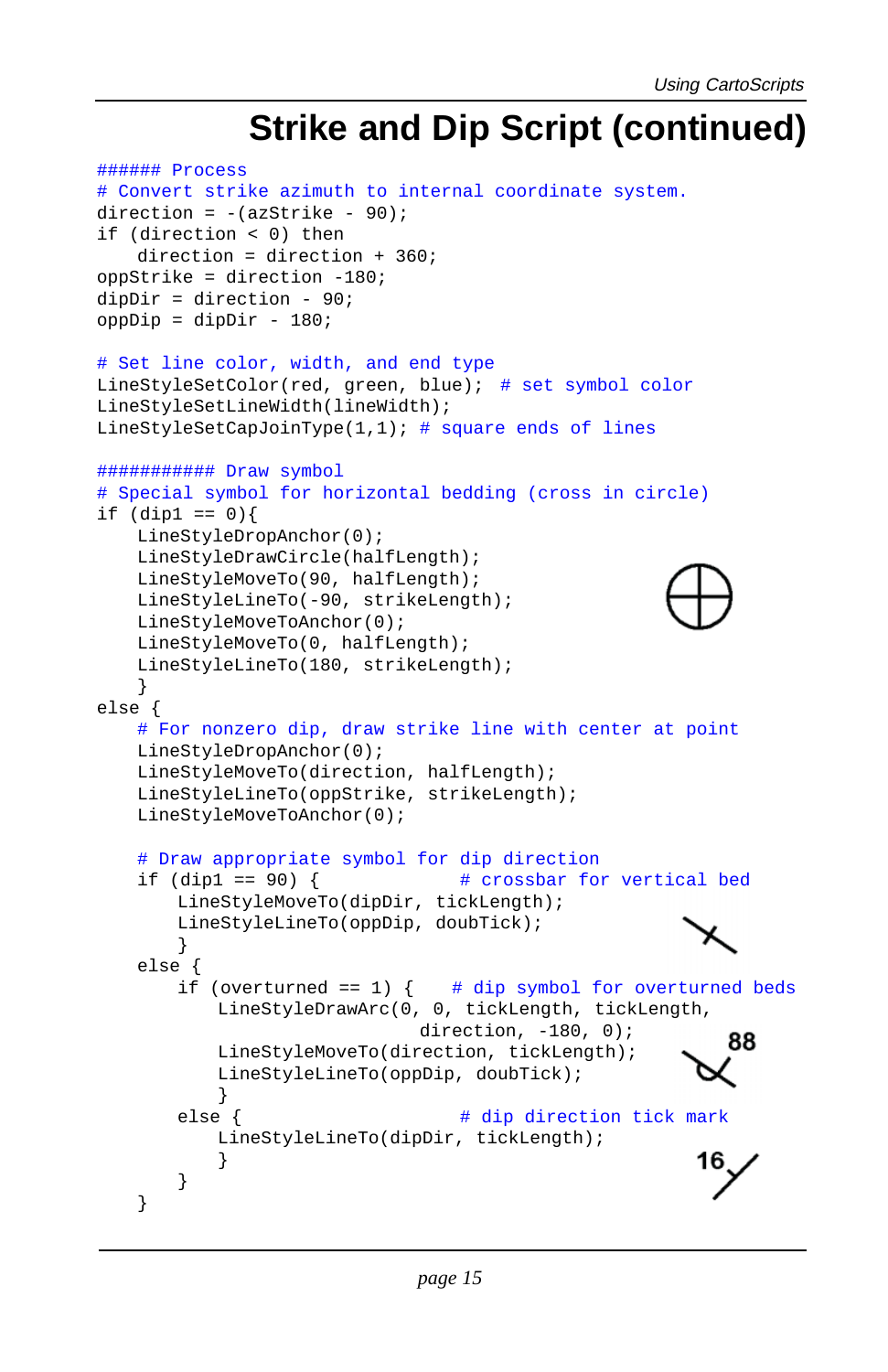## **Label Optimization**

#### **STEPS**

- **☑** click the Open icon button on the Display Spatial Data toolbar and choose Open Group from the menu
- select the OPTGROUP object from the TOWNS Project File
- **Ø** click the Vector icon button for the TOWNS layer to open the Vector Layer Controls window
- $✓$  open the Query Editor window for point styles and examine the script OPTQRY1
- **Ø** click [OK] in the Query Editor window and again in the Vector Layer Controls window

#### **Label Optimization** is a

procedure for automatically finding the optimal set of positions for point symbol labels generated from a database field. The goal is to avoid overprinting one label with a nearby symbol's label. Individual labels can be moved or deleted to avoid these collisions. The optimizer can automatically place a label in one of a number of different positions around the symbol. The preferred position places the lower left corner of the label on the point. Points can be ranked using attribute information, and these rankings can be used by the optimizer to give preference to higher-ranking points when moving or deleting labels.

The display group used in this exercise shows a block of counties in eastern Nebraska and the included towns and cities. In the script on the facing page the 1990 populations of the towns are used to assign each to one of three *rank* values. The rankings are used to draw point symbols of different sizes, and they are also used by the label optimizer to select labels for deletion.

A CartoScript is executed once for each element in an object, yet label optimization requires information about all labels to resolve positioning conflicts. To solve this dilemma, optimization scripts use the LineStyleAddToOptimizer( ) function to collect information about the dimensions of each label. After all points have been processed, the optimizer moves or deletes labels as needed, then calls a function called FuncDrawLabel( ) to draw the labels. The instructions for this function must be included in a function definition in the script, as shown at the bottom of the facing page. This definition should specify the font, color, and height of the label, and include the LineStyleDrawText( ) or LineStyle-DrawTextBox( ) function.

The first four parameters of the LineStyleAdd-ToOptimizer( ) function are used to determine the dimensions of a label's bounding rectangle. The *xstart* and *ystart* parameters set the lower left corner of the label, and can be read from the internal object coordinates as shown. The *xlast* and *ylast* parameters, which set the upper right corner, can be calculated from the label height and the *length* parameter returned by the LineStyleTextNext-Position( ) function. A value of 0 for the *dooptimize* parameter limits changes in label position to a single pass through the point labels. The final dodelete parameter is used to turn label deletion on (1) or off (0). With deletion on, a conflicting label of equal or lower rank may be deleted during optimization.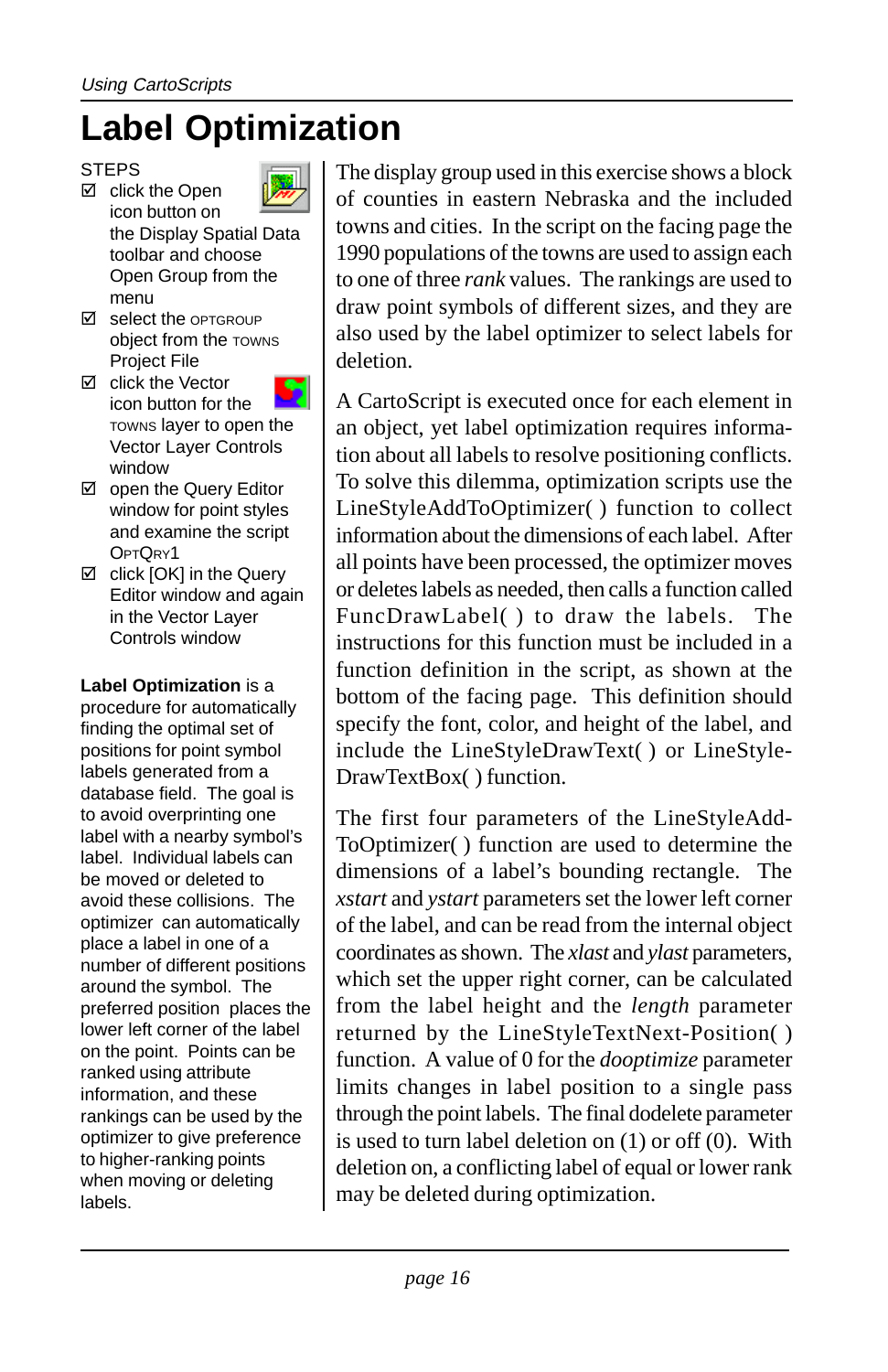### **Optimization with Ranked Deletion**

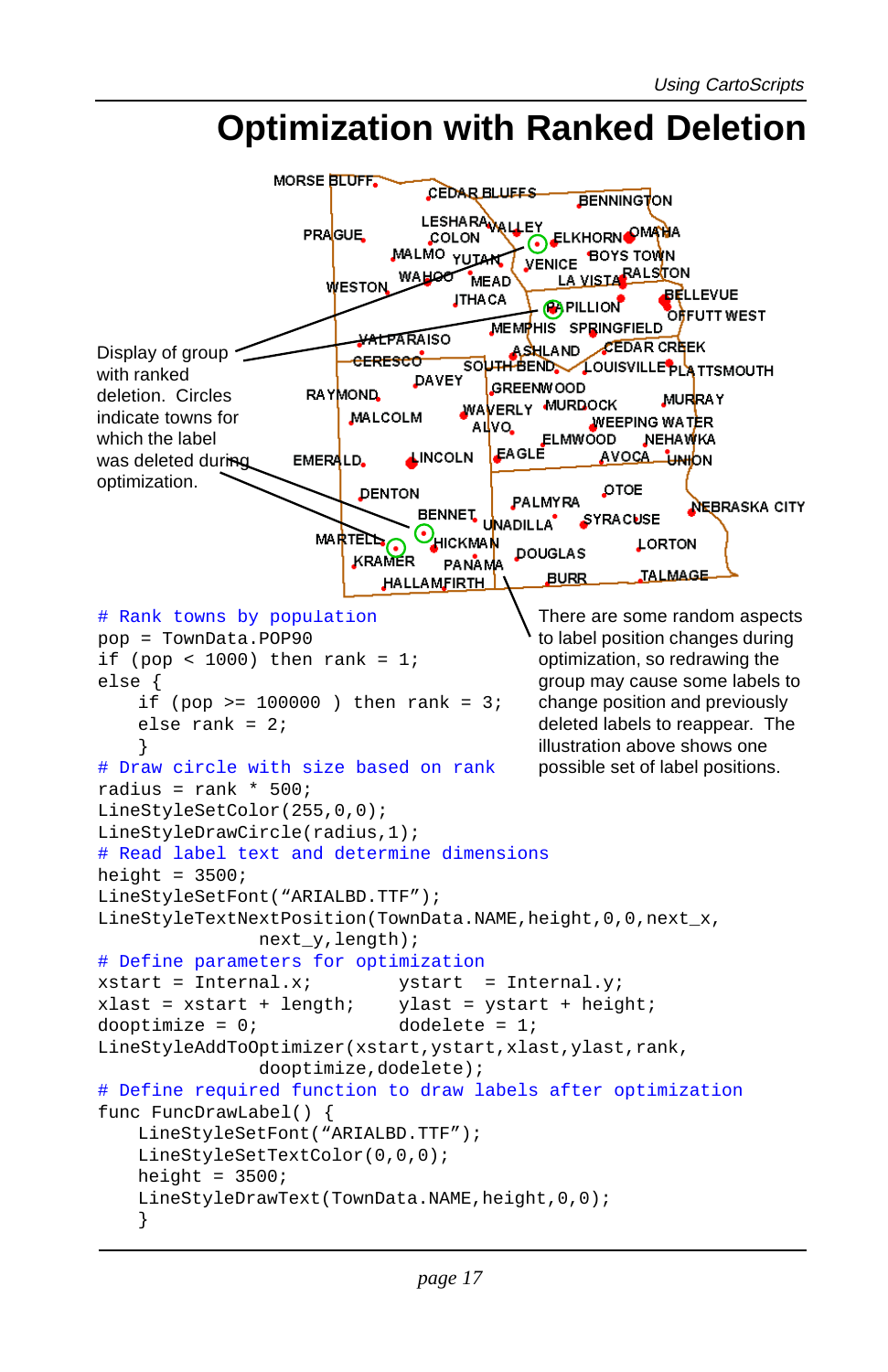### **Full Label Optimization**

#### **STEPS**

- open the Query Editor window for point styles
- choose Open / RVC Object from the File menu
- choose object OPTQRY2 from the TOWNS Project File
- $\boxtimes$  click [OK] in the Query Editor window and again in the Vector Layer Controls window
- $\boxtimes$  close the current display group when you have completed this exercise, and click [No] on the dialog when you are asked whether to save changes to the group

Full label optimization is enabled by setting the value of the *dooptimize* parameter in the LineStyleAddToOptimizer( ) function to 1. The optimizer then makes multiple passes through the point labels to determine optimal label positions. The script on the facing page uses full optimization without deletion to place labels. It also assigns different label sizes and colors for towns of different rank, as illustrated below.

Note that the FuncDrawLabel( ) function cannot directly access any of the variable values assigned in the main body of the script (including the *rank* variable used by the optimizer). In order to vary the label drawing style by rank, as in this script, the FuncDrawLabel( ) function declaration must repeat the ranking procedure found in the main body of the script (as well as the font assignment, source of the label text, and other label attributes).

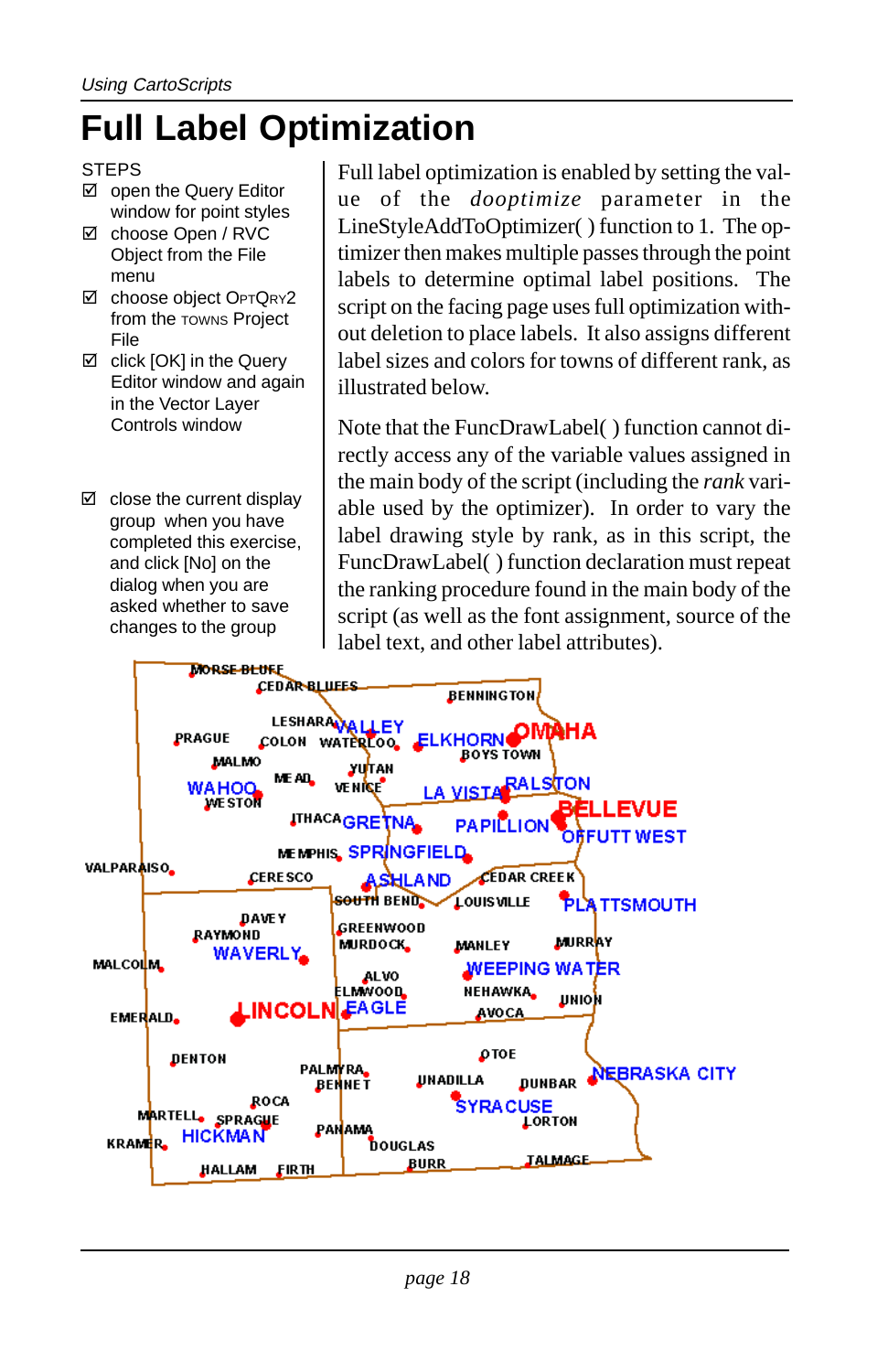### **Full Optimization Script**

```
# Label sizes for three sizes of towns
small = 2500; med = 3500; bid = 4500;# Rank towns by population
pop = TownData.POP90;
if (pop < 1000) then {
    rank = 1; height = small;
    }
else {
    if (pop >= 30000 ) then {
       rank = 3; height = big;
         }
    else {
       rank = 2i height = med;
        }
    }
# Draw circle with size based on rank
radius = rank * 500;
LineStyleSetColor(255,0,0);
LineStyleDrawCircle(radius,1);
# Read label text and determine dimensions
LineStyleSetFont("ARIALBD.TTF");
LineStyleTextNextPosition(TownData.NAME,height,0,0,next_x,
                   next_y,length);
# Define parameters for optimization
xstart = Internal.x; ystart = Internal.y;
xlast = xstart + length; ylast = ystart + height;
dooptimize = 1; dodelete = 0;
LineStyleAddToOptimizer(xstart,ystart,xlast,ylast,rank,
                   dooptimize,dodelete);
# Define required function to draw labels after optimization
func FuncDrawLabel() {
    small = 2500; med = 3500; big = 4500;
    pop = TownData.POP90;
    if (pop < 1000) {
       height = small; LineStyleSetTextColor(0,0,0);
       }
    else {
        if (pop >= 30000 ) {
           height = big; LineStyleSetTextColor(255,0,0);
           }
       else {
           height = med; LineStyleSetTextColor(0,0,255);
            }
        }
    LineStyleSetFont("ARIALBD.TTF");
    LineStyleDrawText(TownData.NAME, height, 0, 0);
    }
                                           CartoScript Shortcut
                                           Any point symbol that you
                                           design using the Point Style
                                           Editor can also be saved as
                                           a CartoScript, complete with
                                           declared variables and
                                           comments. You can use
                                           this shortcut to create the
                                           basic script structure, then
                                           add any custom features or
                                           references to database
                                           fields as needed.
```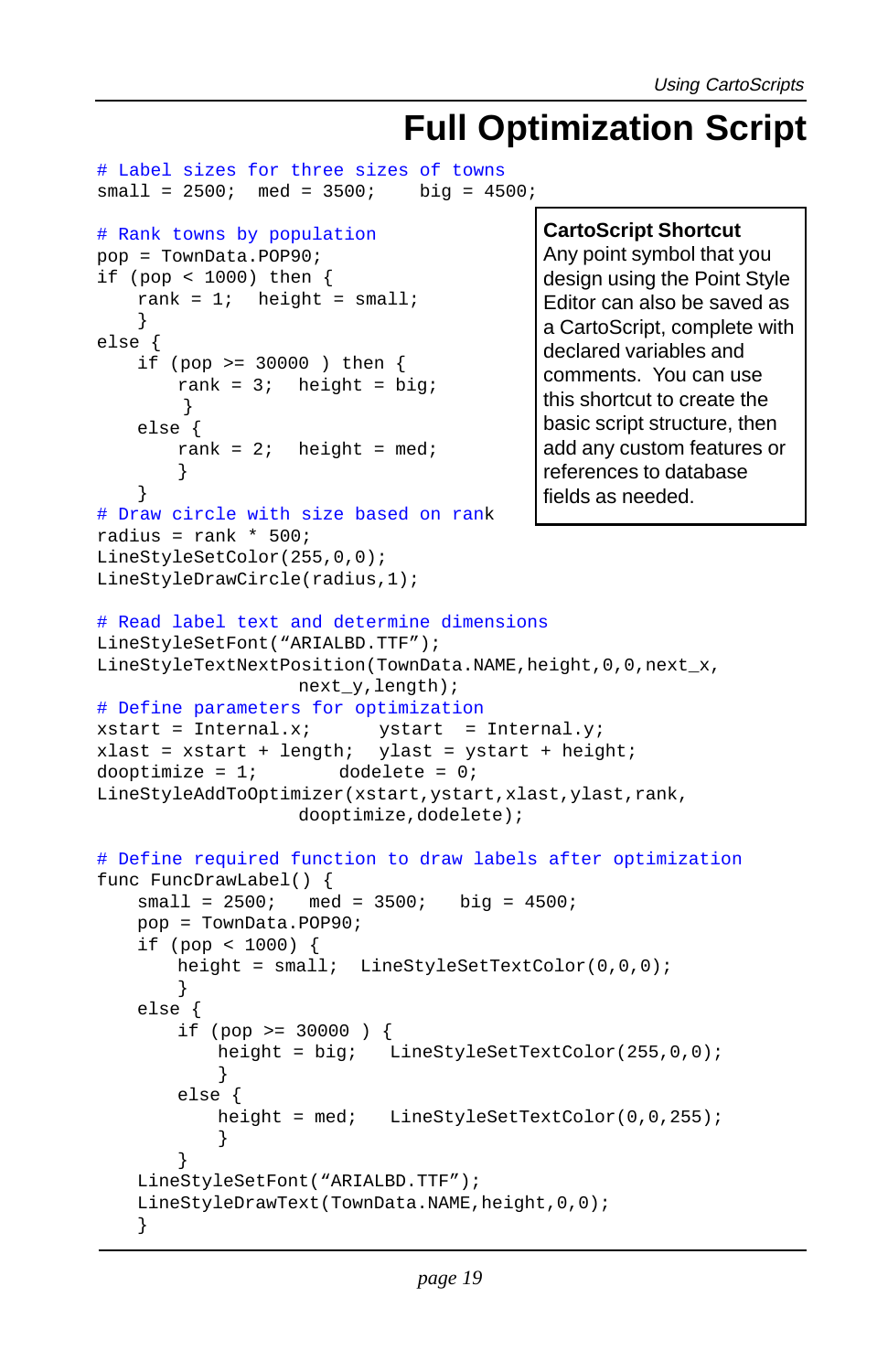### **Contour Line Width by Script**

**STEPS** 

**Ø** click the New 2D Group icon button on the Display toolbar



- □ click on the Add Vector icon button in the Group Controls window and choose Add Vector Layer
- select object CONTOURS from the CARTOSMP Project File
- $\boxtimes$  click on the Lines tab on the Vector Layer Controls window
- $\boxtimes$  select By Script from the Style option menu and click [Specify...]
- choose Open / RVC Object from the File menu in the Query Editor window
- select object ConQRY from the CARTOSMP Project File
- $\boxtimes$  click [OK] in the Query Editor window and again in the Vector Layer Controls window
- use the Zoom Box tool to zoom in on the area of closed contours near the bottom of the object



CartoScripts can also be used to draw simple or complex symbols for line elements in vector or CAD objects. The most basic function for drawing line symbols is the LineStyleDrawLine( ) function, which has no parameters. It simply draws a solid line for each line element using the color set by the Line-StyleSetColor( ) function and the width set by the LineStyleSetLineWidth( ) function. It returns the pen position to the beginning of the line after drawing.

The script in this exercise draws lines with different widths for major and minor elevation contours. The original map has a contour interval of 40 feet, and every fifth contour (evenly divisible by 200 feet) is a major contour shown by a wider line. In TNTmips, however, internal Z-values are stored in meters. The script reads the minimum z-value for the line from the Internal table and converts it to feet. The elevation in feet is then divided by 200 using the modulo operator, which returns the remainder of the division, stored here in the variable *rem*. The value of *rem* is 0 only for major contours, so this value is used to assign the appropriate width before drawing the line.

```
# ConQry
# Read contour elevation & convert to feet
elevm = Internal.MinZ;
elevft = round(elevm * 3.28084);
        # Use modulo operator to
        # identify contour elevations
        # that are not evenly divisible
        # by 200 (nonzero remainder)
        rem = elevft % 200;
        # Define widths for minor and
        # major contours
        if (rem \iff 0) then width = 2;
           else width = 6;
        # Set line color and width and
        # draw line
        LineStyleSetColor(170,85,0);
        LineStyleSetLineWidth(width);
        LineStyleDrawLine();
```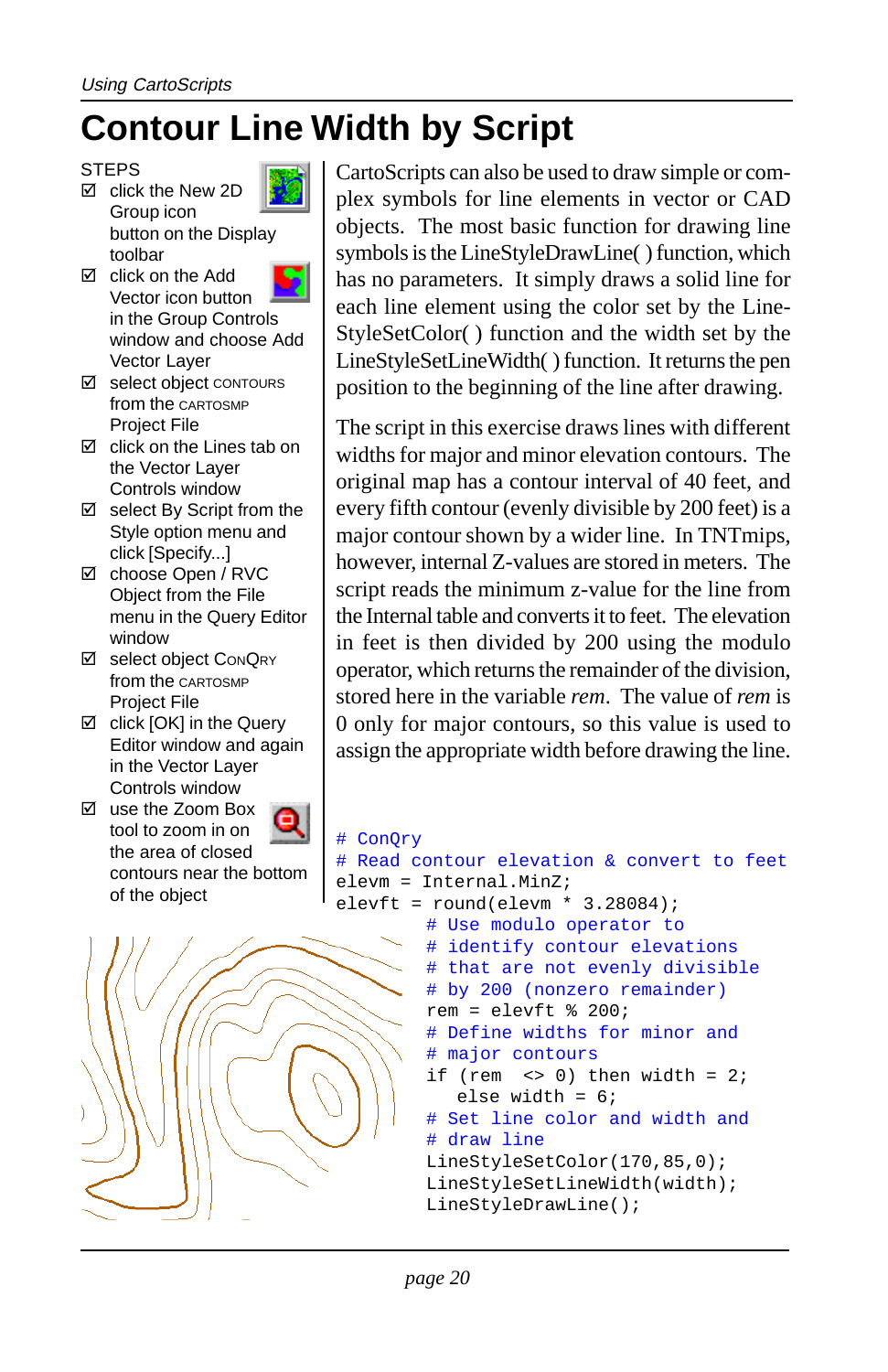## **Navigating Lines**

Other drawing functions can be used in conjunction with the LineStyleDrawLine( ) function to create more complex line symbols. The script in this exercise first draws the line element as a solid line, then draws circles of different size and color at each end of the line. This script could be used for vector line elements you are editing in the Spatial Data Editor.

A number of functions are provided to allow you to navigate along a line element in order to draw symbol components. The LineStyleSetPosition( ) function is used in this script to move the pen position to the end of each line after marking the start. The

single numeric parameter of this function specifies a line position as a relative distance between 0 (beginning of the line) and 1.0 (end of the line). You can use the LineStyleGetPosition( ) function to find the current pen position and assign the value returned to a variable. Set this function's single parameter to 0 if you want the returned value to be the relative position. If you set it

**STEPS** 

- reopen the Query Editor window for line styles
- choose Open / RVC Object from the File menu in the Query Editor window
- **Ø** select object STARTENDQRY from the CARTOSMP Project File
- $\boxtimes$  click [OK] in the Query Editor window and again in the Vector Layer Controls window

```
# StartEndQry
# Set radius parameters for small and
# large circles
radius1 = 8; radius2 = 16; dofill = 0;
# Set line color and width and draw line
LineStyleSetColor(170,85,0);
LineStyleSetLineWidth(4);
LineStyleDrawLine();
# Draw small red circle at start of line
LineStyleSetColor(225,0,0);
LineStyleDrawCircle(radius1,dofill);
# Move to end of line and draw large
# green circle
LineStyleSetPosition(1);
LineStyleSetColor(0,225,0);
LineStyleDrawCircle(radius2,dofill);
```
to 1, the value returned is the absolute distance from the start in object coordinates.

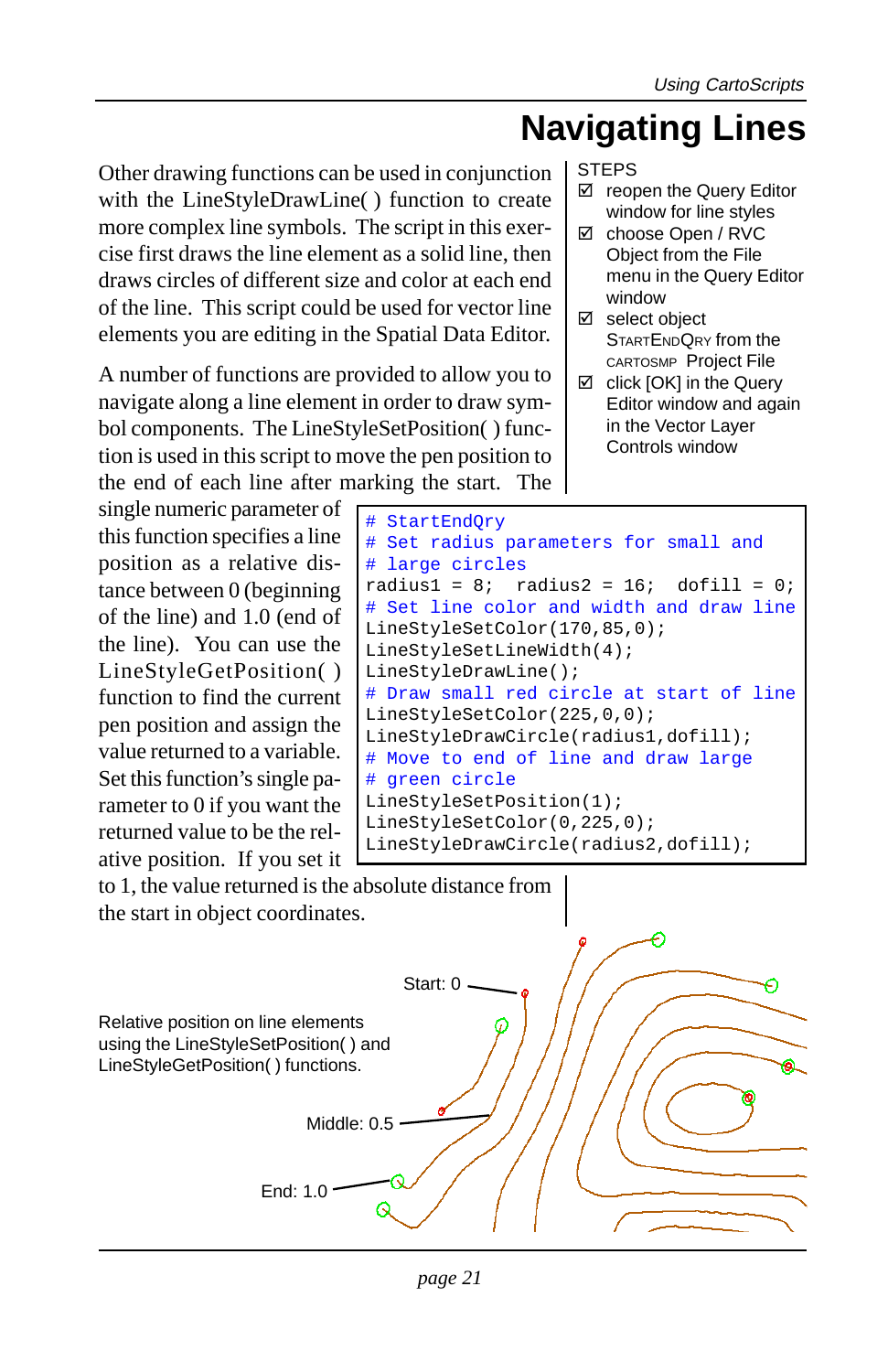## **Marking Line Vertices**

#### **STEPS**

- click on the Add Vector icon button in the Group Controls window and choose Add Vector Layer
- select object STREAMS from the CARTOSMP Project File
- $\boxtimes$  click on the Lines tab on the Vector Layer Controls window
- $\boxtimes$  select By Script from the Style option menu and click [Specify...]
- choose Open / RVC Object from the File menu in the Query Editor window
- **Ø** select object VERTEXQRY from the CARTOSMP Project File
- **Ø** click [OK] in the Query Editor window and again in the Vector Layer Controls window

```
Cartoscripts can also mark line vertices as an aid to
editing. The script in this exercise draws a red circle
at the beginning of each line element, and a green
circle at each subsequent vertex.
```
The LineStyleNextVertex( ) function used in this script moves the pen position to the next vertex along the line. The function also returns a value of 1 if the end of the line has been reached, or 0 otherwise. (The LineStylePrevVertex( ) function moves to the previous vertex, and returns a value of 1 at the beginning of the line.) These functions can thus be used in a "while" loop structure to repeat a set of drawing actions at each vertex. In this script, the "while" loop repeats as long as the LineStyleNextVertex( ) function returns a value of 0. The loop terminates when the function returns a value of 1 at the end of the line.



# VertexQry # Set parameters for circles # marking vertices radius =  $5$ ; dofill =  $0$ ;

# Draw solid black line LineStyleSetLineWidth(3); LineStyleSetColor(0,0,0); LineStyleDrawLine();

# Draw red circle at beginning of line LineStyleSetColor(225,0,0); LineStyleDrawCircle(radius,dofill);

```
# While not at end of line, move to
# next vertex and draw green circle
LineStyleSetColor(0,225,0);
while (LineStyleNextVertex() <> 1) {
   LineStyleDrawCircle(radius,dofill);
    }
```
 $\boxtimes$  remove the STREAMS layer when you have completed this exercise

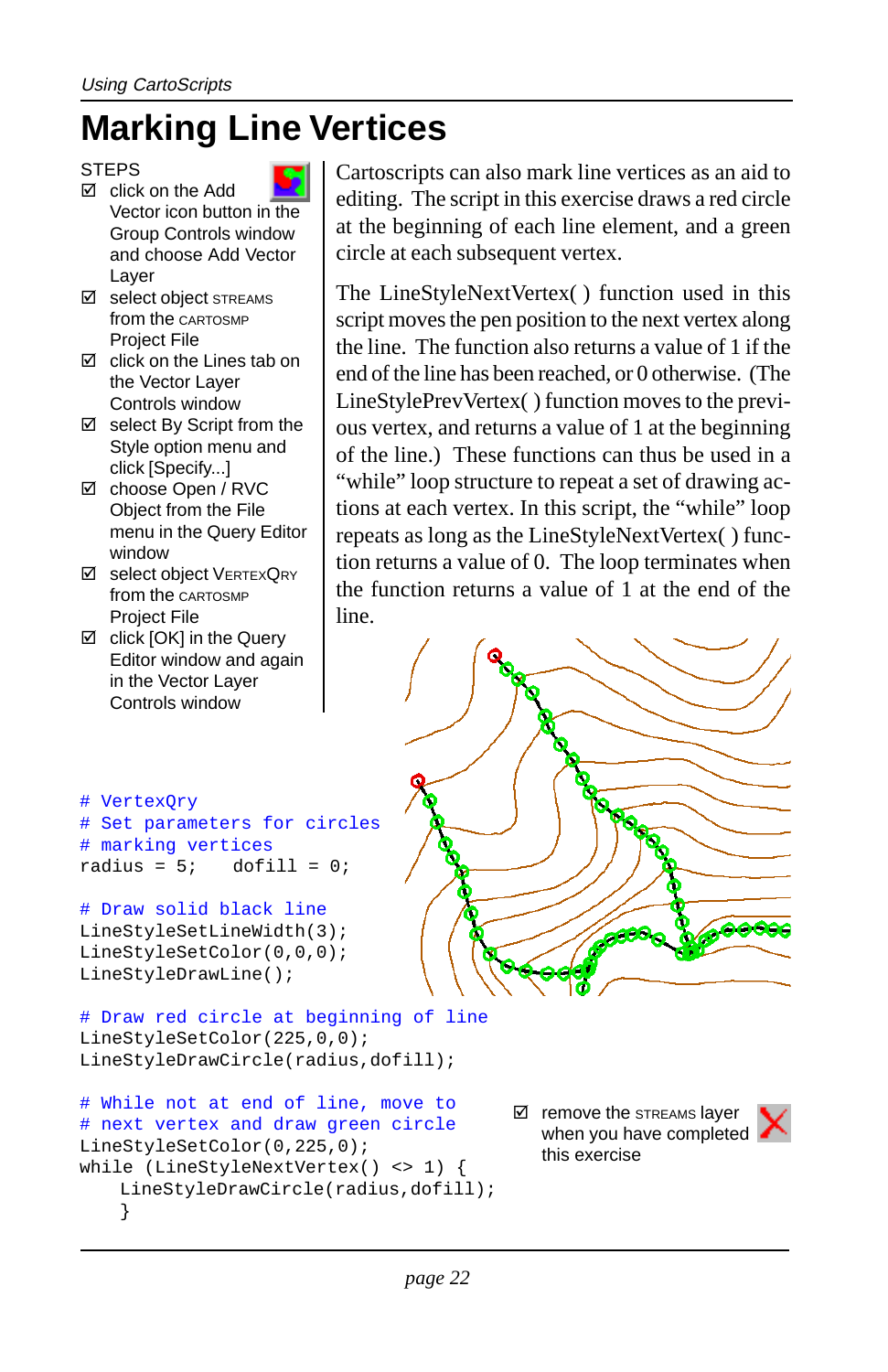## **Drawing Regularly Spaced Symbols**

Line symbols you create for use in map layouts may include components spaced regularly along each line element. This exercise illustrates the basic structure of such a script by drawing filled circles equally spaced along the lines.

The LineStyleRoll( ) function moves a specified distance along a line element without drawing. The distance to move is set by the value of the single function parameter. The function also returns a value of 0 for any line position except the end, where it returns a value of 1. By checking this returned value you can use the function in a "while" loop structure to repeat a set of drawing actions at regular intervals along each line.

This script is structured to continue drawing circles as long as the distance from the current position to the end of the line is greater than the desired spacing. The LineStyleGetDistanceTo( ) function is used to check this distance. The distance to various line features can be determined by setting the appropriate parameter value for this function, as shown in the box to the right.

```
# CircLineQry
# Set parameters for circles
radius = 6; dofill = 1;# Set spacing between circles
spacing = 30;# Set line color and width and draw line
LineStyleSetColor(170,85,0);
LineStyleSetLineWidth(3);
LineStyleDrawLine();
# Draw circle at start of line
LineStyleDrawCircle(radius,dofill);
# Draw rest of circles
while (LineStyleRoll(spacing) <> 1) {
   dist = LineStyleGetDistanceTo(3);
   if ( dist > spacing) {
       LineStyleDrawCircle(radius,dofill);
```
}

}

**STEPS** 

- reopen the Query Editor window for line styles for the CONTOURS object
- choose Open / RVC Object from the File menu in the Query Editor window
- **Ø** select object CIRCLINEQRY from the CARTOSMP Project File
- $\boxtimes$  click [OK] in the Query Editor window and again in the Vector Layer Controls window

#### Parameter values for the LineStyleGetDistanceTo( ) function:

- $1 =$  next vertex
- $2$  = previous vertex
- $3 = end of line$
- $4 =$  beginning of line

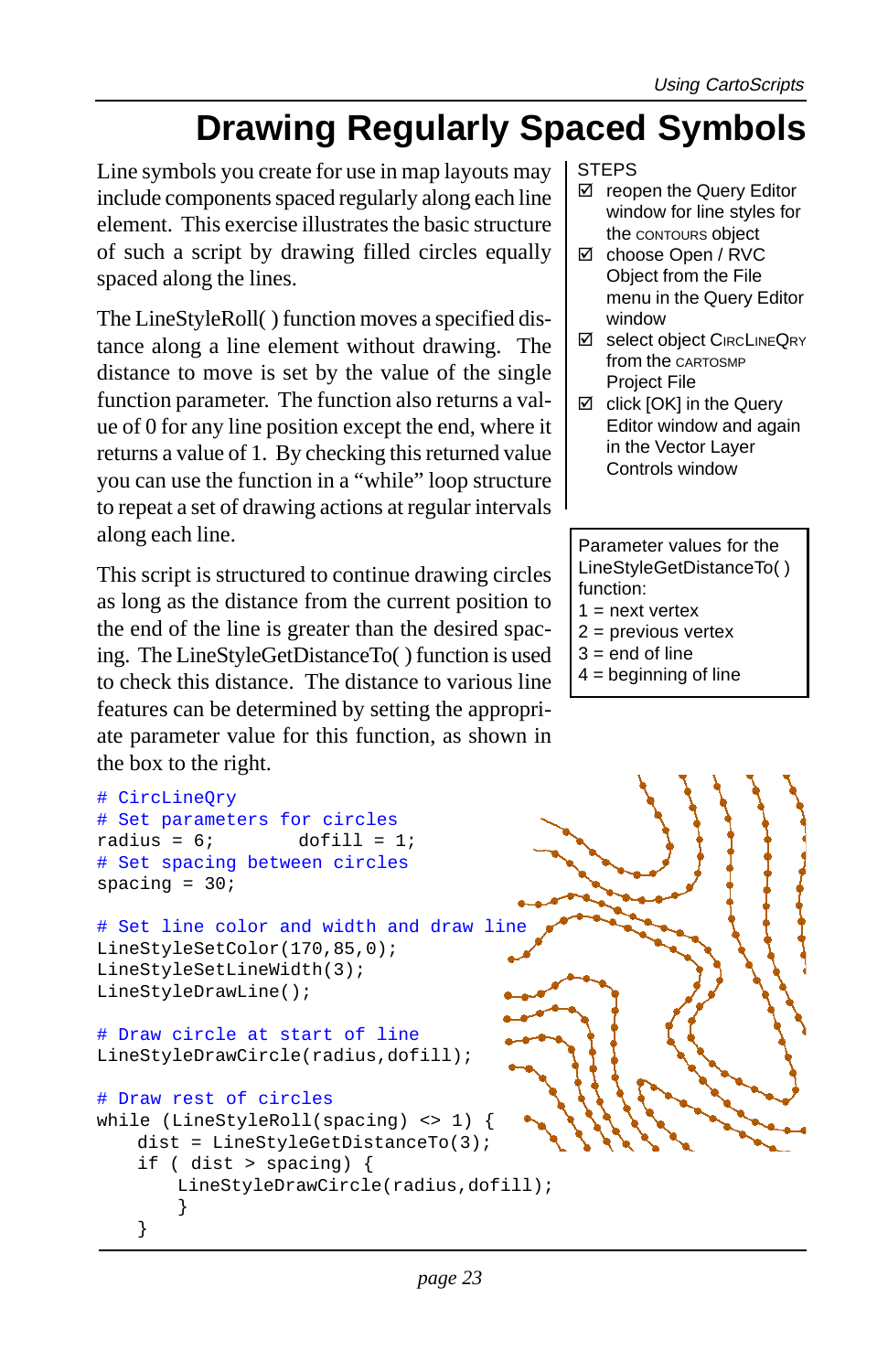### **Positions and Coordinate Systems**

- reopen the Query Editor window for line styles for the CONTOURS object
- choose Open / RVC Object from the File menu in the Query Editor window
- **Ø** select object TICKLINEQRY from the CARTOSMP Project File
- $\boxtimes$  click [OK] in the Query Editor window and again in the Vector Layer Controls window

# TickLineQry # Denominator of # desired map scale



The CartoScript drawing engine keeps track of two positions during execution of a script. The first is the current position along a line element, which you can think of as a "pointer" that is moved along the line by the LineStyleRoll( ) function or the other line navigation functions. The second position that is tracked is the pen position, which may or may not be on the line element.

The current pointer position serves as the origin of a local coordinate system that is oriented relative to the line element as shown in the boxed illustration. The drawing functions that use angle and distance parameters to move the pen position or draw ele-

> ments, such as LineStyleLineTo( ) and LineStyleDrawArrow( ), reference this local coordinate system. This system enables you to draw repeated symbol components that are oriented consistently relative to the local line direction, such as the perpendicular tick lines in the script in this exercise. The tick lines are drawn on the left side of each line (rela-

tive to the start and end points). If asymmetric symbols such as this need to be drawn on a particular

> side of each line, you may need to use the Spatial Data Editor to reverse the direction of individual lines in order to create the desired symbol.

```
scale = 5000;
# Desired spacing and
# length of tick lines
# in mm at map scale
spaceMap = 6; lengthMap = 1.5;# Scaled spacing and length
# of tick lines
spacing = spaceMap * scale / 1000;
length = lengthMap * scale / 1000;
# Set line color and width and draw line
LineStyleSetColor(170,85,0);
LineStyleSetLineWidth(3);
LineStyleDrawLine();
# Draw tick lines
LineStyleLineTo(90,length);
while (LineStyleRoll(spacing) <> 1) {
   LineStyleMoveTo(0,0);
   LineStyleLineTo(90,length);
    }
```
**STEPS**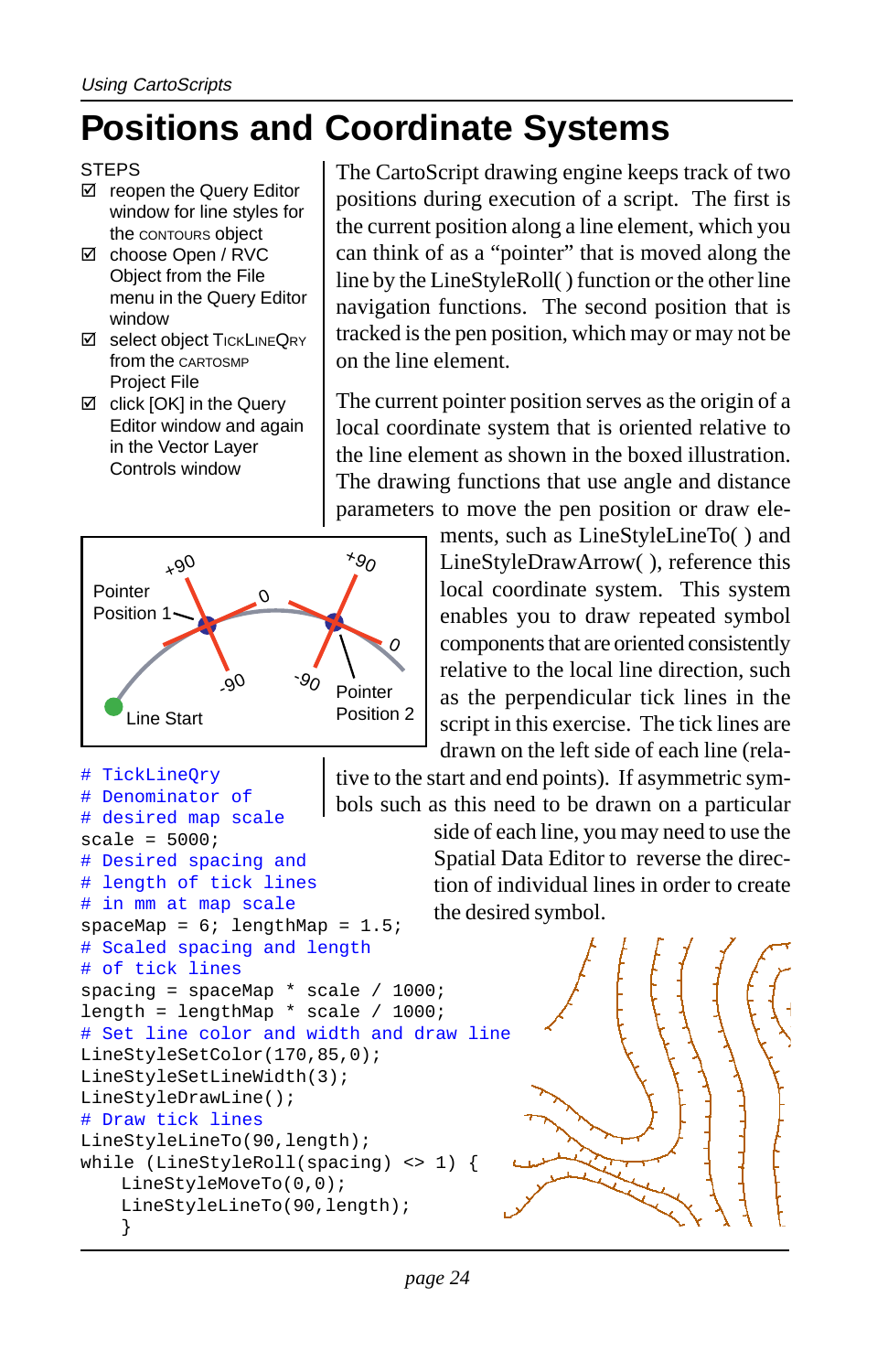### **More About Pen Position**

When you use the LineStyleRoll( ) function, you need to keep in mind that it moves the pointer, but not the pen position. In many scripts this fact is not obvious because most of the local-reference drawing functions automatically move the pen to the origin of the local coordinate system before drawing. In the circle-line script (page 21), for example, the LineStyle-DrawCircle( ) function automatically moves the pen to the current pointer position after each LineStyle-Roll action. One function that does *not* update the pen position before drawing is the LineStyleLine-To( ) function. This function draws a line from the current pen position to a point specified in the local coordinate system. When you want to use this function in a LineStyleRoll loop to draw a line beginning at the origin of the local coordinate system, as in the tick line script on the preceding page, use the statement "LineStyleMoveTo(0,0)" to move the pen to the current pointer position before drawing.

The peculiarities of the LineStyleRoll( ) and LineStyleLineTo( ) functions were engineered for a purpose. They make it possible to draw dashed or continuous lines offset from the vector line element. The script in this exercise shows an elegant example, a line symbol that looks like a continuous sine curve. The "curve" is actually made

up of small straight-line segments drawn by the LineStyleLineTo( ) function. Each iteration of the "while" loop increments the angle for the sine function by one radian, producing a sinusoidally varying amplitude for the LineStyleLineTo( ) function.

**STEPS** 

- reopen the Query Editor window for line styles for the CONTOURS object
- choose Open / RVC Object from the File menu in the Query Editor window
- select object SINEWAVEQRY from the CARTOSMP Project File
- $\boxtimes$  click [OK] in the Query Editor window and again in the Vector Layer Controls window



```
SineWaveQry
# Set line color and width
LineStyleSetColor(0,0,0);
LineStyleSetLineWidth(3);
# Set sine wave parameters
angle = 0; space = 4;
# Draw line
while (LineStyleRoll(space) <> 1) {
   angle = angle + 1; \# in radians
   a = sin(angle) * 5; # amplitude
   if (a > 0) then LineStyleLineTo(90,a);
   else LineStyleLineTo(-90,abs(a));
    }
```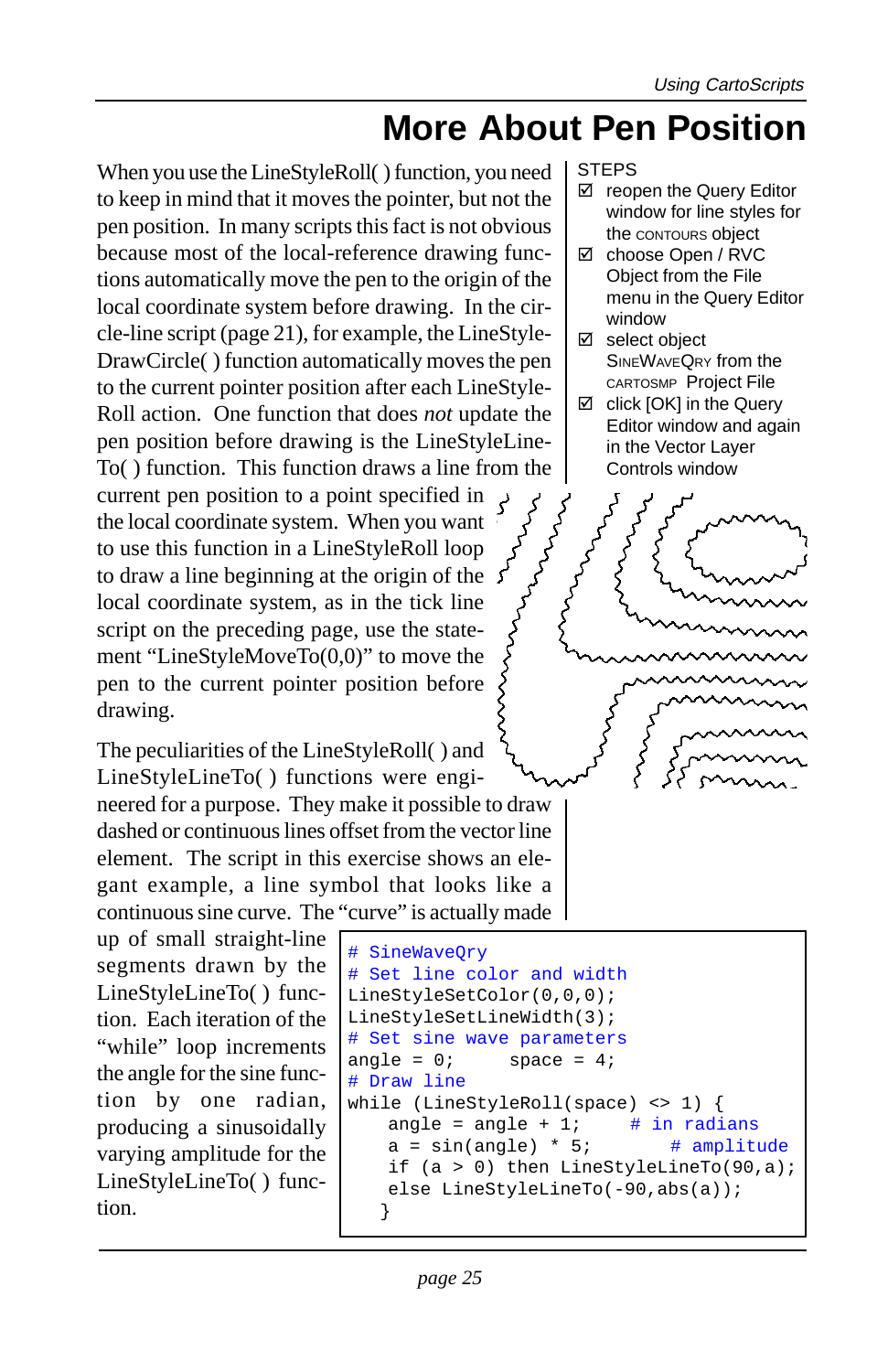## **Drawing Dashed Lines**

```
STEPS
```
- reopen the Query Editor window for line styles for the CONTOURS object
- choose Open / RVC Object from the File menu in the Query Editor window
- select object BARBQRY from the CARTOSMP Project File
- $\boxtimes$  click [OK] in the Query Editor window and again in the Vector Layer Controls window

# BarbQry

```
# Set line color and width
LineStyleSetColor(170,85,0)
LineStyleSetLineWidth(3)
```

```
# Set dash parameters
dashSize = 20
half = 0.5 * dashSize
```

```
# Set circle parameters
radius = 3; dofill = 1
```
#### # Draw line

```
while (LineStyleRoll(dashSize) <> 1) {
   dist = LineStyleGetDistanceTo(3)
   if (dist > dashSize) {
       LineStyleRollPen(half)
       LineStyleMoveTo(0,0)
       LineStyleDropAnchor(0)
       LineStyleLineTo(90,half)
       LineStyleDrawCircle(radius,dofill)
       LineStyleMoveToAnchor(0)
       LineStyleRollPen(half)
       }
   else LineStyleRollPen(dist)
   \Box remove the contours \Box remove the contours \Box
```
To draw simple or complex dashed lines, you can use a "while" loop to alternate LineStyleRoll( ) and LineStyleRollPen( ) actions. The LineStyleRoll-Pen( ) function draws a line along a line element for a specified distance beginning at the current pointer position. The drawing distance is set by the value of the single function parameter. For a simple dashed line with dashes and spaces of equal size, use the same distance for both the LineStyleRoll( ) and Line-StyleRollPen( ) functions.

The script in this exercise is a bit more elaborate, adding a tick line with a filled circle at the end in the middle of each dash. In each iteration of the "while" loop, the LineStyleRollPen( ) function draws the first half of a dash, then the tick line and circle are drawn, and finally the second half of the dash is drawn.

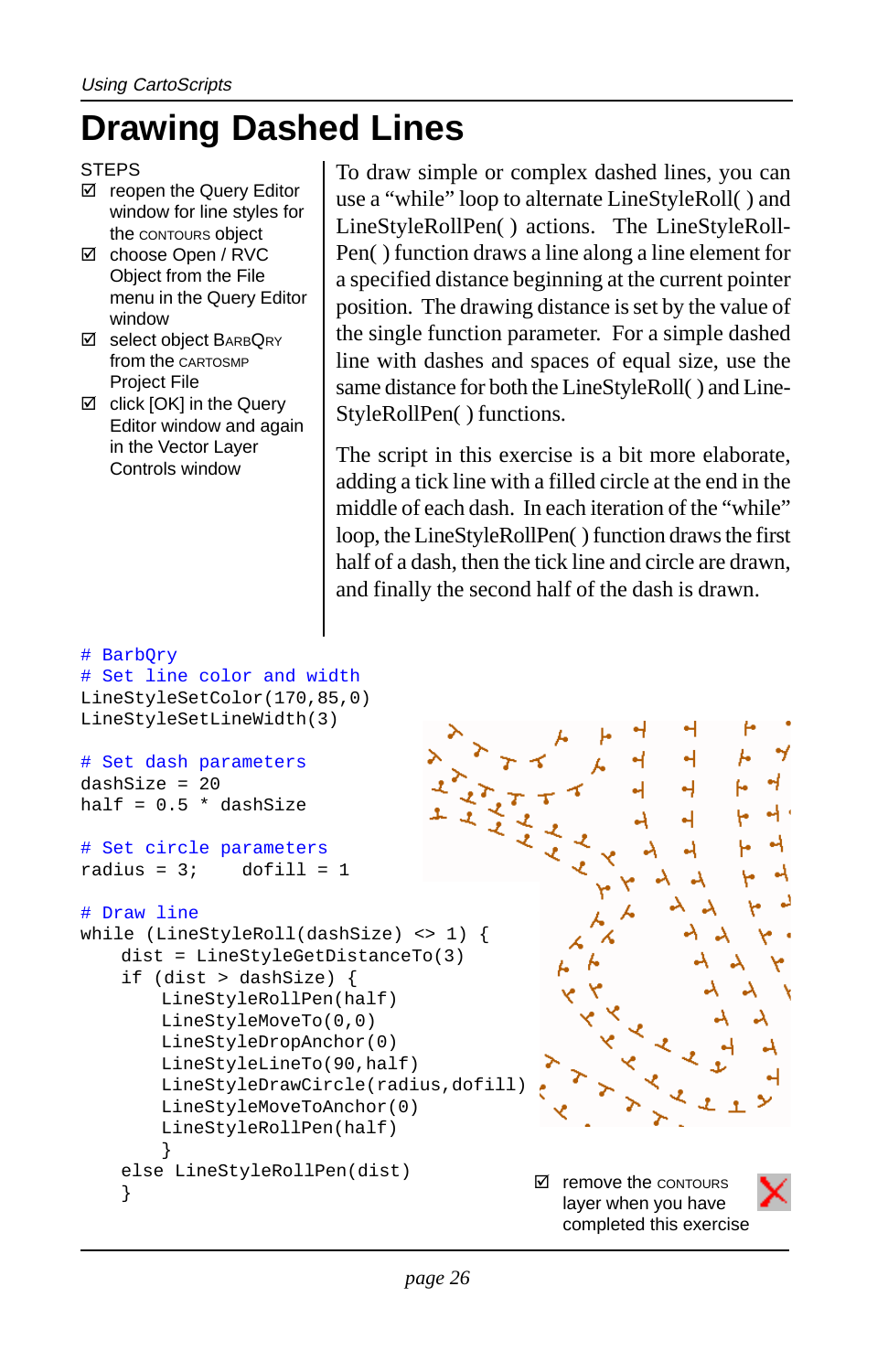### **Double Dashed Lines**

Layer

 $\boxtimes$  click on the Add

 select object STREAMS from the CARTOSMP Project File  $\boxtimes$  click on the Lines tab on the Vector Layer Controls window

Vector icon button in the Group Controls window and choose Add Vector

**STEPS** 

The script in this exercise illustrates another dashed line variation. It draws each line with double dashes connected by crossing lines. Each pair of dashes is centered on the line element, which means that the dashes themselves are offset from the line by a distance specified by the *offset* variable. Because no part of the symbol traces the line element itself, the LineStyleLineTo( ) function is used to draw both the dashes and the crossing lines.

```
\boxtimes select By Script from the
# DoubDashQry
                                                      Style option menu and
dashSize = 15;
halfDash = dashSize * 0.5;
                                                      click [Specify...]
                                                    choose Open / RVC
double = 2 * dashSize;
                                                      Object from the File
offset = dashSize * 0.2;
                                                      menu in the Query Editor
doubOffset = offset * 2;
                                                      window
                                                   Ø select object
# Set line color and width
                                                      DOUBDASHQRY from the
LineStyleSetColor(255,0,0);
                                                      CARTOSMP Project File
LineStyleSetLineWidth(2);
                                                   \boxtimes click [OK] in the Query
                                                      Editor window and again
# Draw double dash line and crossing lines
                                                      in the Vector Layer
LineStyleMoveTo(90, offset);
                                                      Controls window
LineStyleLineTo(0, dashSize);
LineStyleMoveTo(-90, doubOffset);
LineStyleLineTo(180, dashSize);
LineStyleMoveTo(0, halfDash);
LineStyleLineTo(90, doubOffset);
while (LineStyleRoll(double) <> 1) {
    dist = LineStyleGetDistanceTo(3);
    if (dist > dashSize) {
        LineStyleMoveTo(90, offset);
        LineStyleLineTo(0, dashSize);
                                                                  H
        LineStyleMoveTo(-90, doubOffset);
                                                                  H
        LineStyleLineTo(180, dashSize);
        LineStyleMoveTo(0, halfDash);
                                                                  H
        LineStyleLineTo(90, doubOffset);
        }
    }н
                  H
                   H
                                                                 H
                                                     x = x + \frac{y}{x}<br>x = x + \frac{z}{x}Ĥ
                                H
```
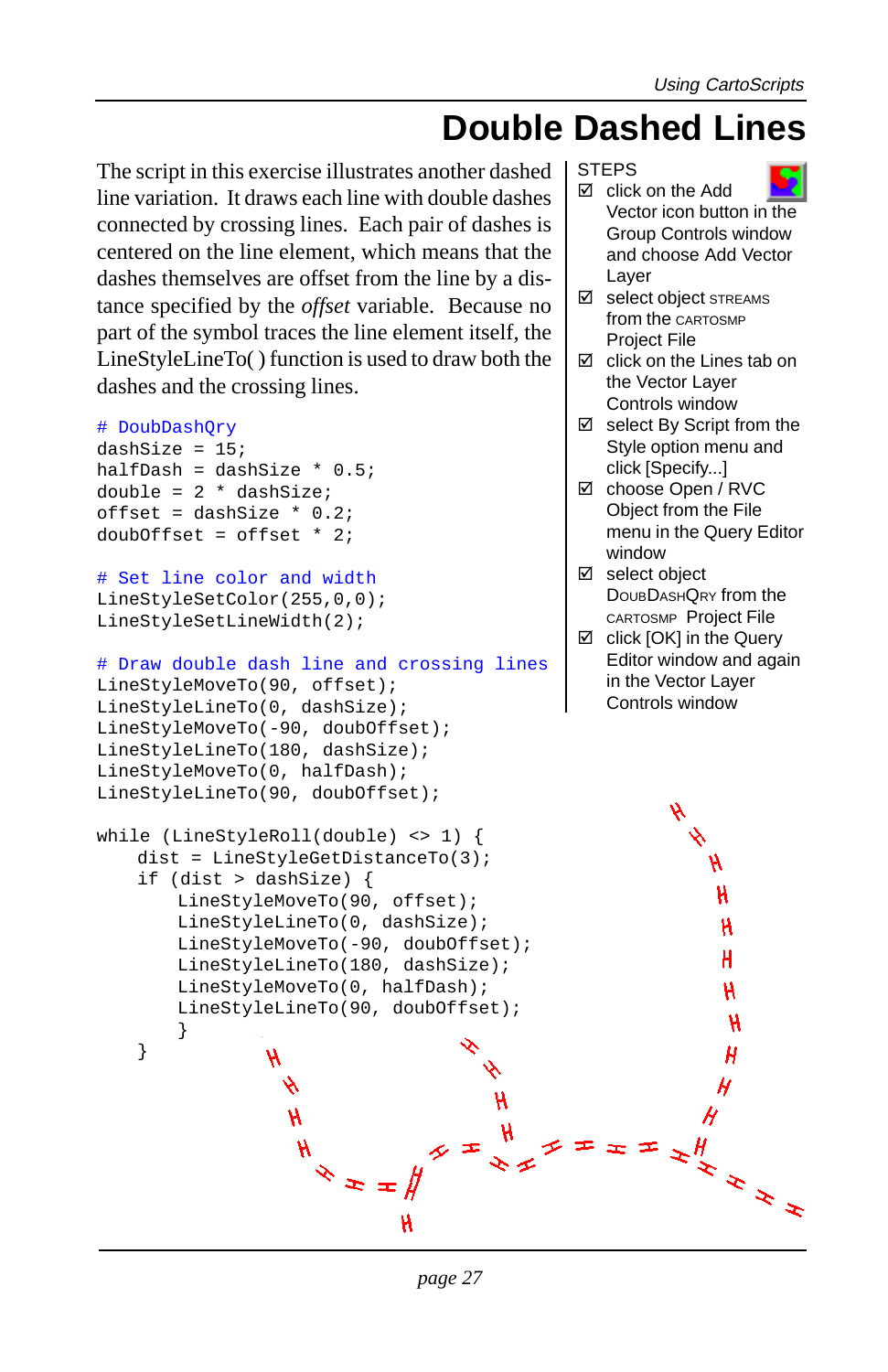## **Handling Multiple Repeat Intervals**

**STEPS** 

- reopen the Query Editor window for line styles for the STREAMS object
- $\boxtimes$  choose Open / RVC Object from the File menu in the Query Editor window
- **Ø** select object DASHDIQRY from the CARTOSMP Project File
- $\boxtimes$  click [OK] in the Query Editor window and again in the Vector Layer Controls window

Line symbols can include components repeated at different intervals along the line, as illustrated by the dashes and diamonds drawn by the script in this exercise. The variable *cumL* in the script keeps track of the cumulative length of dashes and spaces drawn since the last diamond symbol. When the value of *cumL* reaches the spacing distance set for the diamonds, a diamond symbol is drawn instead of a dash, and the value of *cumL* is reset to 0. The diamond symbol is created here using the Line-StyleSideshot( ) function. This function allows you to specify a number of points by angle and distance in the local coordinate system, and connect them to form a polyline by setting the value of the *dodraw* parameter to 1. This script also records the points as a polygon so the diamond shape can be filled.

```
# DashDiQry
# Set line color and width
LineStyleSetColor(225,0,0);
LineStyleSetLineWidth(2);
# Set dash parameters
dashSize = 12; half = 0.5 * dashSize;
# Set diamond parameters
spacing = 5 * dashSize;
dodraw = 1; \tdot{d}ofill = 1;width = 0.3 * dashSize;
cumL = 0; # Cumulative length variable
# Draw line
while (LineStyleRoll(dashSize) <> 1) {
   cumL = cumL + dashSize; # increment cumulative length
   if (cumL >= spacing) \{ # draw diamond symbol
       LineStyleRoll(half);
       LineStyleMoveTo(0,0);
       LineStyleRecordPolygon(1);
       LineStyleSideshot(dodraw,0,half,90,width,180,
          half,-90,width);
       LineStyleDrawPolygon(dofill);
       LineStyleRoll(half);
       cumL = 0; # reset cumulative length to 0
       }
   else {
       LineStyleRollPen(dashSize); # draw dash
       cumL = cumL + dashSize; # increment cumulative length
       }
   }
```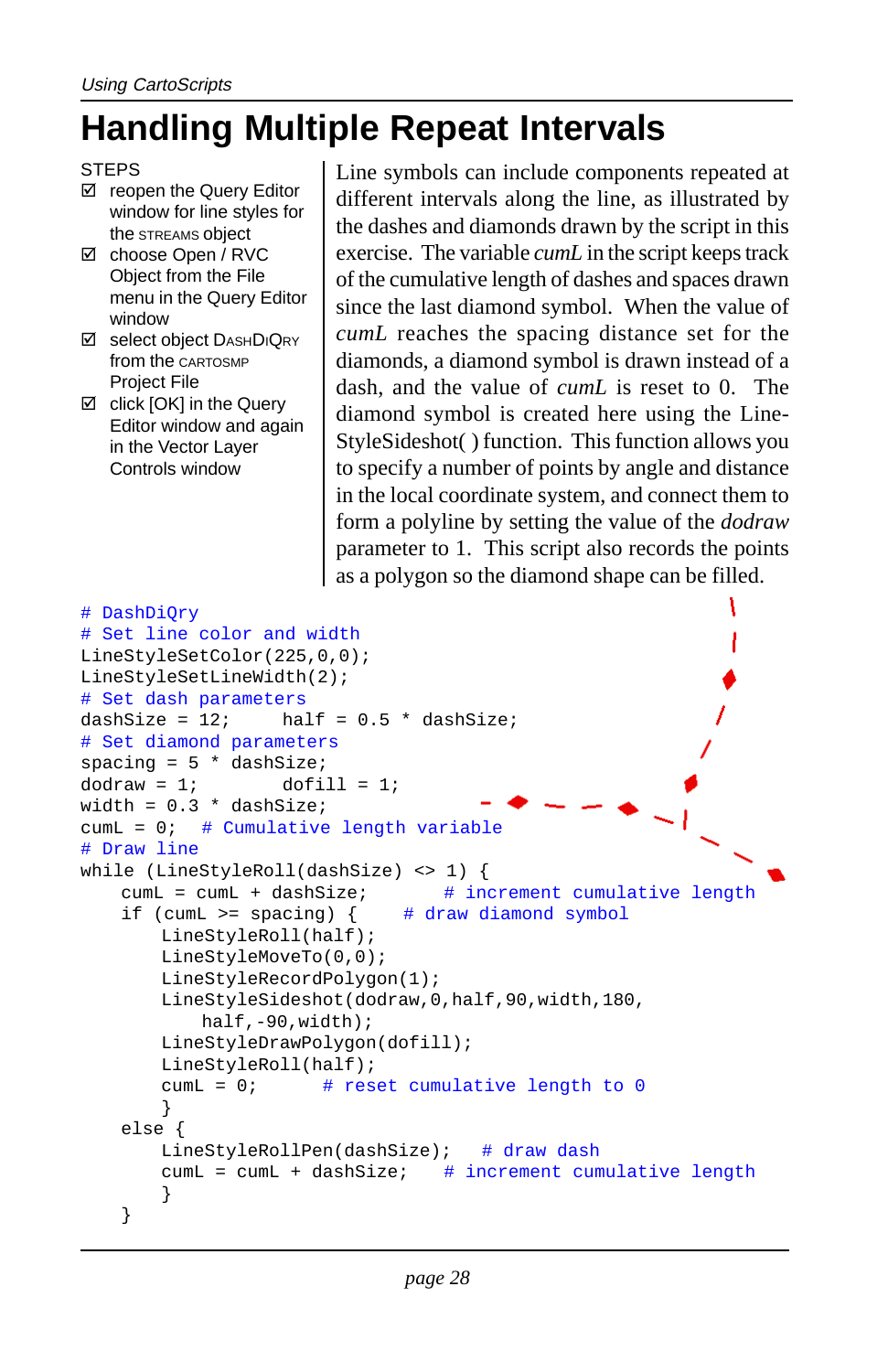■ reopen the Query Editor window for line styles for the STREAMS object choose Open / RVC Object from the File menu in the Query Editor

DASHTHRUSTQRY from the CARTOSMP Project File  $\boxtimes$  click [OK] in the Query Editor window and again

## **Dashed Thrust Fault Symbol**

**STEPS** 

window **Ø** select object

The script in this query provides another example of symbols using different repeat intervals. It draws the dashed version of the geologic map symbol for a thrust fault. The triangles are drawn as polygons using anchor points placed at the corners. The bases of the triangle symbols are drawn using the Line-StyleRollPen( ) function so that they conform to curves in the line elements. Note that a negative distance can be used with the LineStyleRoll( ) function to move backward along a line element.

```
# DashThrustQry
dashSize = 16; # length of dashes
halfDash = dashSize * 0.5;
# triangle spacing and dimensions
spacing = dashSize * 6;
quartSpace = spacing * 0.25;
triWidth = dashSize;
halfTri = triWidth * 0.5;
height = dashSize * 0.6;
# Set line color and width
LineStyleSetColor(255,0,0);
LineStyleSetLineWidth(2);
# Initialize variable to control placement of triangles
cumL = spacing;# Draw dashed fault line and triangles
while (LineStyleRoll(halfDash) <> 1) {
    dist = LineStyleGetDistanceTo(3); # distance to end of linecumL = cumL + dashSize;
    if (dist > quartSpace and cumL >= spacing) {
        LineStyleDropAnchor(1);
        LineStyleRoll(halfTri);
       LineStyleMoveTo(0,0);
       LineStyleMoveTo(90, height);
       LineStyleDropAnchor(2);
       LineStyleRoll(-halfTri);
       LineStyleRecordPolygon();
       LineStyleRollPen(triWidth);
       LineStyleLineToAnchor(2);
       LineStyleLineToAnchor(1);
       LineStyleDrawPolygon(1);
        cumL = 0;
        }
    else {
        LineStyleRollPen(dashSize);
        cumL = cumL + dashSize;
        }
    }
                                                  in the Vector Layer
                                                 Controls window
                                               \boxtimes remove the STREAMS
                                                  layer when you
                                                  have completed this
                                                  exercise
```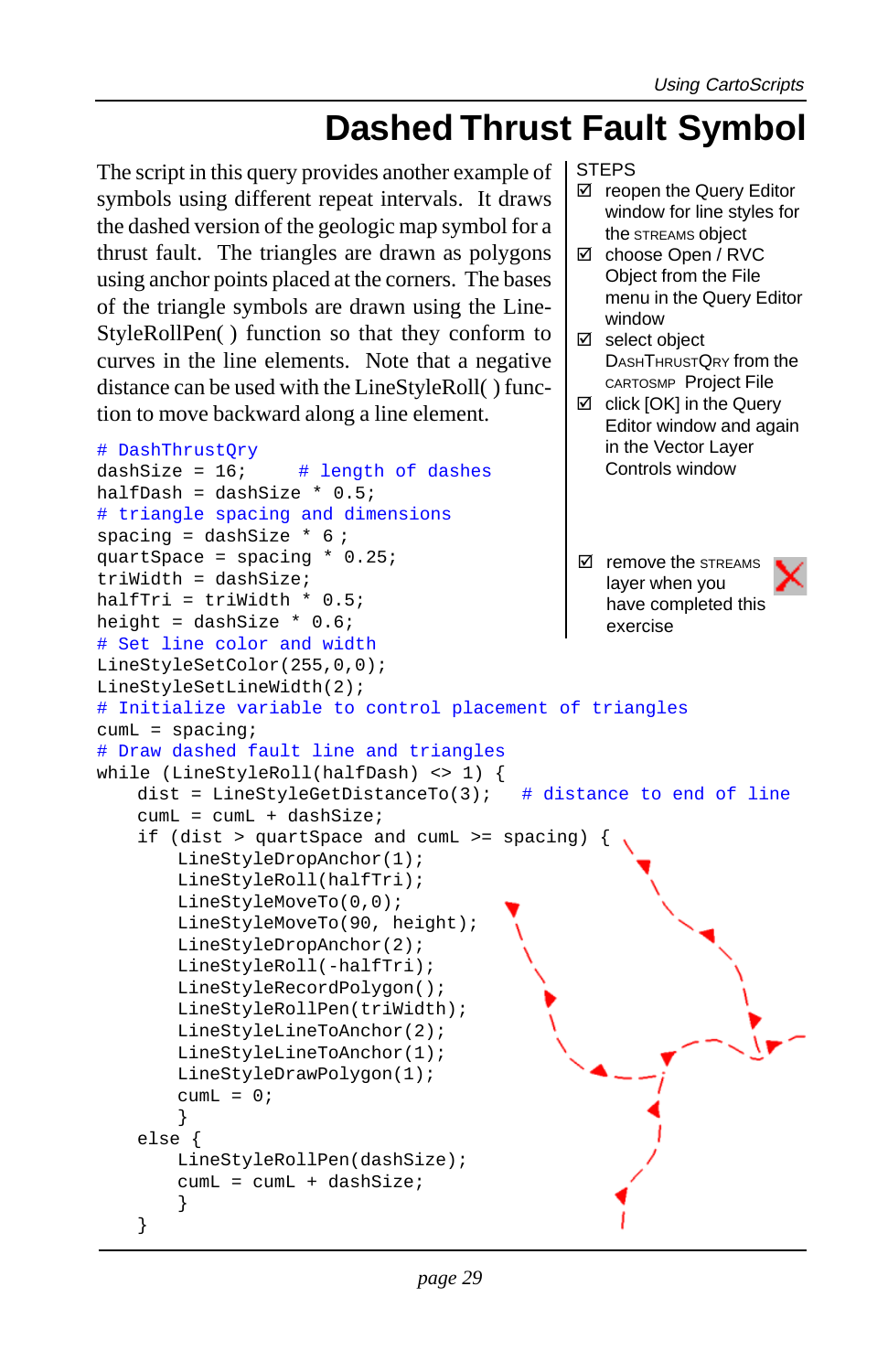### **Labeling Contour Lines**

#### **STEPS**



- □ click on the Add Vector icon button in the Group Controls window and choose Add Vector Layer
- select object CONTOURS from the CARTOSMP Project File
- $\boxtimes$  click on the Lines tab on the Vector Layer Controls window
- $\boxtimes$  select By Script from the Style option menu and click [Specify...]
- choose Open / RVC Object from the File menu in the Query Editor window
- **Ø** select object ConLABLQRY from the CARTOSMP Project File
- $\boxtimes$  click [OK] in the Query Editor window and again in the Vector Layer Controls window



Straight line joining endpoints

 $00<sub>100</sub>$ 

You can design a CartoScript to vary the placement and orientation of line symbol components to accomodate the local direction and shape of the line elements. In this script that draws and labels contours, the elevation labels for the major contours are moved if the local portion of the line is too highly curved, and are inverted if necessary to be readable. (Only the main processing portion of the script is shown on the next page).

These conditions are checked using the Line-StyleGetDirection( ) and LineStyleGetMaxDistance( ) functions. The first parameter of both functions is a value that specifies the length of the portion of the line that you want to examine. The additional parameters of both functions are variables that are assigned values by the function. The Line-StyleGetDirection( ) function finds the minimum and maximum direction angles for the specified line segment in the object coordinate reference frame (positive  $x-axis = 0$  degrees). The LineStyleGet-MaxDistance( ) function finds the maximum perpendicular distance between the specified portion of the line element and a straight line joining its endpoints (see illustration at left), as well as the direction angle of this straight line (used in this script to orient the contour label). Both functions return a value of 1 if at the end of the line element, or 0 otherwise. The script checks the maximum distance value as

> well as the change in line direction over the label length to determine if the local portion of the line is too highly curved to place the label there. The direction angle of the label line is used to identify labels that need to be inverted.

**Z** remove the contours layer when you have completed this exercise



8600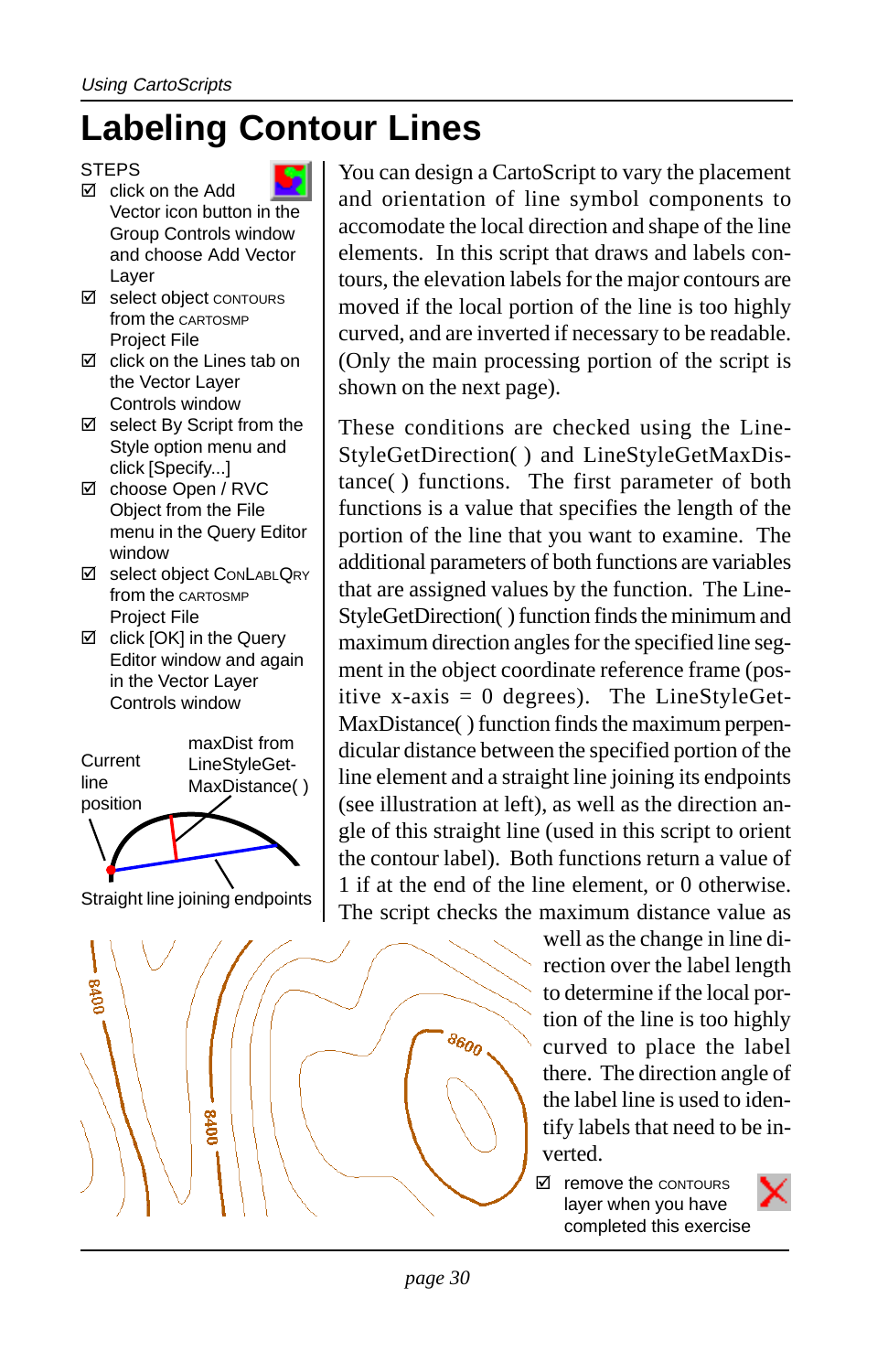### **Labeling Contour Lines (continued)**

```
if (\text{rem} \leq 0) { \text{# draw minor contours}LineStyleSetLineWidth(width);
   LineStyleDrawLine();
   }
else { \qquad # draw and label major contours
   LineStyleSetLineWidth(widthBold);
   str$ = sprintf("%d", elev); # read elevation to string variable
   # find length of contour label
   LineStyleTextNextPosition(str$,labelSize,0,1,nextx,
                                             nexty,length);
   begShift = 5 * lenqth; # offset from beginning of line
   stopLength = begShift; # min label distance from end of line
   splength = 1.5 * length; # label length plus spaces
   LineStyleRollPen(begShift); # draw beginning of contour line
   while ((LineStyleGetMaxDistance(spLength,drawAngle,
                                             maxDist)) <> 1) {
       LineStyleGetDirection(0.1 * labelSize,minAngle,maxAngle);
       # find change in line direction over length of label
       devAngle = drawAngle - minAngle;
       # find distance to end of line and compare to stopLength
       remLength = LineStyleGetDistanceTo(3);
       if (remLength < stopLength) break;
       # check deviation distance and angle of line segment
       if ((maxDist < 1.5 * labelSize) and (abs(devAngle) < 15)) {
           LineStyleRoll(0.25*length); # space before drawing label
           # Check if label needs to be inverted to be readable
           isInverse = 0;
           if (abs(drawAngle) > 90) isInverse = 1;
           if (isInverse) {
               LineStyleMoveTo(devAngle, length);
               LineStyleMoveTo(devAngle + 90, halfSize);
               LineStyleDrawText(str$,labelSize,drawAngle+180,1);
               }
           else {
               LineStyleMoveTo(-90,halfSize);
               LineStyleDrawText(str$,labelSize,drawAngle,1);
               }
           LineStyleRoll(1.2 * length);
           LineStyleMoveTo(0,0);
           LineStyleSetLineWidth(widthBold);
           LineStyleRollPen(minDistBetweenLabels);
           }
       else LineStyleRollPen(length);
       }
   # Draw remainder of line
   LineStyleRollPen(remLength);
   }
                                                           8AQO
                                                     OORP
                                                     00yo
                                                           ogo
                                                                 0
                                                        +90
                                                        -90
                                               +180
                                               -
                                               180
                                                Invert
                                               Invert
```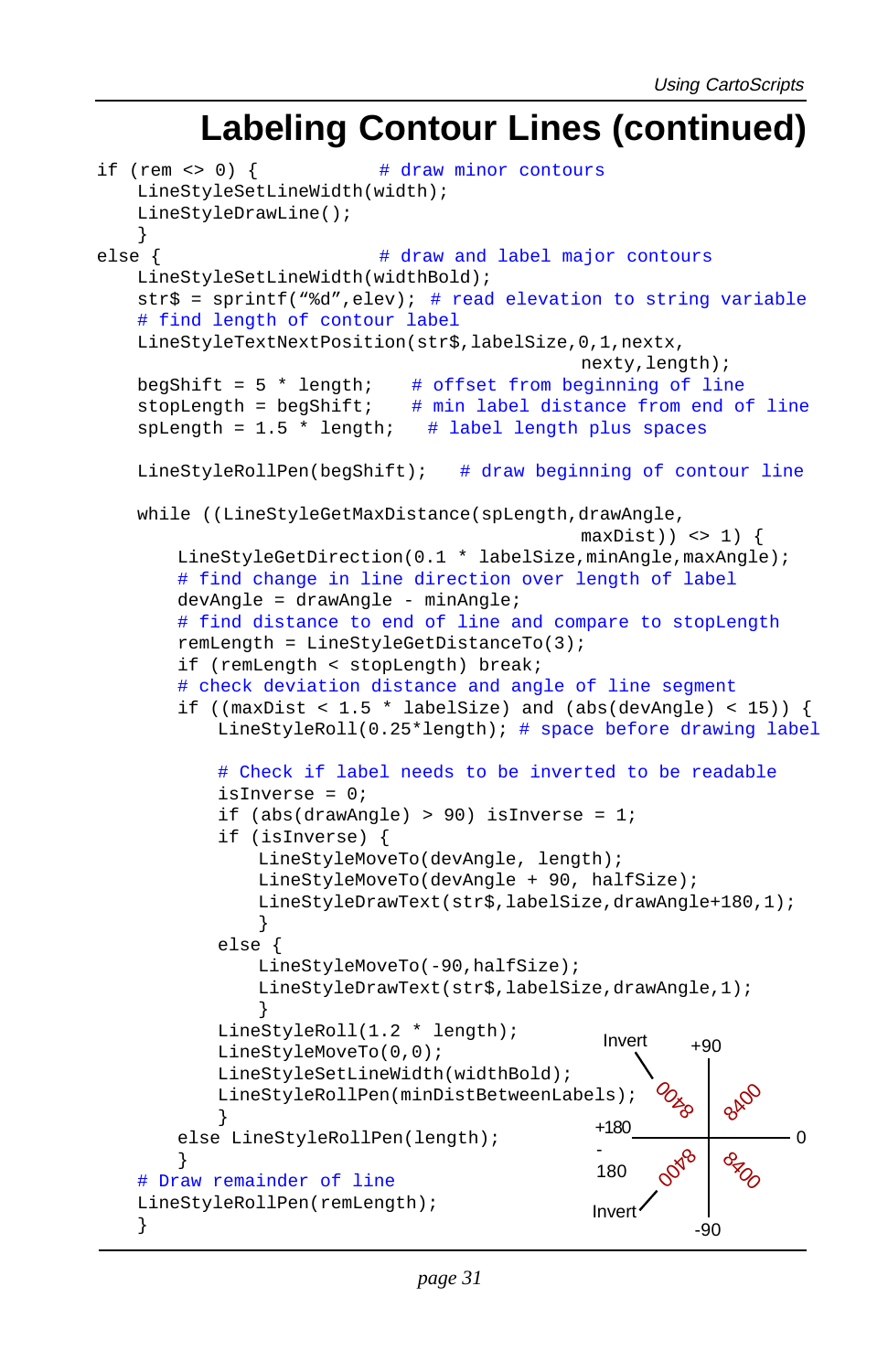## **Syncline Line Symbol**

#### **STEPS**



- **☑** click on the Add Vector icon button in the Group Controls window and choose Add Vector Layer
- **E** select object SYNCLINE from the CARTOSMP Project File
- $\boxtimes$  click on the Lines tab on the Vector Layer Controls window
- $\boxtimes$  select By Script from the Style option menu and click [Specify...]
- choose Open / RVC Object from the File menu in the Query Editor window
- **Ø** select object SYNCLINEQRY from the CARTOSMP Project File
- $\boxtimes$  click [OK] in the Query Editor window and again in the Vector Layer Controls window

A CartoScript can be structured to draw different line symbols depending on the attributes attached to the line elements. The script in this exercise draws geological line symbols for the axial trace of a synclinal (downward) fold in layered rocks. If one limb of the fold has rotated beyond a vertical orientation, the fold is overturned, and a special symbol is used. The overturned condition for vector lines in this exercise is indicated by a logical database field.

This script draws each line element as a solid line, then places the fold symbol in the middle of the line. The semicircle that forms part of the overturned syncline symbol is drawn using the LineStyleDraw-Arc( ) function, which draws an arc about a specified center point. The first two function parameters specify an angle and distance to the intended center point of the arc, so you have the option of moving the pen to a new location before drawing the arc. You also specify a starting angle and sweep angle for the arc, and have the option of rotating the entire arc after drawing by assigning a nonzero value for the *rotangle* parameter.

```
# SynclineQry
# Read a logical database field (Yes/No) to check if syncline is
# overturned. Numeric variable is set to 1 if yes, 0 if no
overturned = Syncline.Overturned;
# dimensions of arrow symbols
arrowsize = 30; halfSize = arrowsize * 0.5;headSize = 0.5 * arrowSize; sweepAngle = 45;
stemSize = arrowSize - headSize * cosd(sweepAngle);
width = 2; \qquad # width of lines
# Parameters for half circle in overturned syncline symbol
angle = 0; shift = halfSize; # angle and distance to arc center
radius x = \text{halfSize}; # radii of arc
radius_y = halfSize;
startAngle = -180; swpAngle = -180;
rotAngle = 0; isAngleAbs = 0;
# Set line color, width, and draw fold line
LineStyleSetColor(228,0,0);
LineStyleSetLineWidth(width);
LineStyleDrawLine();
```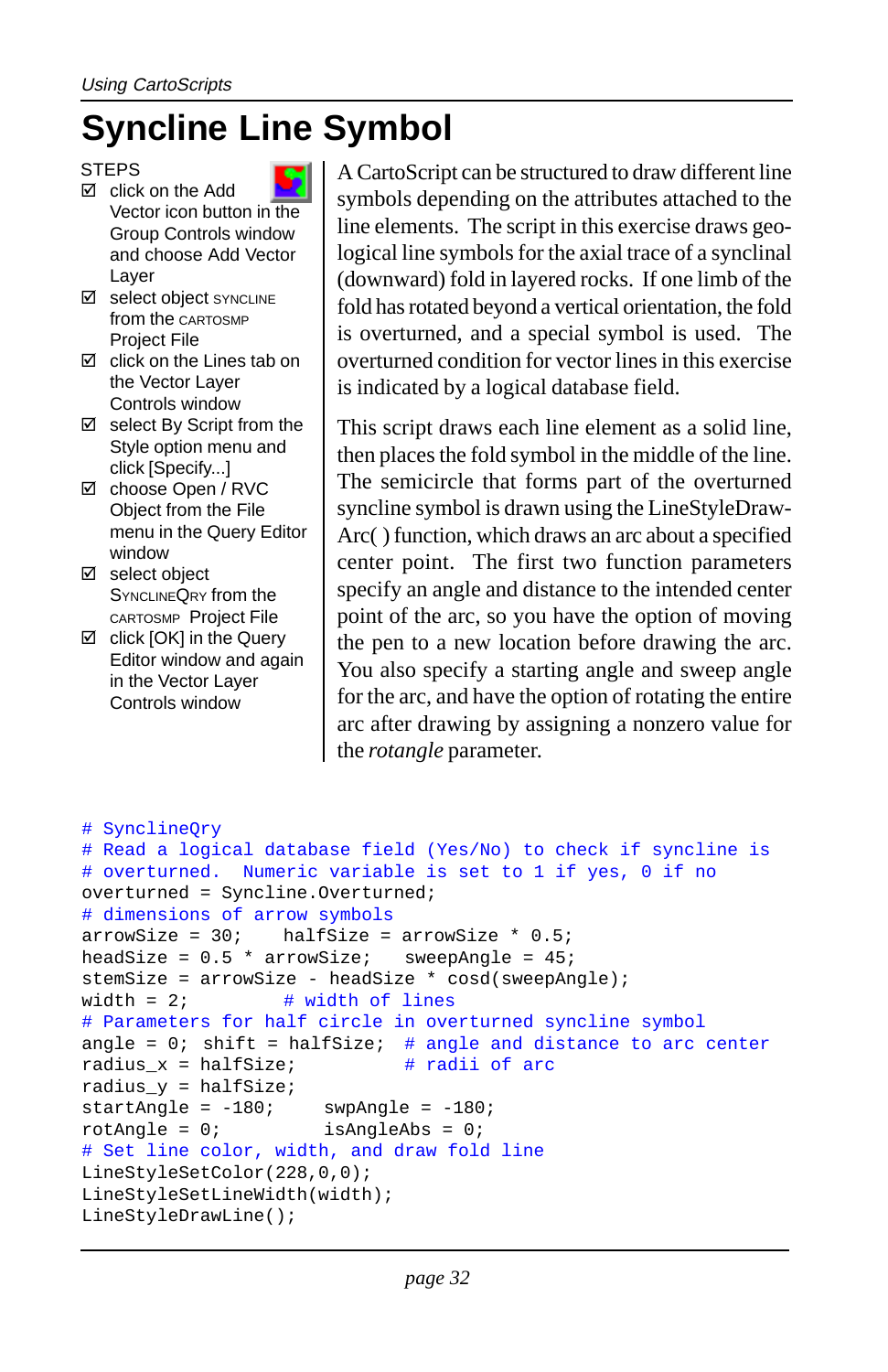### **Syncline Line Symbol (continued)**

```
# Draw arrow symbols in middle of each line
LineStyleSetPosition(0.5); \# move to middle of line
 if ( overturned == 1 ) { \# draw overturned syncline symbol
    # Draw arrows with 0 line width
    LineStyleRoll(-halfSize);
    LineStyleDropAnchor(1);
    LineStyleSetLineWidth(0);
    LineStyleMoveTo(-90, arrowSize);
    LineStyleDropAnchor(2);
    LineStyleDrawArrow(90, arrowSize, headSize, sweepAngle, 1);
    LineStyleMoveTo(0, arrowSize);
    LineStyleMoveTo(-90, arrowSize);
    LineStyleDropAnchor(3);
    LineStyleDrawArrow(90, arrowSize, headSize, sweepAngle, 1);
    # Draw arrow stems and arc with linewidth = width
    LineStyleSetLineWidth(width);
    LineStyleMoveToAnchor(2);
    LineStyleLineTo(90, stemSize);
    LineStyleMoveToAnchor(1);
    LineStyleDrawArc(angle, shift, radius_x, radius_y,
                                 startAngle, swpAngle, isAngleAbs);
    LineStyleMoveToAnchor(3);
    LineStyleLineTo(90, stemSize);
    }
else { # draw upright syncline symbol
    # Draw arrows with 0 line width
    LineStyleDropAnchor(1);
    LineStyleSetLineWidth(0);
    LineStyleMoveTo(90, arrowSize);
    LineStyleDropAnchor(2);
    LineStyleDrawArrow(-90, arrowSize, headSize, sweepAngle, 1);
    LineStyleMoveToAnchor(1);
    LineStyleMoveTo(-90, arrowSize);
    LineStyleDropAnchor(3);
    LineStyleDrawArrow(90, arrowSize, headSize, sweepAngle, 1);
    # Redraw arrow stems
    LineStyleMoveToAnchor(2);
    LineStyleSetLineWidth(width);
    LineStyleLineTo(-90, stemSize);
    LineStyleMoveToAnchor(3);
    LineStyleLineTo(90, stemSize);
    }
                                            This script draws the dip arrows
                                            for the overturned syncline
                                            symbol on the right side of a
                                            line element. Line directions
                                            have been set in the vector
                                            object to accomodate this
                                            script design.
```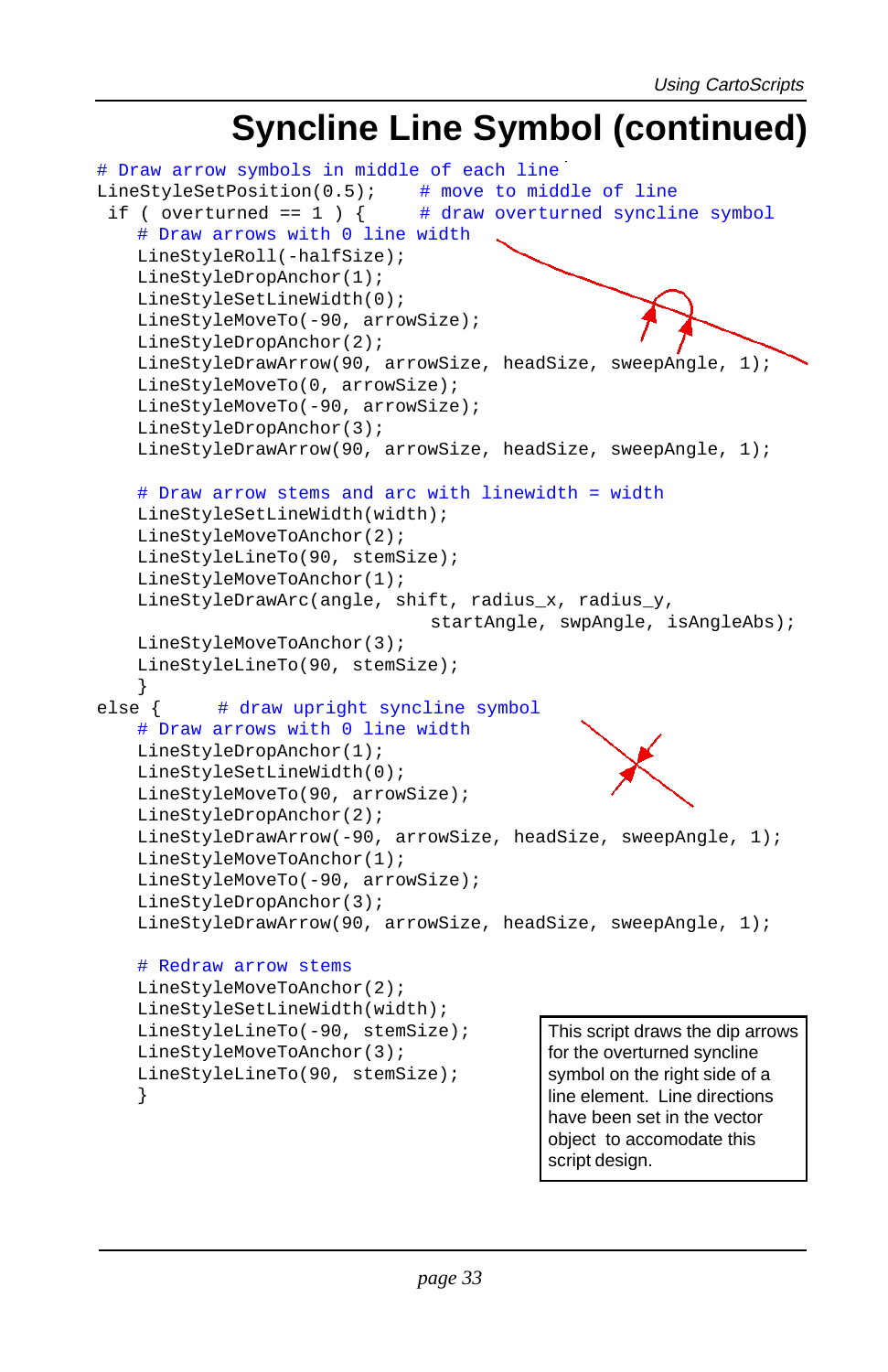# **Add Elements to LegendView**

 $\boxtimes$  make sure that lines are selectable in the View window



- $\boxtimes$  select the GeoToolbox from the View window
- $⊓$  turn on the Select tool in the **GeoToolbox** window



- $\boxtimes$  in the View window, leftclick on one of the two lines drawn with the upright syncline symbol
- $\boxtimes$  press and hold the right mouse button and select Add Active Line to Legend from the popup menu



 $\boxtimes$  when the Legend Element Label window appears, enter "Syncline" in the text field and press [OK]

| <b>Elegend Element Label</b> |          |        |
|------------------------------|----------|--------|
| Label for legend element:    |          |        |
| Syncline                     |          |        |
|                              | <b>n</b> | Cancel |

 $\boxtimes$  repeat the last three steps for the line drawn with the overturned syncline symbol, entering "Overturned Syncline" for the label

Vector style samples appear automatically in LegendView when you style points, lines, or polygons using the All Same, By Attibute, or By Theme style

options. But when you style vector elements using a script, the "styles" created by your script do not automatically appear in LegendView; instead the current All Same style for the element appears in LegendView by default.

You can create LegendView samples for vector elements styled by script by selecting from the View window a representative element for each drawing "style" and adding it to LegendView. You must use the selection tools in the GeoToolbox to perform the selection (you cannot use the simple Select tool on the View window).

In this exercise you select two lines from the syncline vector layer, one styled with the normal upright syncline symbol and the other with the overturned syncline symbol. When each LegendView sample is rendered in the window, the script is executed using the database attributes of the element you selected for it.



A special database table is created to identify the elements you have selected for the legend. The table also stores the label text for each sample.

|                      | <b>ESyncline / LineData / LINELEGENDELEM</b> | LOX  |
|----------------------|----------------------------------------------|------|
| Mit.<br>Table        | Record Field                                 | Help |
|                      |                                              |      |
| Τn                   | PrinaryLabel                                 |      |
|                      | 1Syncline                                    |      |
|                      | 2 Overturned Syncline                        |      |
|                      |                                              |      |
|                      |                                              |      |
| 2 of 2 records shown |                                              |      |



**STEPS**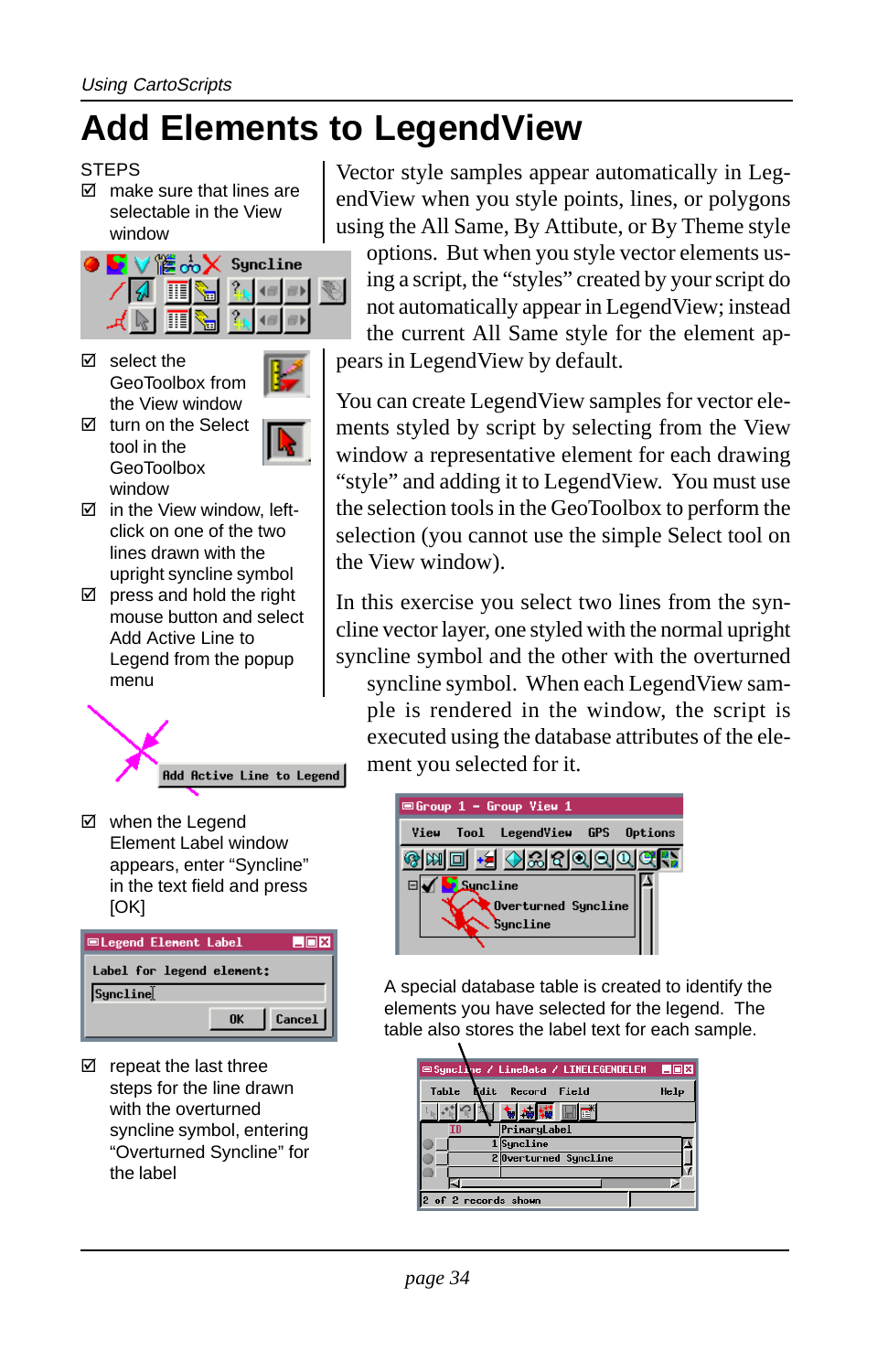## **Script Variables for Legend Samples**

Notice that the syncline symbols drawn in Legend-View in the previous exercise overlap each other because they appear too large for the legend spacing. LegendView assigns a rectangular area to each sample, and the general scaling parameters included in your script for map rendering may not provide a good fit to that area.

Several script variables let you set up special processing to better scale symbols for legends. When the Display process renders a sample in LegendView using a script, the variable *DrawingLegendView* is automatically assigned a value of 1. (Its value is 0 when the script is rendering elements in the view.) You can therefore set up a conditional loop in the script that checks this value and executes only when the script is drawing a sample for LegendView.

When a legend sample is being rendered, class *SampleRect* is created automatically to allow you to access the coordinates and size of the sample rectangle. SampleRect is an instance of the general class *Rect*, which includes methods GetHeight() and GetWidth() that you can use to find either dimension of the rectangle. The Carto-Script in this exercise uses the height of the sample rectangle to scale the syncline symbols in LegendView. The relevant portion of the script is excerpted below.

**STEPS** 

- open the Vector Layer Controls window and click on the Lines tab
- $\boxtimes$  select Straight from the Legend Style menu on the lower part of the panel
- reopen the Query Editor window for line styles
- choose Open / RVC Object from the File menu in the Query Editor window
- $⊓$  select object SynQryLgn from the CARTOSMP Project File
- $\boxtimes$  click [OK] in the Query Editor window and again in the Vector Layer Controls window

|        |             | Legend Style: Straight $\Box$ |         |
|--------|-------------|-------------------------------|---------|
| Label: |             | No Zigzag                     | Specifu |
|        | Label Style |                               |         |

The default shape for a line sample in LegendView is zigzag. Complex line symbols drawn by CartoScript look better in LegendView when drawn with the Straight legend style option.



```
# These variables control the length of the arrows
# ArrowLengthMap is the desired arrow length in mm,
# assuming vector coordinates are in meters:
if (DrawingLegendView == 1) {
    ArrowSize = 0.5 * SampleRect.GetHeight();
}
else {
    ArrowLengthMap = 4;
    ArrowSize = ArrowLengthMap * Scale / 1000;
}
                                                         \boxtimes close the
                                                            current display
                                                            group when
                                                            you have
                                                            completed this
                                                            exercise
```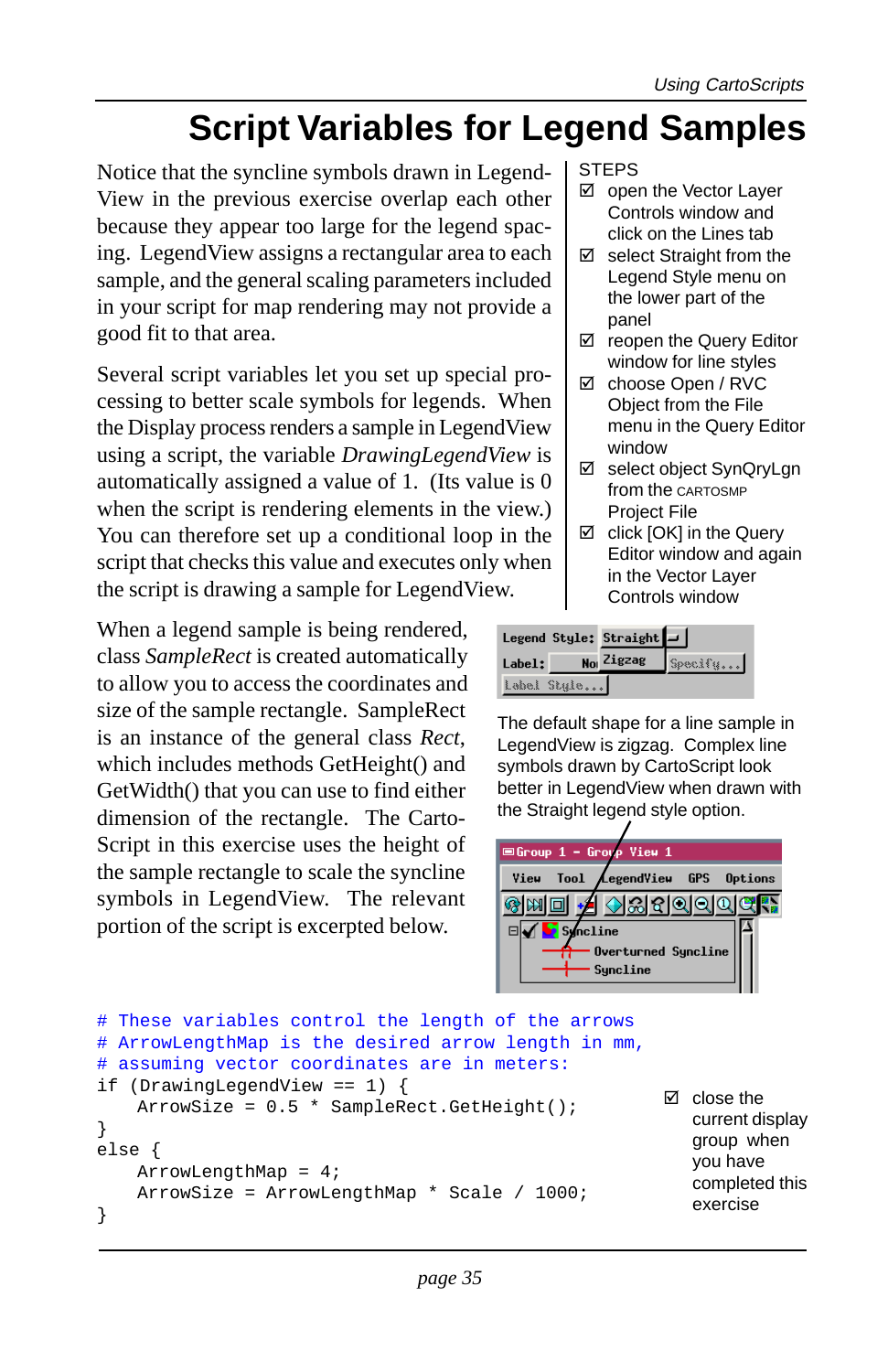## **CartoScript Samples in Printed Legends**

#### **STEPS**

- $\boxtimes$  click the Open icon button on the Spatial Data Display toolbar and choose Open Layout from the menu
- select PRINTLAYOUT from the GGMAP Project File
- $\boxtimes$  in the Layout Controls window, click on the Legend icon button for the Symbols legend
- $\boxtimes$  examine the Legend Layer Controls window, then click [OK]

### **Structural Symbols**

#### **Contacts**

exposed or well-located - - - - approximately located . . . . . . . . . . . . . . . . concealed beneath

Quaternary deposits

#### **Dip-slip Faults** U exposed or well-located D approximately located .............. concealed **Folds** Syncline Overturned Syncline **Strike and Dip** Bedding Overturned bedding 46 Cleavage Foliation in pluton **Trend and Plunge**  $23$  Mineral lineation  $-860$  $^{13}$  Minor fold **Samples**

 $\blacksquare$  4 Quartz vein

Once you have selected legend samples for vector elements that are being rendered by a script, you can also create a legend with these symbols in a map layout for printing. Simply create a multi-object legend, use the Legend Layer Control window to add the appropriate element type (point, line, or polygon) from the vector object, and the script-styled legend samples and their labels appear automatically in the legend. The Legend Layer Controls window allows you to adjust the positions of legend entries and to change the label text and style if desired. The tutorial booklet *Making Map Layouts* includes several exercises to guide you through the creation of a multi-object legend.

> The print layout you open in this exercise includes a multi-object legend of geologic line and point symbols rendered by CartoScript. All of the script objects used are also included in the Project File.

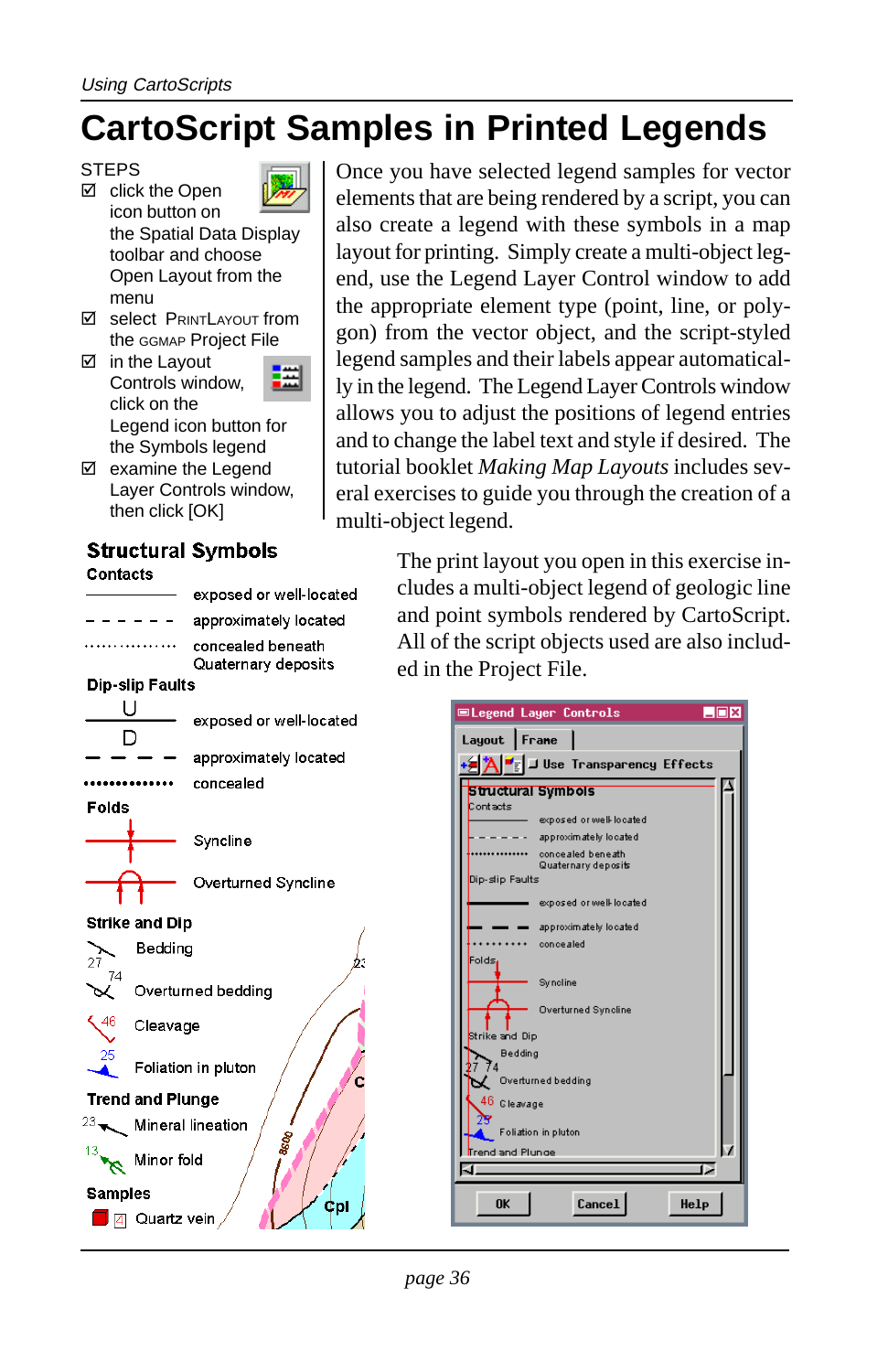## **Scripting Legend Sample Position**

Point and line symbols should be rendered in a printed legend at the same scale as they are on the map. If you have scaled your symbols to a map scale, they will appear at the correct scale automatically in a multi-object legend. But there are instances in which you might want to have the script adjust the position of samples both in LegendView and in a multi-object legend. The script variable *DrawingSample* is automatically set to 1 whenever the script renders either type of legend sample, allowing you to set up instructions in the script to reposition symbols in the legend sample.

The script in this exercise is a version of one shown in the earlier exercise Orienting Symbols by Attribute. It draws labeled arrows that in this case show the trend and plunge of mineral lineations at various map locations. In the map the base of the arrow is at

the outcrop location. The drawing instructions are modified when a legend sample is being rendered to center the arrow on the point and move it down a few pixels to better align vertically with the legend label. The relevant portion of the script is excerpted below.

**STEPS** 

- $\boxtimes$  in the Layout Controls window, open the Vector Layer Controls window for the Lineation vector layer in Group 1
- $\boxtimes$  click on the Points panel in the Vector Layer Controls window and open the Query Editor window for point styles
- note how legend variables are used in the script
- $\boxtimes$  click [OK] in the Query Editor window and again in the Vector Layer Controls window



### **Trend and Plunge** 23 Mineral lineation

```
# Draw arrow with zero line width, tip of stem at data point
# but centered on point if legend sample
if (DrawingSample == 1) {
    LineStyleMoveTo(OppTrend, ArrowLength / 2);
    LineStyleMoveTo(-90,5);
}
LineStyleDropAnchor(0); \qquad \qquad \qquad \qquad \qquad \qquad \qquad \qquad \qquad \qquad \qquad \text{and not at data point}LineStyleSetLineWidth(0);
LineStyleDrawArrow(Direction, ArrowLength, HeadSize, Angle, 1);
LineStyleDropAnchor(1); \qquad # anchor at tip of arrow
# Draw arrow stem with desired line width
LineStyleMoveToAnchor(0);
LineStyleSetLineWidth(LineWidth);
LineStyleLineTo(Direction, StemLength);
LineStyleMoveToAnchor(1);
```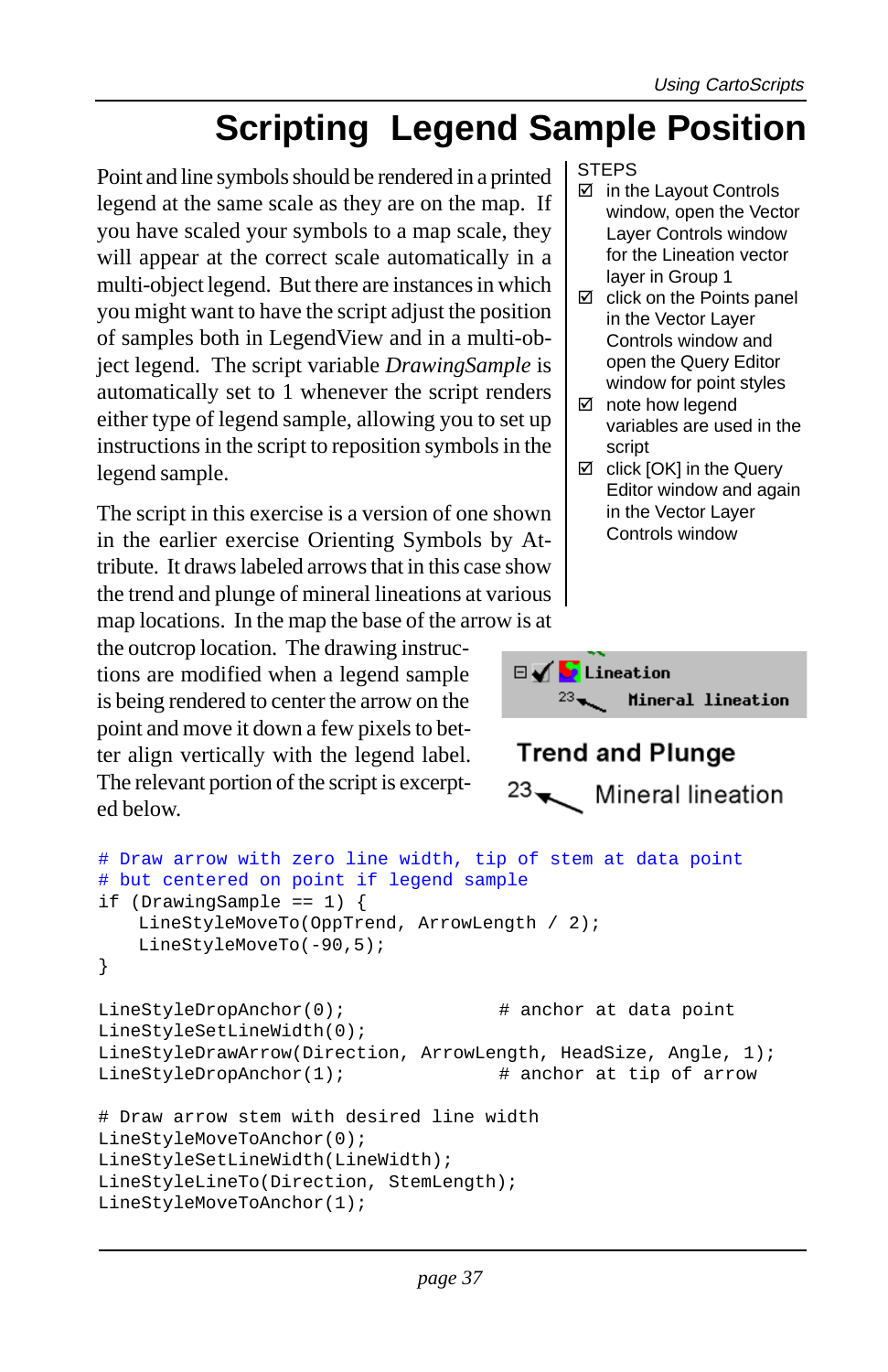# **CartoScript Function List**

#### **Style Control Functions**

| LineStyleSetCapJoinType | set square or rounded ends for lines and polyline<br>segments   |
|-------------------------|-----------------------------------------------------------------|
| LineStyleSetColor       | set RGB values (0-255) for line color                           |
| LineSyleSetCoordType    | set coordinate type for input values (object or<br>millimeters) |
| LineStyleSetFont        | set name of font to use for text                                |
| LineStyleSetLineWidth   | set width of lines to be drawn                                  |
| LineStyleSetScale       | set scale factor applied to input distances                     |
| LineStyleSetTextColor   | set RGB values (0-255) for text color                           |

#### **Label Optimization**

| LineStyleAddToOptimizer access built-in label placement optimizer |  |
|-------------------------------------------------------------------|--|
|                                                                   |  |

#### **Functions that reference position within input line elements**

| <b>Navigation</b>         |                                                                                                                          |
|---------------------------|--------------------------------------------------------------------------------------------------------------------------|
| LineStyleNextVertex       | move pen to next vertex along line element                                                                               |
| LineStylePrevVertex       | move pen to previous vertex along line                                                                                   |
| LineStyleRoll             | move pointer a specified distance along line<br>element                                                                  |
| LineStyleSetPosition      | move pen to specified relative position along<br>line element $(0.0 = start, 1.0 = end)$                                 |
| Drawing                   |                                                                                                                          |
| LineStyleRollPen          | move pen to pointer position and draw line for<br>specified distance along line element                                  |
| Information               |                                                                                                                          |
| LineStyleGetDirection     | find minimum and maximum direction angles<br>of line element segment                                                     |
| LineStyleGetDistanceTo    | find distance from pointer position to next<br>vertex (1), previous vertex (2), end (3), or start<br>(4) of line element |
| LineStyleGetLineCurvature | find curvature of line element segment                                                                                   |
| LineStyleGetMaxDistance   | find maximum perpendicular distance from<br>line segment to straight line connecting<br>segment start and end            |
| LineStyleGetPosition      | find current relative position of pointer along<br>line element $(0.0 = start, 1.0 = end)$                               |
| LineStyleIsClosed         | test if current line element forms a closed<br>polygon $(1)$ or not $(0)$                                                |

**Note:** the line segment operated on by certain functions in the last group above begins at the current pointer position along the line element and extends to a specified distance from it.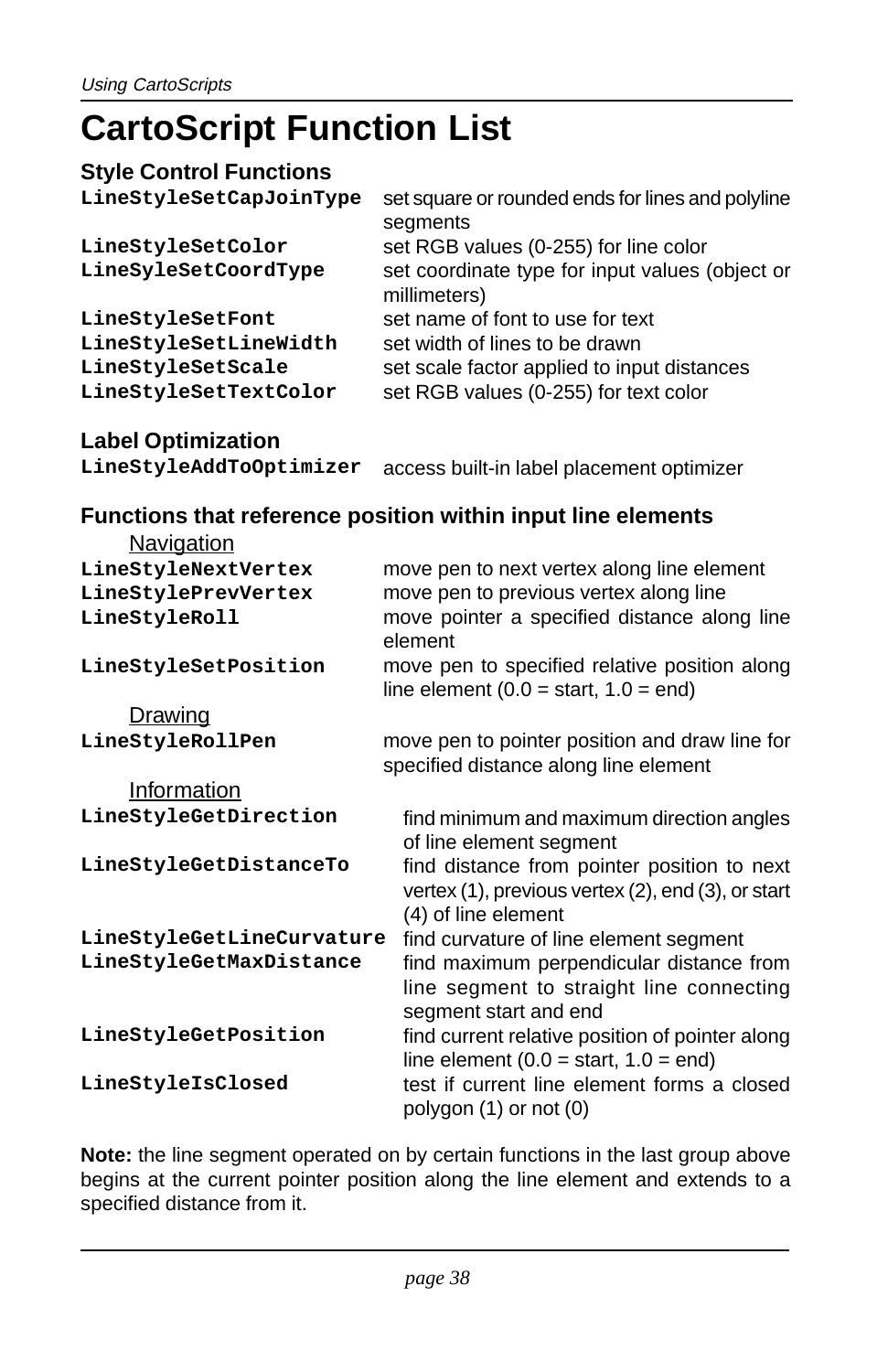## **CartoScript Function List (continued)**

### **Functions that reference the current local coordinate system**

| Navigation                                                  |                                                                                                                                 |
|-------------------------------------------------------------|---------------------------------------------------------------------------------------------------------------------------------|
| LineStyleDropAnchor                                         | record current pen position as anchor<br>number for later use                                                                   |
| LineStyleMoveTo                                             | move pen to location specified by direction<br>and distance from current pen location                                           |
| LineStyleMoveToAnchor                                       | move pen to specified anchor location                                                                                           |
| Drawing                                                     |                                                                                                                                 |
| LineStyleDrawArc                                            | draw arc                                                                                                                        |
| LineStyleDrawArrow                                          | draw arrow to location specified by direction<br>and distance from current pen location                                         |
| LineStyleDrawCircle                                         | draw filled or unfilled circle                                                                                                  |
| LineStyleDrawCone                                           | draw cone                                                                                                                       |
| LineStyleDrawCube                                           | draw cube                                                                                                                       |
| LineStyleDrawCylinder                                       | draw cylinder                                                                                                                   |
| LineStyleDrawEllipse                                        | draw filled or unfilled ellipse                                                                                                 |
| LineStyleDrawPolygon                                        | draw polygon connecting previously<br>recorded points                                                                           |
| LineStyleDrawPolyline                                       | draw polyline connecting previously<br>recorded points                                                                          |
| LineStyleDrawRectangle                                      | draw filled or unfilled rectangle                                                                                               |
| LineStyleDrawText                                           | draw text label with specified text string                                                                                      |
| LineStyleDrawTextBox                                        | draw boxed text label                                                                                                           |
| LineStyleDrawThreePointArc                                  | draw arc connecting three points                                                                                                |
| LineStyleLineTo                                             | draw line to location specified by direction<br>and distance from current pen location                                          |
| LineStyleLineToAnchor                                       | draw line from current pen position to<br>specified anchor location                                                             |
| LineStyleRecordPolygon                                      | start or stop recording polygon vertex<br>locations                                                                             |
| LineStyleSideshot                                           | specify sequence of positions by direction<br>and distance from current pen position and<br>optionally connect to form polyline |
| LineStyleTextNextPosition                                   | compute length and end position of text<br>string                                                                               |
| Eunctions that draw or transform ontiro innut line alements |                                                                                                                                 |

#### **Functions that draw or transform entire input line elements**

**LineStyleDrawLine LineStyleRestoreLine LineStyleSpline LineStyleThinLine**

draw entire vector or CAD line element restore original line coordinates replace line element with splined line replace line element with thinned line